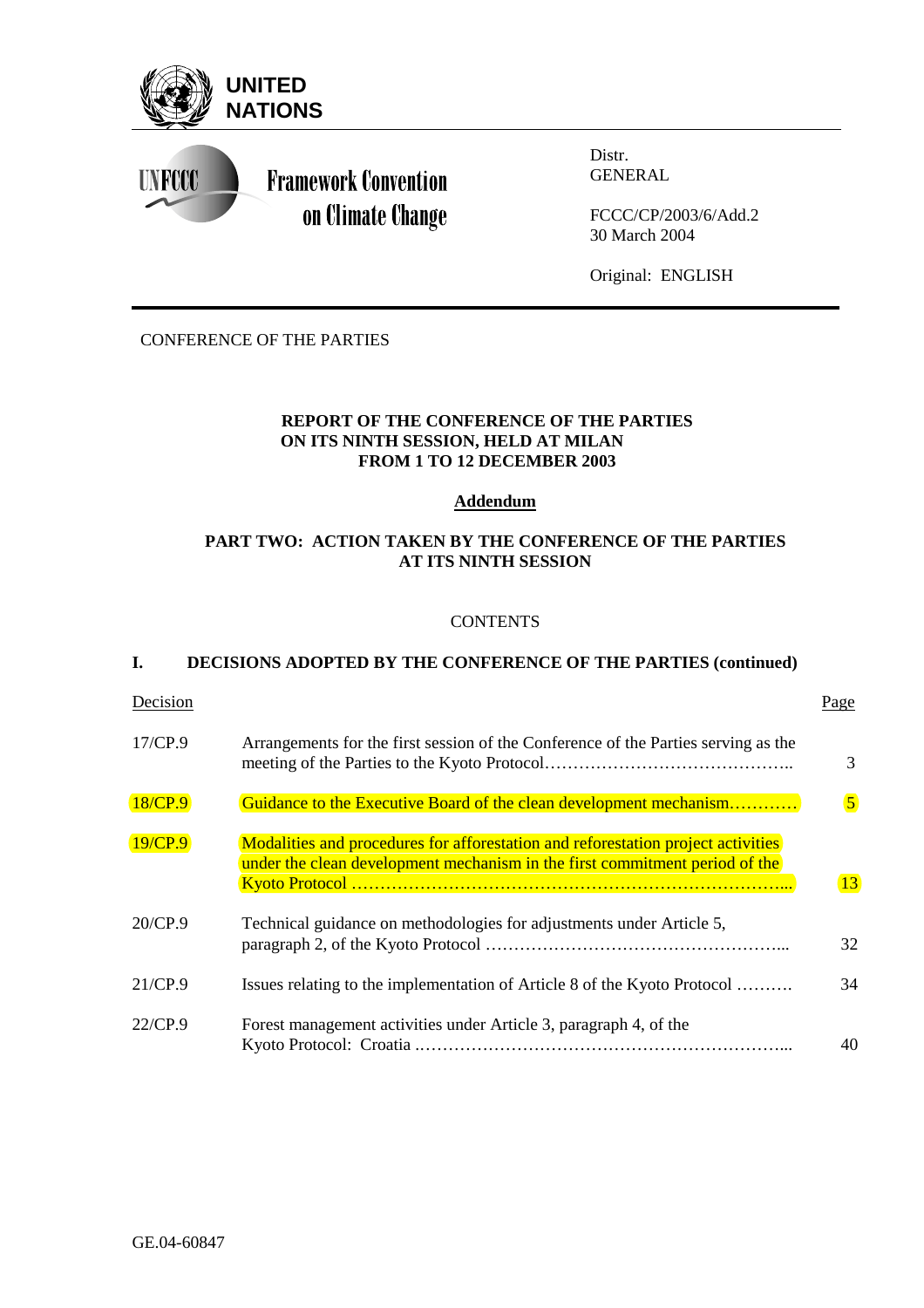# **II. RESOLUTIONS ADOPTED BY THE CONFERENCE OF THE PARTIES**

# **Resolution**

| 1/CP.9 | Expression of gratitude to the Government of the Italian Republic |    |
|--------|-------------------------------------------------------------------|----|
| III.   | <b>OTHER ACTION TAKEN BY THE CONFERENCE OF THE PARTIES</b>        |    |
|        | Calendar of meetings of Convention bodies, 2004–2008              | 42 |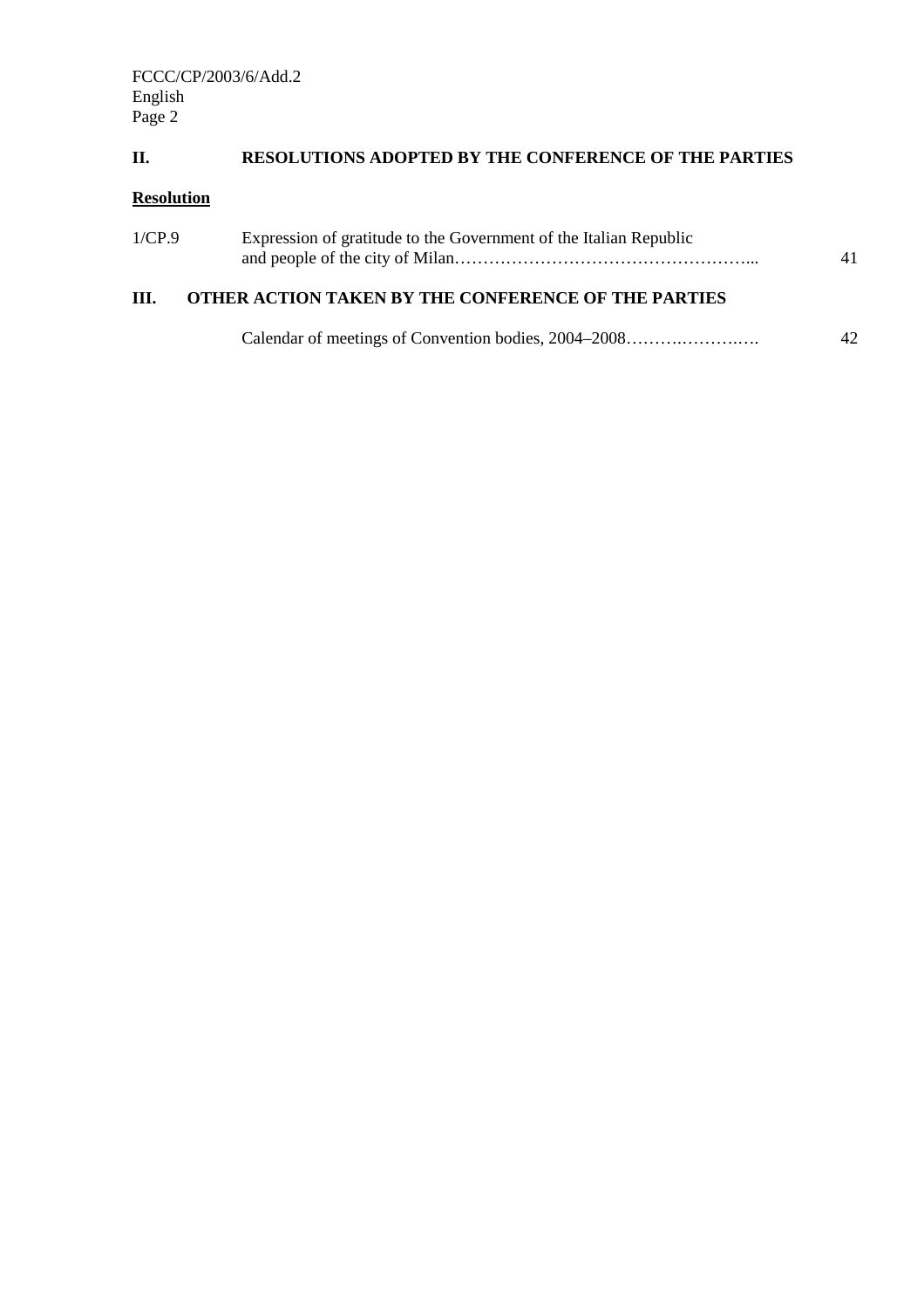### **Decision 17/CP.9**

## **Arrangements for the first session of the Conference of the Parties serving as the meeting of the Parties to the Kyoto Protocol**

*The Conference of the Parties,* 

*Taking note of* Articles 13 and 15 of the Kyoto Protocol,

*Recalling* its decision 8/CP.4,

*Having considered* the relevant recommendations of the Subsidiary Body for Implementation at its eighteenth session,

1. *Requests* the Subsidiary Body for Implementation, at its session after the first session of the Conference of the Parties serving as the meeting of the Parties to the Kyoto Protocol, to review the arrangements made for convening the first session of the Conference of the Parties serving as the meeting of the Parties to the Kyoto Protocol in conjunction with the session of the Conference of the Parties and to make recommendations to the Conference of the Parties on arrangements for future sessions;

2. *Recommends* that the Conference of the Parties serving as the meeting of the Parties to the Kyoto Protocol, at its first session, adopt the draft decision below.

> *8th plenary meeting 12 December 2003*

### **Decision -/CMP.1**

## **Arrangements for the first session of the Conference of the Parties serving as the meeting of the Parties to the Kyoto Protocol**

### *The Conference of the Parties serving as the meeting of the Parties to the Kyoto Protocol,*

*Recalling* Articles 13 and 15 of the Kyoto Protocol,

1. *Requests* the Subsidiary Body for Implementation, at its next session, to review the arrangements made for convening the first session of the Conference of the Parties serving as the meeting of the Parties to the Kyoto Protocol in conjunction with the session of the Conference of the Parties and to make recommendations to the Conference of the Parties serving as the meeting of the Parties to the Kyoto Protocol on arrangements for future sessions;

2. *Decides* that when applying the draft rules of procedure of the Conference of the Parties being applied,<sup>1</sup> pursuant to Article 13, paragraph 5, of the Kyoto Protocol, it should be understood:

(a) That with respect to draft rules 22–26 the term of office of any replacement officer elected by and from among Parties to the Kyoto Protocol in accordance with Article 13, paragraph 3, and Article 15, paragraph 3, of the Kyoto Protocol would expire at the same time as that of the officer being replaced;

 $\frac{1}{1}$ See FCCC/CP/1996/2.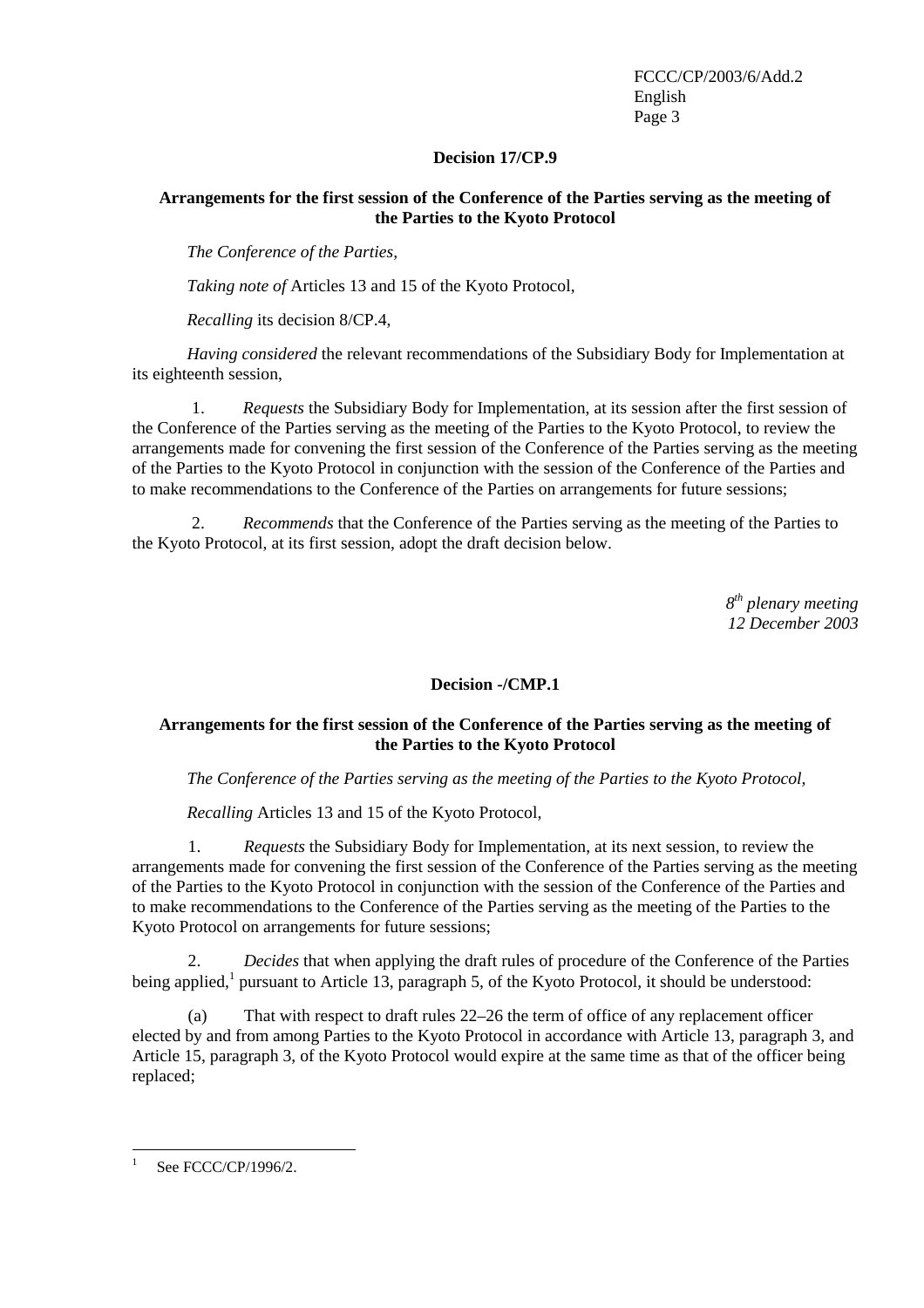- (b) That with respect to draft rules 17–21:
	- (i) Credentials from Parties to the Kyoto Protocol would apply for the participation of their representatives in sessions of the Conference of the Parties and of the Conference of the Parties serving as the meeting of the Parties to the Kyoto Protocol;
	- (ii) A single report on credentials would be submitted for approval, following established procedures, by the Bureau of the Conference of the Parties to the Conference of the Parties and to the Conference of the Parties serving as the meeting of the Parties to the Kyoto Protocol;
- (c) That with respect to draft rules 6 and 7:
	- (i) Organizations admitted as observers to previous sessions of the Conference of the Parties would be admitted to the first session of the Conference of the Parties serving as the meeting of the Parties to the Kyoto Protocol;
	- (ii) A single process would be used for the admission of observer organizations to sessions of the Conference of the Parties and of the Conference of the Parties serving as the meeting of the Parties to the Kyoto Protocol, with decisions on admission of observer organizations being taken by the Conference of the Parties.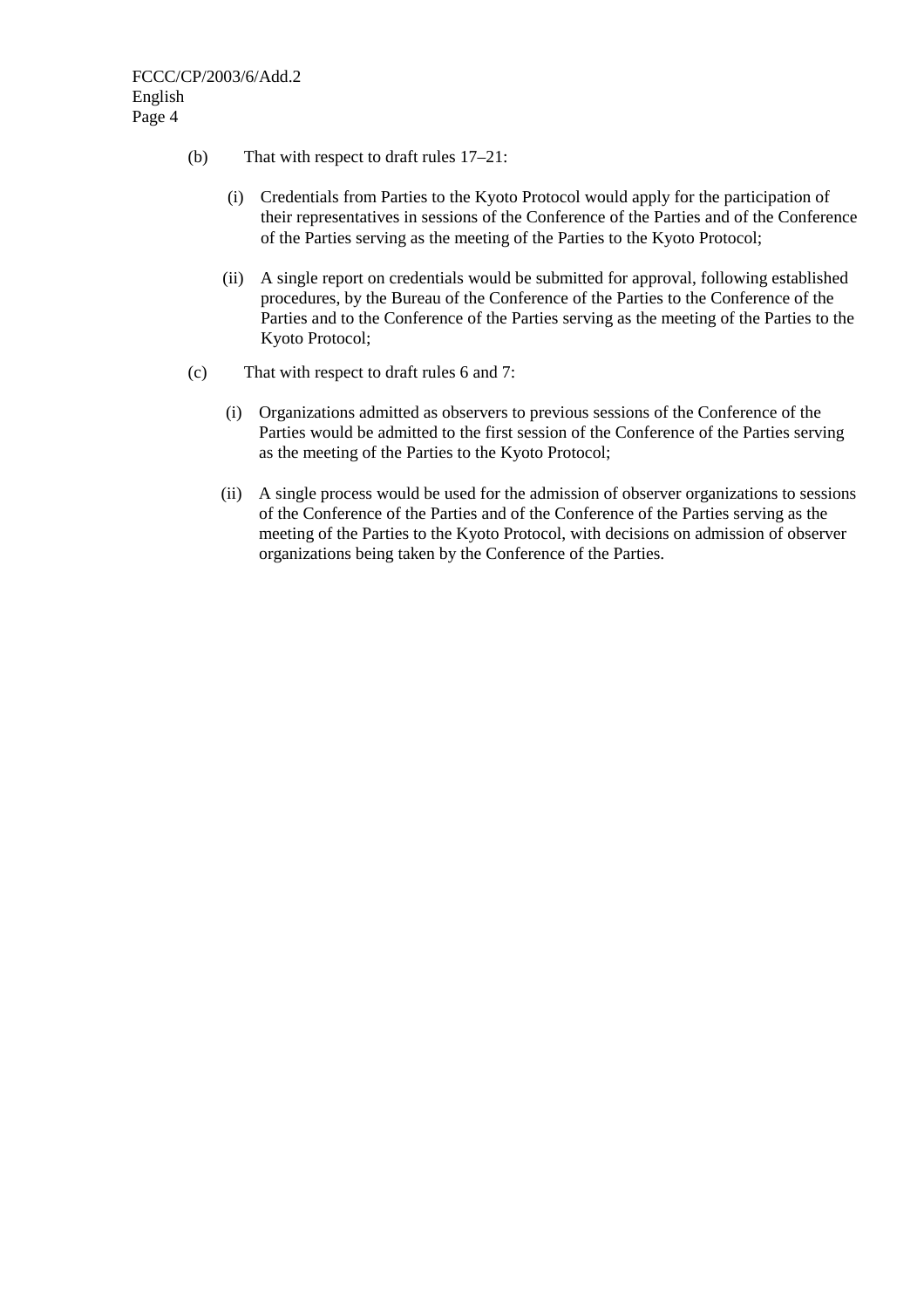#### **Decision 18/CP.9**

#### **Guidance to the Executive Board of the clean development mechanism**

<span id="page-4-0"></span>*The Conference of the Parties,* 

*Recalling* its decisions 15/CP.7, 17/CP.7 and its annex, and 21/CP.8,

*Noting* with appreciation the second report of the Executive Board of the clean development mechanism and its addendum,

*Noting* a concern expressed with respect to the interpretation of rules 26 and 27 of the rules of procedure of the Executive Board of the clean development mechanism,

*Encouraging* the Executive Board to continue to report on its activities,

*Being aware* of the need to clarify the wording of paragraph 13 of decision 17/CP.7, which inadvertently excluded the possibility for projects starting between the date of adoption of decision 17/CP.7 and the date of the first registration of a clean development mechanism project activity to be able to earn certified emission reductions for this period,

*Bearing in mind* the need to ensure continuity of work by the Executive Board, in particular with regard to the Chair and Vice-Chair being in office in the period between the election of new members and alternates and the first meeting of the Executive Board in a calendar year,

*Recalling* provisions in decision 2/CP.7 regarding the identification of capacity-building needs,

*Further recalling* that in accordance with paragraph 4 (b) of the modalities and procedures for a clean development mechanism, contained in the annex to decision 17/CP.7, it shall review the regional and subregional distribution of designated operational entities and take appropriate decisions to promote accreditation of such entities from developing country Parties,

*Recognizing* measures already taken by the Board to facilitate the application for accreditation of operational entities located in developing country Parties,

*Recognizing* the need for the Board to work further on the implementation of the provisions in appendix C to the modalities and procedures for a clean development mechanism and to further facilitate the development of baseline and monitoring methodologies on the basis of experience gained,

1. *Decides:*

(a) To commend the Executive Board for the successful operationalization of the prompt start of the clean development mechanism, in particular through the progress made on accreditation and the approval of methodologies, and for its efforts relating to the implementation of rules 26 and 27 of the rules of procedure by providing for dialogue with constituencies and the exchange of information with the public;

(b) To further commend the Executive Board and the secretariat for the continuous provision of up-to-date public information on the operational requirements of the clean development mechanism, such as the accreditation procedures for operational entities, the procedure for proposing new methodologies for baselines and monitoring, the registration of clean development mechanism project activities, and the list of designated national authorities;

(c) That a clean development mechanism project activity starting between the date of adoption of decision 17/CP.7 and the date of the first registration of a clean development mechanism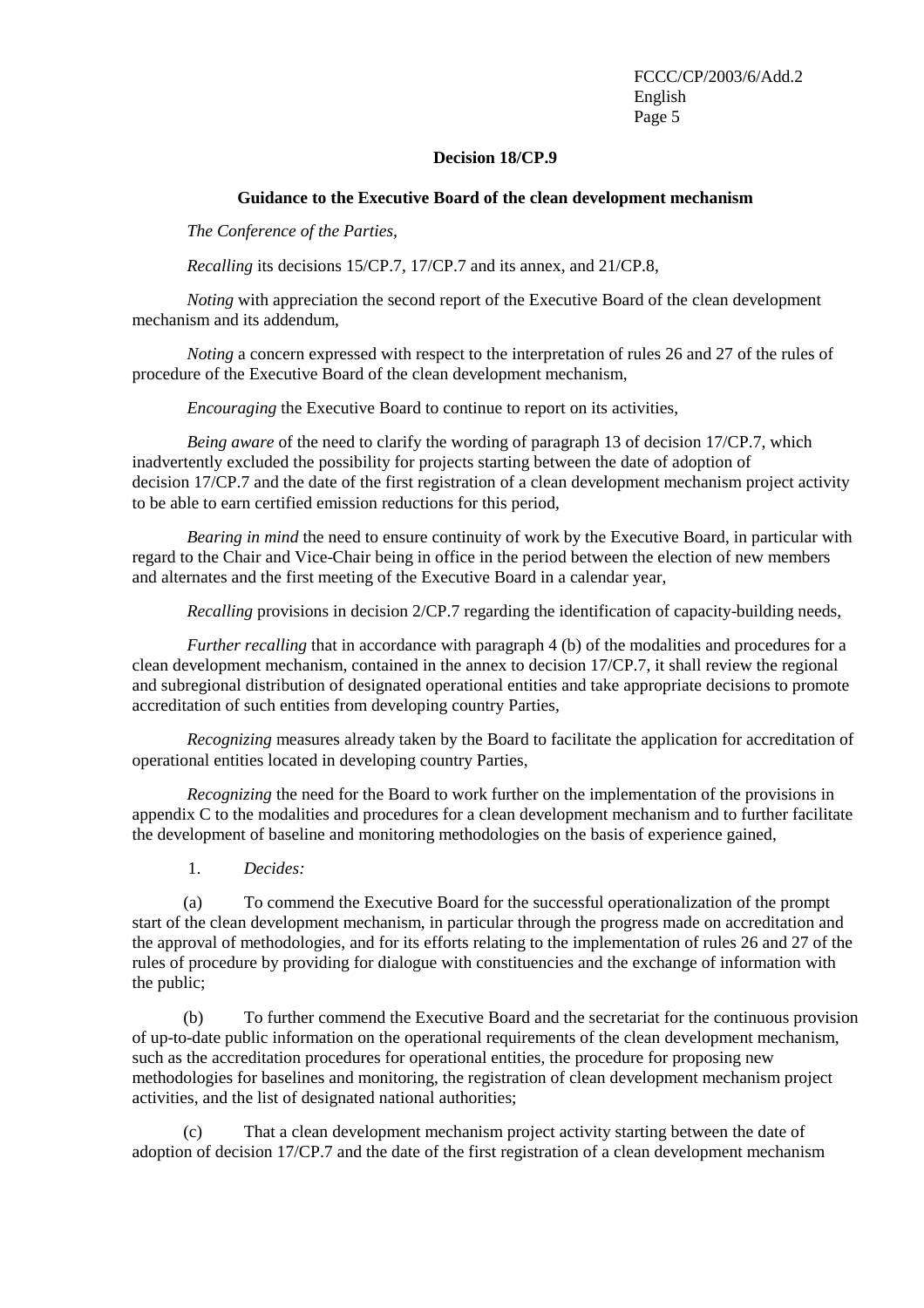project activity may, if the project activity is submitted for registration before 31 December 2005, use a crediting period starting before the date of its registration;

(d) To adopt the amendments to rules 4 and 12 of the rules of procedure of the Executive Board contained in annex I to this decision;

(e) To encourage the Executive Board to keep its rules of procedure under review and, if necessary, make recommendations, in accordance with paragraph 5 (b) of the annex to decision 17/CP.7, on any amendments or additions aimed at safeguarding its efficient, cost-effective and transparent functioning;

(f) To remind Parties wishing to participate in clean development mechanism project activities of the need to identify a designated national authority and of the possibility of making pertinent information on this authority publicly available through the UNFCCC CDM web site;

(g) To reiterate the request, contained in paragraph 14 of decision 17/CP.7, to Parties included in Annex I to the Convention to continue with measures to assist Parties not included in Annex I to the Convention, in particular the least developed countries and small island developing States among them, with building capacity in order to facilitate their participation in the clean development mechanism, taking into account relevant decisions by the Conference of the Parties on capacity-building and on the financial mechanism of the Convention;

(h) To request Parties, within the framework of decision 2/CP.7, to promote capacitybuilding with a specific view to obtaining more applications for accreditation as designated operational entities from entities located in Parties not included in Annex I to the Convention and invite intergovernmental organizations and non-governmental organizations to contribute to this effort;

(i) To encourage the Executive Board, where appropriate, to intensify its work on methodologies and to provide further guidance for the development of methodologies which have a broader applicability;

(j) To adopt the procedures for review as referred to in paragraph 41 of the modalities and procedures for a clean development mechanism, contained in annex II to this decision;

To express its deep appreciation to Parties which have generously contributed in 2002–2003 to funding administrative expenses of the clean development mechanism;

(l) To invite Parties to urgently make contributions to the UNFCCC Trust Fund for Supplementary Activities for funding the administrative expenses for operating the clean development mechanism in the biennium 2004–2005 which allow the Board and secretariat to carry out their mandates in a sustainable manner;

2. *Recommends* that the Conference of the Parties serving as the meeting of the Parties to the Kyoto Protocol, at its first session, adopt the draft decision below.

> *8th plenary meeting 12 December 2003*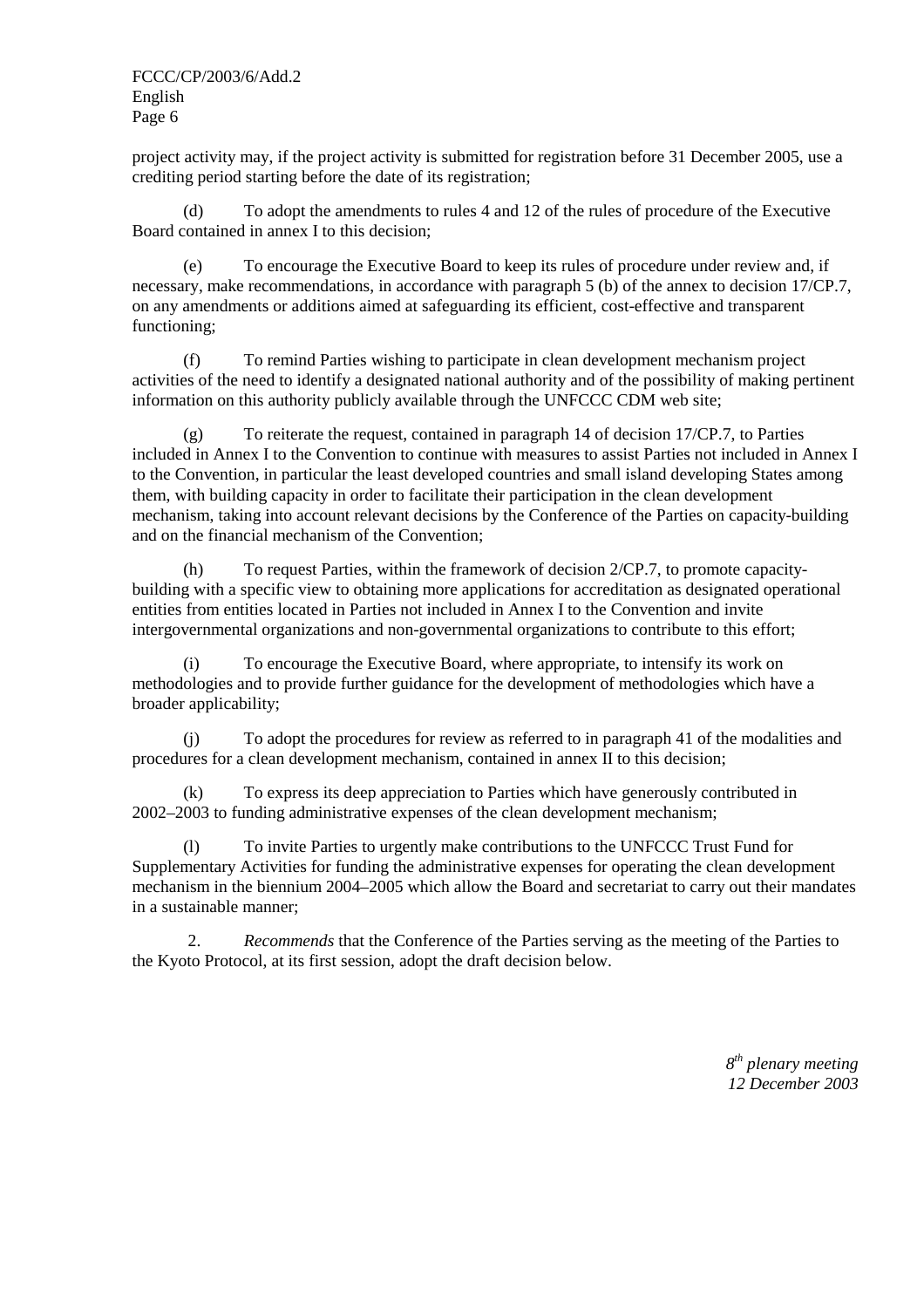#### **Draft decision -/CMP.1**

### **Guidance to the Executive Board of the clean development mechanism**

*The Conference of the Parties serving as the meeting of the Parties to the Kyoto Protocol, Aware* of its decisions -/CMP.1 (*Mechanisms*) and -/CMP.1 (*Article 12*), *Cognizant* of decisions 15/CP.7, 17/CP.7 and its annex, and 21/CP.8,

1. *Decides* to confirm and give full effect to any actions taken pursuant to decision 18/CP.9.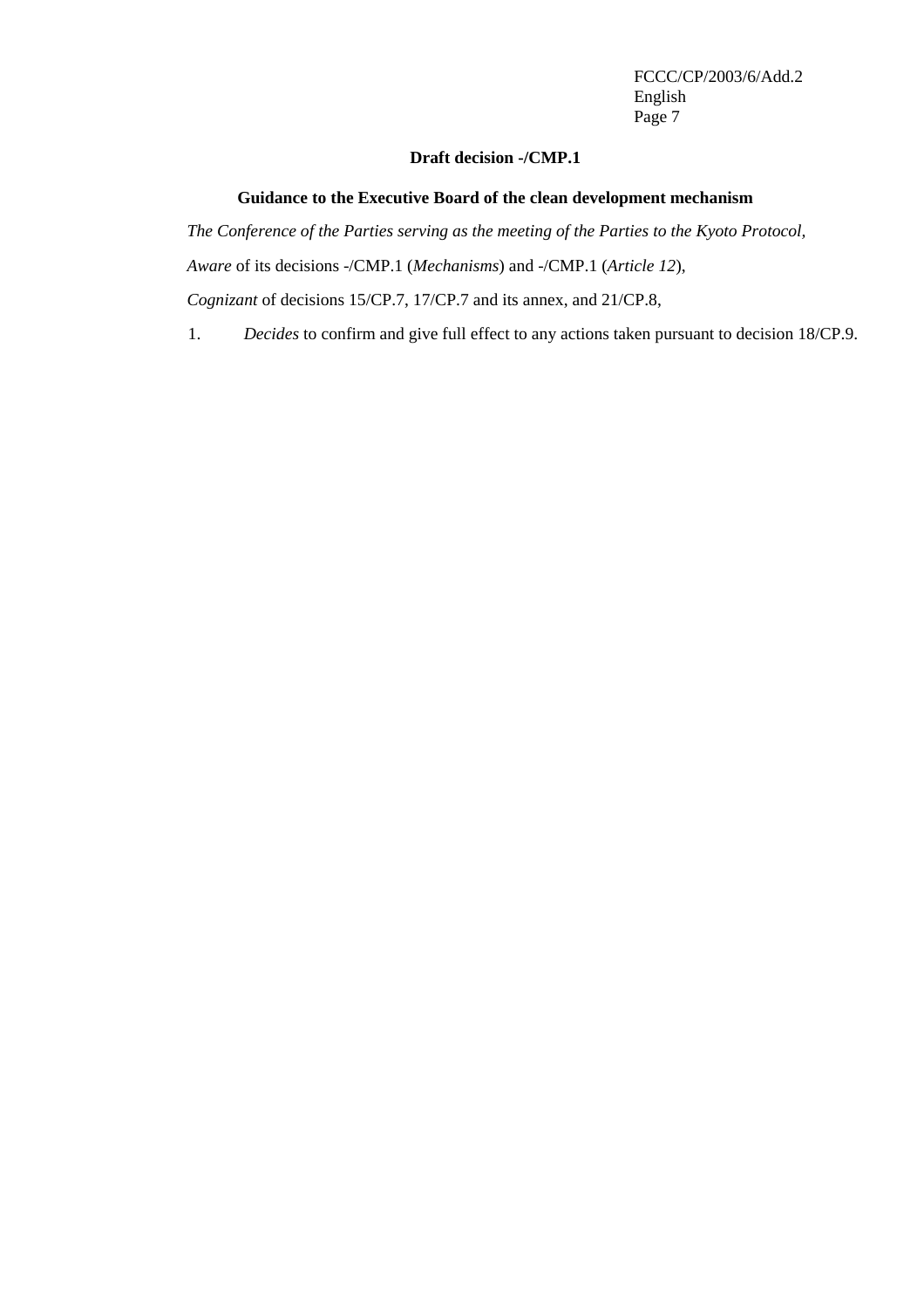## ANNEX I

## **Amendments to the rules of procedure of the Executive Board of the clean development mechanism**

1. Replace the text of rule 4, paragraph 2, with the following text: "The term of service of a member, or an alternate member, shall start at the first meeting of the Executive Board in the calendar year following his/her election and shall end immediately before the first meeting of the Executive Board in the calendar year in which the term ends".

2. Add the following text after rule 12, paragraph 2: "The secretary of the Board shall preside over the opening of the first Executive Board meeting of a calendar year and conduct the election of the new Chair and Vice-Chair."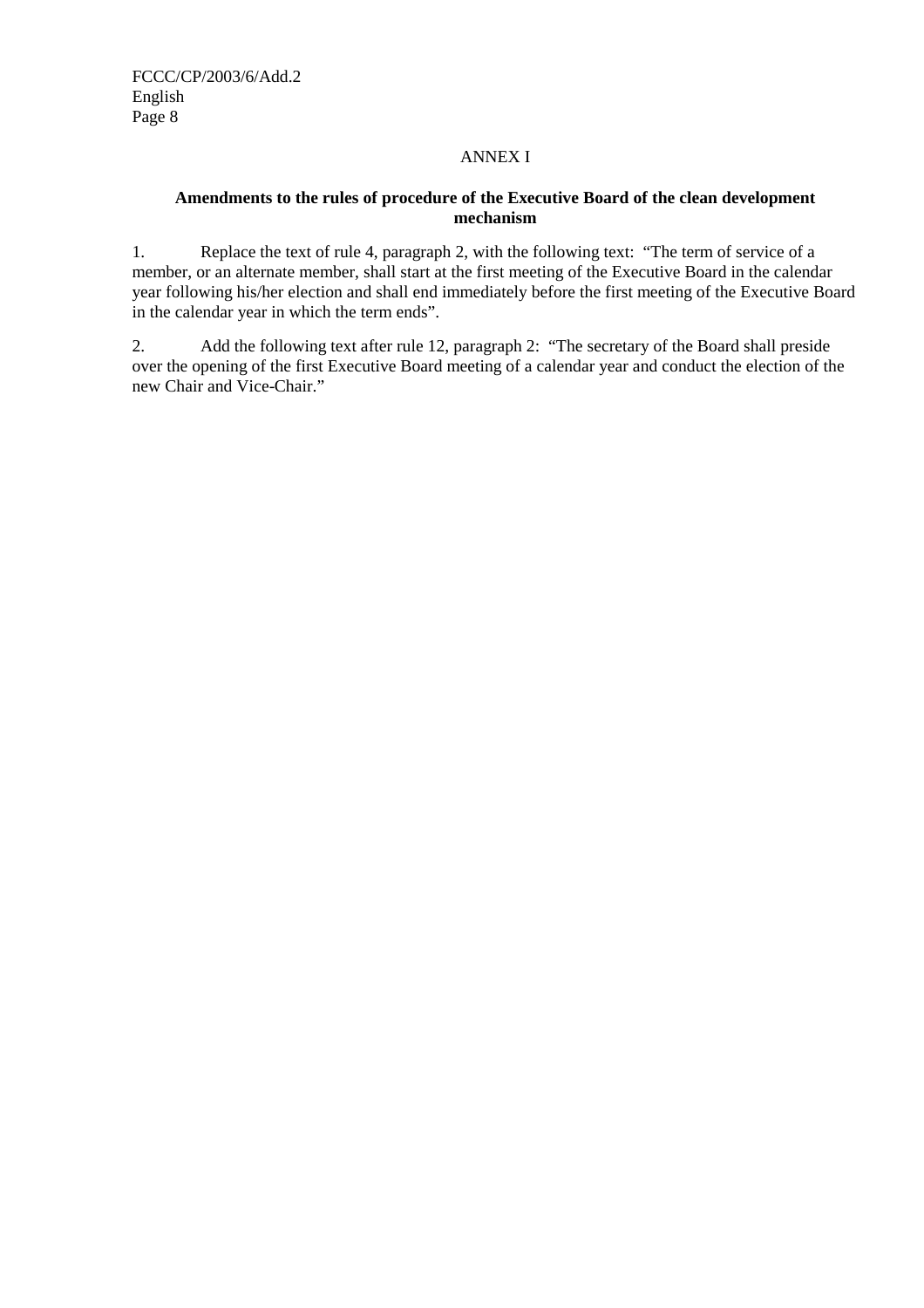#### ANNEX II

## **Procedures for review as referred to in paragraph 41 of the modalities and procedures for a clean development mechanism**

## **A. Background**

1. In accordance with paragraph 5 (o) of the modalities and procedures for a clean development mechanism (CDM modalities and procedures), the Executive Board shall elaborate and recommend to the Conference of the Parties (Conference of the Parties serving as the meeting of the Parties to the Kyoto Protocol), for adoption at its next session, procedures for conducting the reviews referred to in paragraphs 41 and 65 of the CDM modalities and procedures including procedures to facilitate consideration of information from Parties, stakeholders and UNFCCC accredited observers.

2. Paragraph 41 of the CDM modalities and procedures stipulates that the registration by the Executive Board shall be deemed final eight weeks after the date of receipt by the Executive Board of the request for registration, unless a Party involved in the project activity or at least three members of the Executive Board request a review of the proposed CDM project activity. The review by the Executive Board shall be made in accordance with the following provisions:

(a) It shall be related to issues associated with the validation requirements;

(b) It shall be finalized no later than at the second meeting following the request for review, with the decision and the reasons for it being communicated to the project participants and the public.

3. The draft procedures for review proposed below aim at elaborating on the provisions in paragraph 41, in particular by specifying detailed provisions for requesting a review, the scope of review, modalities for communicating with project participants and the designated operational entity (DOE) in question, possible outcomes of a review, and the coverage of costs relating to the review.

### **B. Request for review**

4. A request for review by a Party involved in the proposed project activity shall be sent by the relevant designated national authority to the Executive Board, through the secretariat, using official means of communication (such as recognized official letterhead and signature or an official dedicated e-mail account). The secretariat shall acknowledge the receipt of a request for review and promptly forward the request to the Executive Board via the listserv.

5. A request for review by a member of the Executive Board shall be made by notifying the Executive Board through the secretariat. The secretariat shall acknowledge the receipt of a request for review and promptly forward the request to the Executive Board via the listserv.

6. In accordance with paragraph 41 of the CDM modalities and procedures, a review shall be related to issues associated with the validation requirements and a request for review shall, therefore, be specific in this regard.

7. A request for review shall:

(a) Include the CDM project activity registration review form (F-CDM-RR) contained in the appendix to these procedures; $<sup>1</sup>$ </sup>

(b) Provide reasons for the request for review and any supporting documentation.

<sup>1</sup> This form can be downloaded from the section on "References/procedures" on the UNFCCC CDM web site [\(http://cdm.unfccc.int/Reference/Procedures\)](http://cdm.unfccc.int/Reference/Procedures) and/or obtained electronically from the UNFCCC secretariat.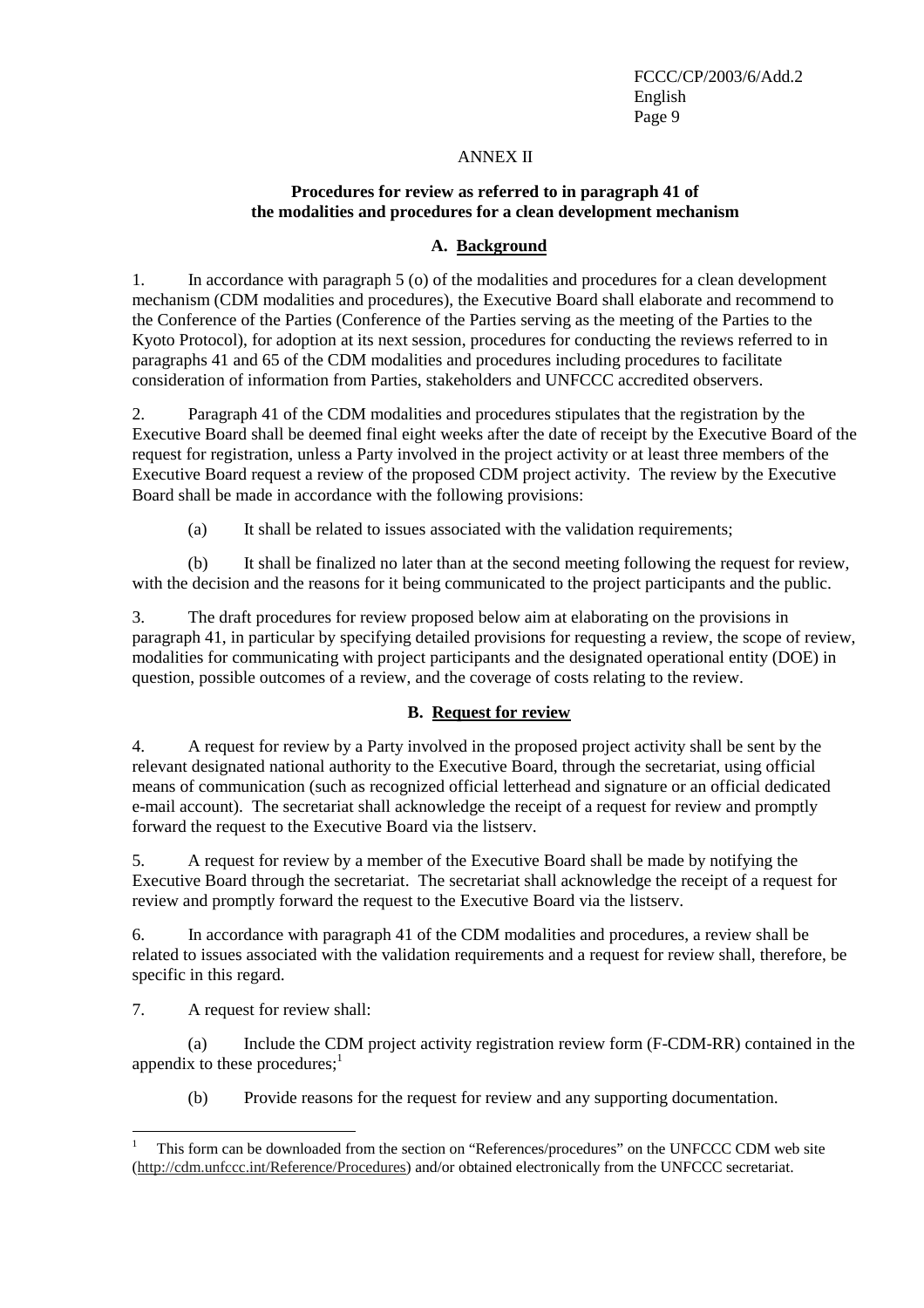8. A request for review shall be considered to be received by the Executive Board on the date it has been received by the secretariat. A request for review will not be considered by the Executive Board if it is received after 17:00 GMT of the last day of the eight-week period after the receipt of the request for registration.

9. As soon as a Party involved in a proposed CDM project activity or three Executive Board members request a review of a proposed project activity, the following action shall be taken:

(a) The consideration of a review of the proposed project activity shall be included in the proposed agenda of the next Executive Board meeting;

(b) The Executive Board shall notify the project participants and the DOE which validated the proposed project activity that a review has been requested. The project participants and the DOE shall be informed about the date and venue of the next and the subsequent Executive Board meetings at which the request for review shall be considered. Stakeholders interested in the review process shall also be given an opportunity to attend the next or the subsequent Executive Board meeting;

(c) The project participants and the DOE shall each provide a contact person for the review process, including for a conference call, in case the Executive Board wishes to address questions to them during the consideration of a review at its meeting;

The proposed project activity shall be marked as being "under review" on the UNFCCC CDM web site and a notification shall be sent through the UNFCCC CDM News facility.

## **C. Scope and modalities of review**

10. The Executive Board shall consider, at its next meeting, a request for review, and either decide to undertake a review of the proposed project activity or register it as a CDM project activity.

11. If the Executive Board agrees to undertake a review of a proposed project activity, it shall, at the same meeting, decide on:

(a) The scope of the review relating to issues associated with validation requirements, based on the consideration in the request for a review;

(b) The composition of a review team. The review team shall consist of two Board members, who will be responsible for supervising the review, and outside experts, as appropriate.

12. The review team, under the guidance of the Board members responsible for supervising the review, shall provide inputs, prepare requests for clarification and further information to the DOE and project participants, and analyse information received during the review.

## **D. Review process**

13. The decision by the Board on the scope of the review shall be made publicly available as part of the report of its meeting.

14. Project participants and the DOE which validated the proposed project activity shall be notified of the decision by the Executive Board.

15. Requests for clarification and further information may be sent to the DOE and the project participants. Answers shall be submitted to the review team, through the secretariat, within five working days after the receipt of the request for clarification. The secretariat shall acknowledge the receipt of the answers and forward them to the review team.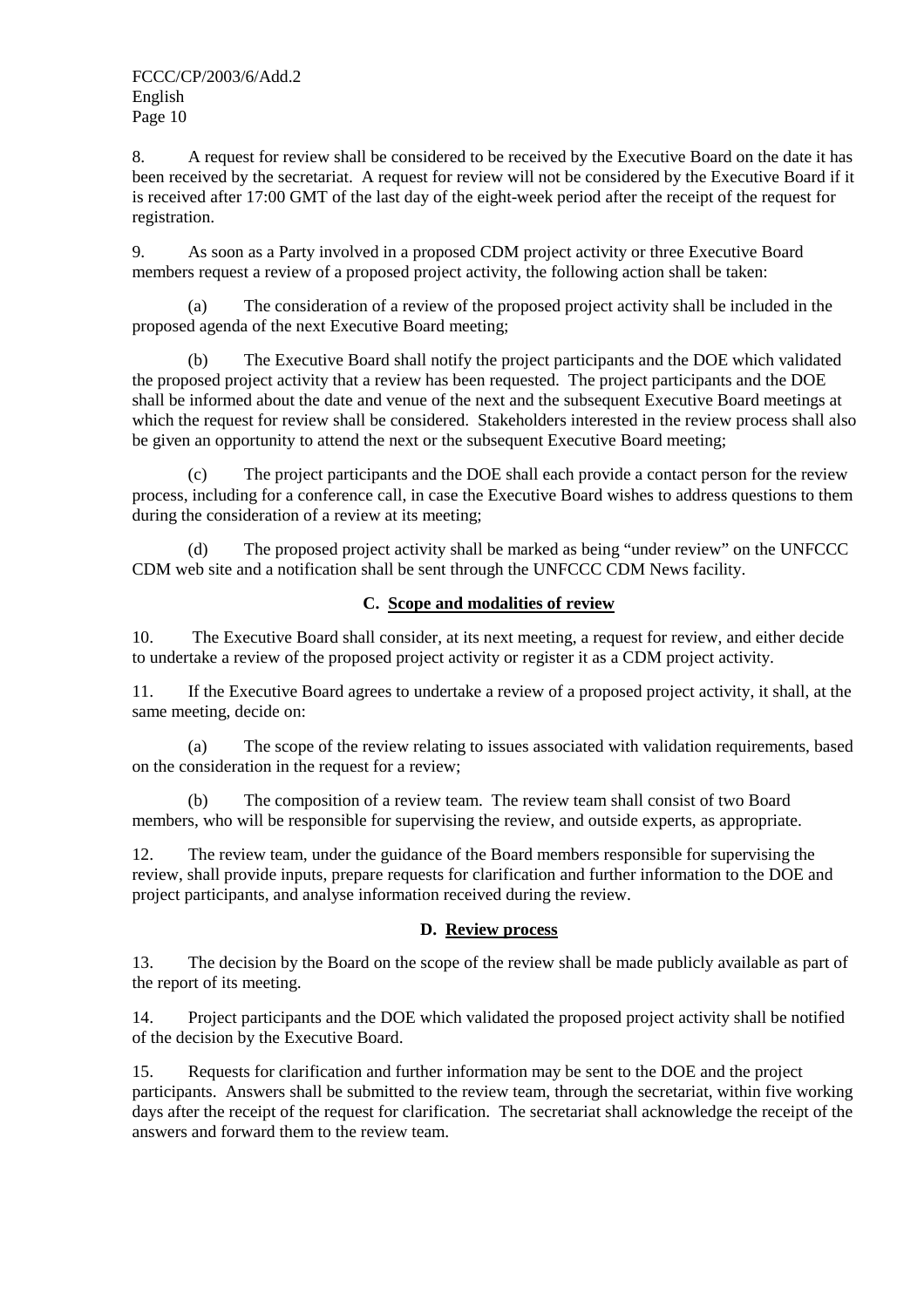16. The two Board members supervising the review shall be responsible for compiling inputs and comments and preparing the recommendation to be forwarded to the Executive Board via listserv at least two weeks before the next Executive Board meeting.

## **E. Review decision**

17. In accordance with paragraph 41 of the CDM modalities and procedures, the review by the Board shall be finalized no later than at the second meeting following a request for review.

18. Taking into consideration recommendations by the two Board members responsible for the review, the Board shall decide on whether:

(a) To register the proposed project activity;

(b) To request the DOE and project participants to make corrections based on the findings from the review before proceeding with registration; or

(c) To reject the proposed project activity.

19. In accordance with paragraph 41, the Board shall communicate the decision to the project participants, the DOE that validated the proposed project activity and the public.

20. If the review indicates any issues relating to performance of the DOE, the Board shall consider whether or not to trigger a spot-check of the DOE, in accordance with the procedures for accrediting operational entities.

## **F. Coverage of costs of the request for review**

21. The Executive Board shall bear the costs for reviewing a proposed project activity. If the Executive Board decides to reject the registration of a proposed project activity and if a DOE is found to be in the situation of malfeasance or incompetence, the DOE shall reimburse the Board for the expenses incurred as a result of the review. This provision is subject to review as experience accrues.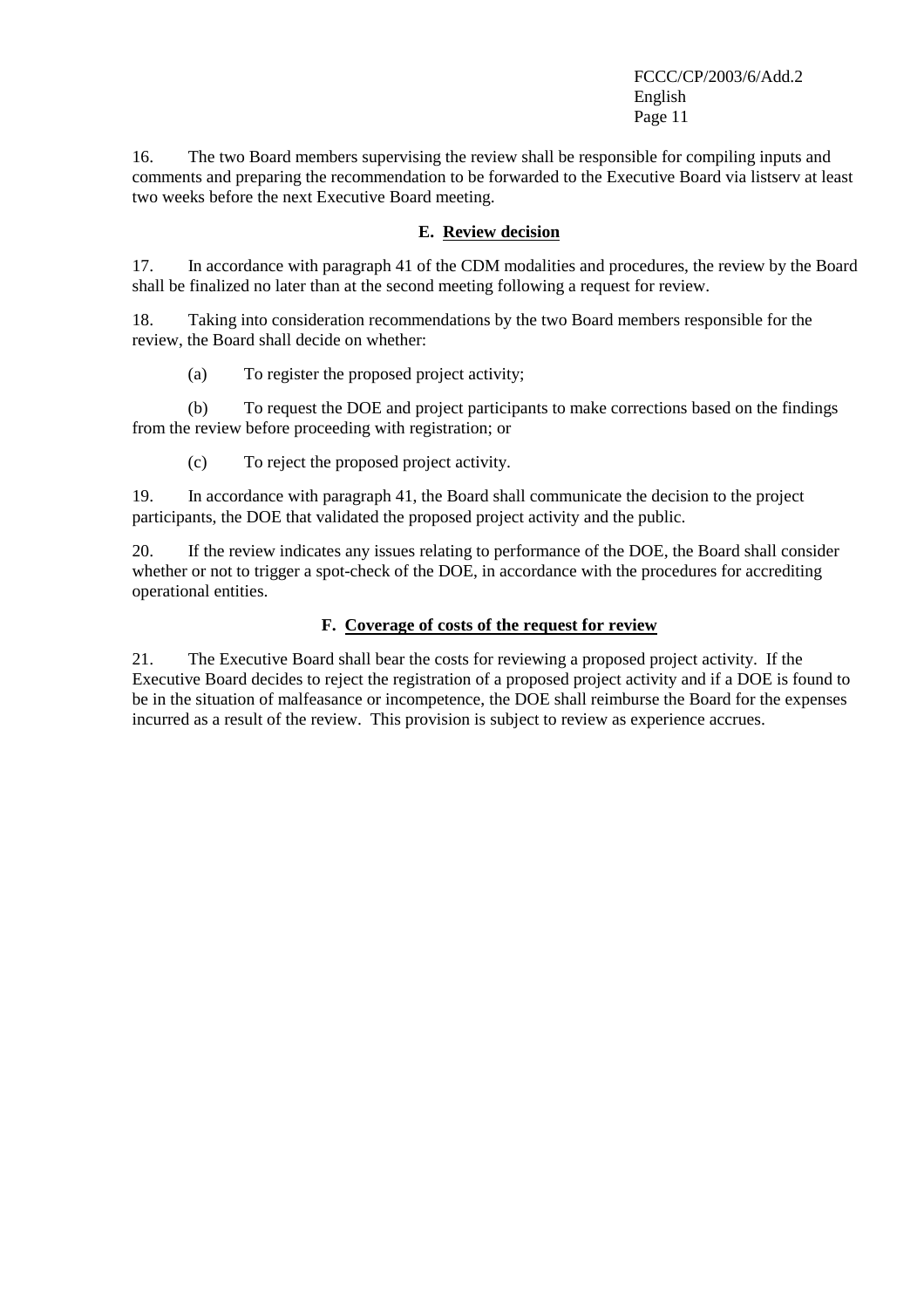## APPENDIX

| LAFOOT                                                                                                                                                                                                                                                                                                                                                                                           |        |                                                                                                | <b>CDM</b> project activity registration review form (F-CDM-RR)<br>(By submitting this form, a Party involved (through the designated national<br>authority) or an Executive Board member may request that a review is undertaken)     |                                                                                                                                                                                                                                                                                                                                                                          |  |  |
|--------------------------------------------------------------------------------------------------------------------------------------------------------------------------------------------------------------------------------------------------------------------------------------------------------------------------------------------------------------------------------------------------|--------|------------------------------------------------------------------------------------------------|----------------------------------------------------------------------------------------------------------------------------------------------------------------------------------------------------------------------------------------|--------------------------------------------------------------------------------------------------------------------------------------------------------------------------------------------------------------------------------------------------------------------------------------------------------------------------------------------------------------------------|--|--|
|                                                                                                                                                                                                                                                                                                                                                                                                  |        | member submitting this form                                                                    | Designated national authority/Executive Board                                                                                                                                                                                          |                                                                                                                                                                                                                                                                                                                                                                          |  |  |
|                                                                                                                                                                                                                                                                                                                                                                                                  |        | submitted for registration                                                                     | Title of the proposed CDM project activity                                                                                                                                                                                             |                                                                                                                                                                                                                                                                                                                                                                          |  |  |
| Please indicate, in accordance with paragraphs 37 and 40 of the CDM modalities and procedures, which<br>validation requirement(s) may require review. A list of requirements is provided below. Please provide<br>reasons in support of the request for review, including any supporting documentation.                                                                                          |        |                                                                                                |                                                                                                                                                                                                                                        |                                                                                                                                                                                                                                                                                                                                                                          |  |  |
| $\Box$                                                                                                                                                                                                                                                                                                                                                                                           |        |                                                                                                |                                                                                                                                                                                                                                        | The following are requirements derived from paragraph 37 of the CDM modalities and procedures:                                                                                                                                                                                                                                                                           |  |  |
|                                                                                                                                                                                                                                                                                                                                                                                                  | □      |                                                                                                |                                                                                                                                                                                                                                        | The participation requirements as set out in paragraphs 28 to 30 of the CDM modalities and procedures are satisfied;                                                                                                                                                                                                                                                     |  |  |
|                                                                                                                                                                                                                                                                                                                                                                                                  | □      | received;                                                                                      |                                                                                                                                                                                                                                        | Comments by local stakeholders have been invited, a summary of the comments received has been provided, and a<br>report to the designated operational entity (DOE) on how due account was taken of any comments has been                                                                                                                                                 |  |  |
| Project participants have submitted to the DOE documentation on the analysis of the environmental impacts of the<br>□<br>project activity, including transboundary impacts and, if those impacts are considered significant by the project<br>participants or the host Party, have undertaken an environmental impact assessment in accordance with procedures<br>as required by the host Party; |        |                                                                                                |                                                                                                                                                                                                                                        |                                                                                                                                                                                                                                                                                                                                                                          |  |  |
|                                                                                                                                                                                                                                                                                                                                                                                                  | □      | paragraphs 43 to 52 of the CDM modalities and procedures;                                      | The project activity is expected to result in a reduction in anthropogenic emissions by sources of greenhouse gases<br>that are additional to any that would occur in the absence of the proposed project activity, in accordance with |                                                                                                                                                                                                                                                                                                                                                                          |  |  |
|                                                                                                                                                                                                                                                                                                                                                                                                  | ❏      |                                                                                                | approved by the Executive Board;                                                                                                                                                                                                       | The baseline and monitoring methodologies comply with requirements pertaining to methodologies previously                                                                                                                                                                                                                                                                |  |  |
|                                                                                                                                                                                                                                                                                                                                                                                                  | □      |                                                                                                | and procedures and relevant decisions of the COP/MOP;                                                                                                                                                                                  | Provisions for monitoring, verification and reporting are in accordance with decision 17/CP.7, the CDM modalities                                                                                                                                                                                                                                                        |  |  |
|                                                                                                                                                                                                                                                                                                                                                                                                  | □      |                                                                                                |                                                                                                                                                                                                                                        | The project activity conforms to all other requirements for CDM project activities in decision 17/CP.7, the CDM<br>modalities and procedures and relevant decisions by the COP/MOP and the Executive Board.                                                                                                                                                              |  |  |
| ❏                                                                                                                                                                                                                                                                                                                                                                                                |        | The following are requirements derived from paragraph 40 of the CDM modalities and procedures: |                                                                                                                                                                                                                                        |                                                                                                                                                                                                                                                                                                                                                                          |  |  |
|                                                                                                                                                                                                                                                                                                                                                                                                  | □      |                                                                                                |                                                                                                                                                                                                                                        | The DOE shall, prior to the submission of the validation report to the Executive Board, have received from the project<br>participants written approval of voluntary participation from the designated national authority of each Party involved,<br>including confirmation by the host Party that the project activity assists it in achieving sustainable development; |  |  |
|                                                                                                                                                                                                                                                                                                                                                                                                  | □      |                                                                                                | procedures, the DOE shall make publicly available the project design document;                                                                                                                                                         | In accordance with provisions on confidentiality contained in paragraph 27 (h) of the CDM modalities and                                                                                                                                                                                                                                                                 |  |  |
|                                                                                                                                                                                                                                                                                                                                                                                                  | o.     |                                                                                                | UNFCCC accredited non-governmental organizations and make them publicly available;                                                                                                                                                     | The DOE shall receive, within 30 days, comments on the validation requirements from Parties, stakeholders and                                                                                                                                                                                                                                                            |  |  |
|                                                                                                                                                                                                                                                                                                                                                                                                  | □      |                                                                                                |                                                                                                                                                                                                                                        | After the deadline for receipt of comments, the DOE shall make a determination as to whether, on the basis of the<br>information provided and taking into account the comments received, the project activity should be validated;                                                                                                                                       |  |  |
|                                                                                                                                                                                                                                                                                                                                                                                                  | $\Box$ | <b>Executive Board:</b>                                                                        |                                                                                                                                                                                                                                        | The DOE shall inform project participants of its determination on the validation of the project activity. Notification to<br>the project participants will include confirmation of validation and the date of submission of the validation report to the                                                                                                                 |  |  |
| □<br>The DOE shall submit to the Executive Board, if it determines the proposed project activity to be valid, a request for<br>registration in the form of a validation report including the project design document, the written approval of the host<br>Party and an explanation of how it has taken due account of comments received.                                                         |        |                                                                                                |                                                                                                                                                                                                                                        |                                                                                                                                                                                                                                                                                                                                                                          |  |  |
| Section below to be filled in by UNFCCC secretariat                                                                                                                                                                                                                                                                                                                                              |        |                                                                                                |                                                                                                                                                                                                                                        |                                                                                                                                                                                                                                                                                                                                                                          |  |  |
| Date received at UNFCCC secretariat                                                                                                                                                                                                                                                                                                                                                              |        |                                                                                                |                                                                                                                                                                                                                                        |                                                                                                                                                                                                                                                                                                                                                                          |  |  |
|                                                                                                                                                                                                                                                                                                                                                                                                  |        |                                                                                                |                                                                                                                                                                                                                                        |                                                                                                                                                                                                                                                                                                                                                                          |  |  |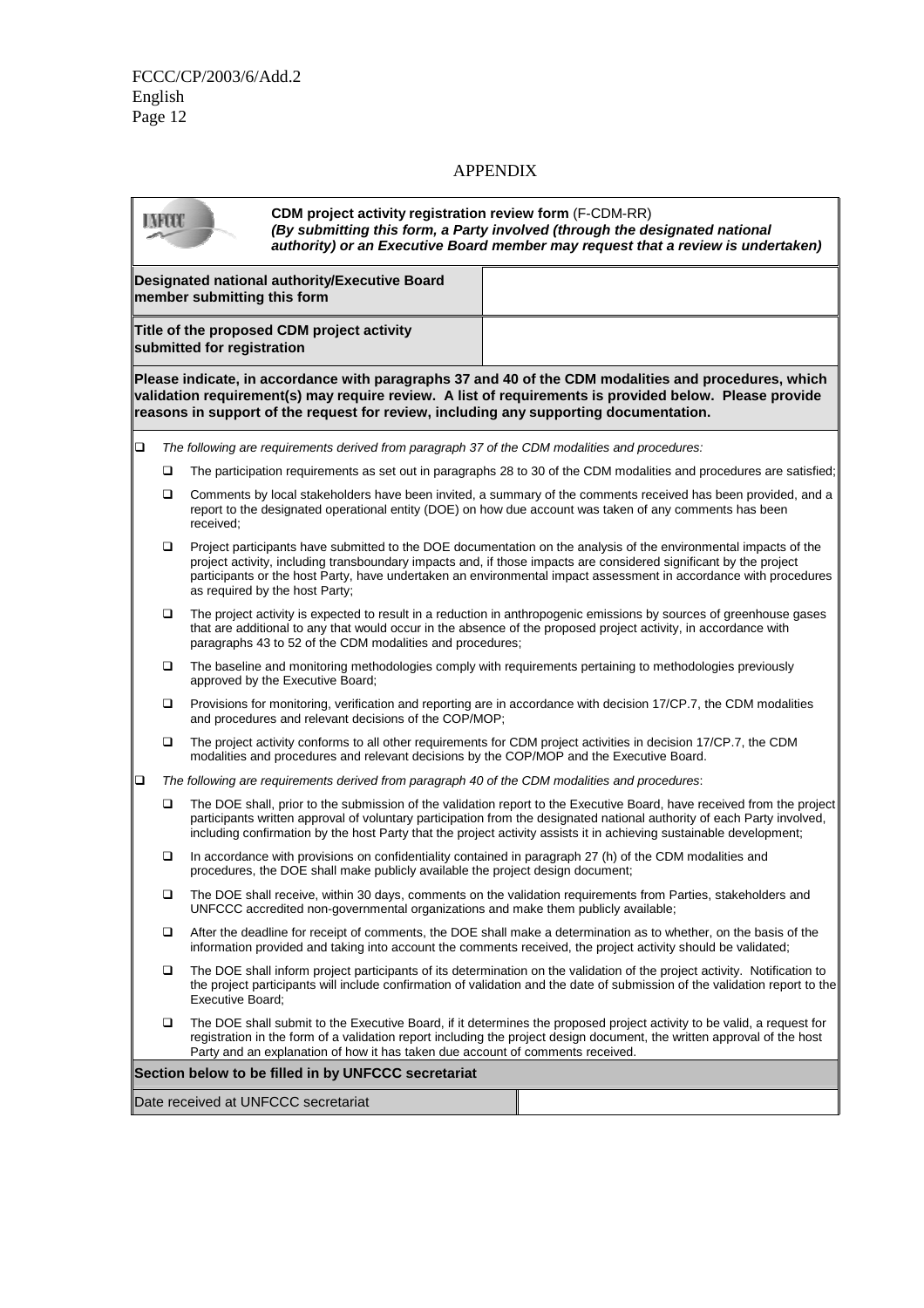#### **Decision 19/CP.9**

## <span id="page-12-0"></span>**Modalities and procedures for afforestation and reforestation project activities under the clean development mechanism in the first commitment period of the Kyoto Protocol**

*The Conference of the Parties,* 

*Recalling* its decisions 11/CP.7, 15/CP.7, 17/CP.7 and its annex, 19/CP.7, 20/CP.7, 21/CP.7, 22/CP.7, 23/CP.7, 21/CP.8 and 22/CP.8,

*Cognizant* of its decisions 13/CP.9 and 18/CP.9 and its annex II,

*Affirming* the principles in the preamble to draft decision -/CMP.1 *(Land use, land-use change and forestry),* recommended by decision 11/CP.7,

*Reiterating* that decision 17/CP.7 applies mutatis mutandis to afforestation and reforestation project activities under the clean development mechanism,

*Taking into account* the issues of non-permanence, additionality, leakage, uncertainties and socio-economic and environmental impacts, including impacts on biodiversity and natural ecosystems, associated with afforestation and reforestation project activities under the clean development mechanism,

*Cognizant* of relevant provisions of international agreements that may apply to afforestation and reforestation project activities under the clean development mechanism,

*Reiterating* that the treatment of land use, land-use change and forestry project activities under the clean development mechanism in future commitment periods shall be decided as part of the negotiations on the second commitment period,

*Recognizing* that host Parties evaluate, in accordance with their national laws, risks associated with the use of potentially invasive alien species by afforestation and reforestation project activities and that Parties included in Annex I evaluate, in accordance with their national laws, the use of temporary certified emission reductions and/or long-term certified emission reductions generated from afforestation and reforestation project activities that make use of potentially invasive alien species,

*Recognizing* that host Parties evaluate, in accordance with their national laws, potential risks associated with the use of genetically modified organisms by afforestation and reforestation project activities and that Parties included in Annex I evaluate, in accordance with their national laws, the use of temporary certified emission reductions and/or long-term certified emission reductions generated from afforestation and reforestation project activities that make use of genetically modified organisms,

1. *Decides* to adopt the modalities and procedures for afforestation and reforestation project activities under the clean development mechanism contained in the annex to this decision, for the first commitment period of the Kyoto Protocol;

2. *Encourages* project participants to use, as appropriate and to the extent possible, the *Intergovernmental Panel on Climate Change Good Practice Guidance for Land Use, Land-Use Change and Forestry* and any relevant decisions of the Conference of the Parties or the Conference of the Parties serving as the meeting of the Parties to the Kyoto Protocol with respect to good practice guidance for land use, land-use change and forestry, in the design and implementation of afforestation and reforestation project activities under the clean development mechanism;

3. *Invites* Parties and accredited observers to submit to the secretariat, by 28 February 2004, their views on simplified modalities and procedures for small-scale afforestation and reforestation project activities under the clean development mechanism;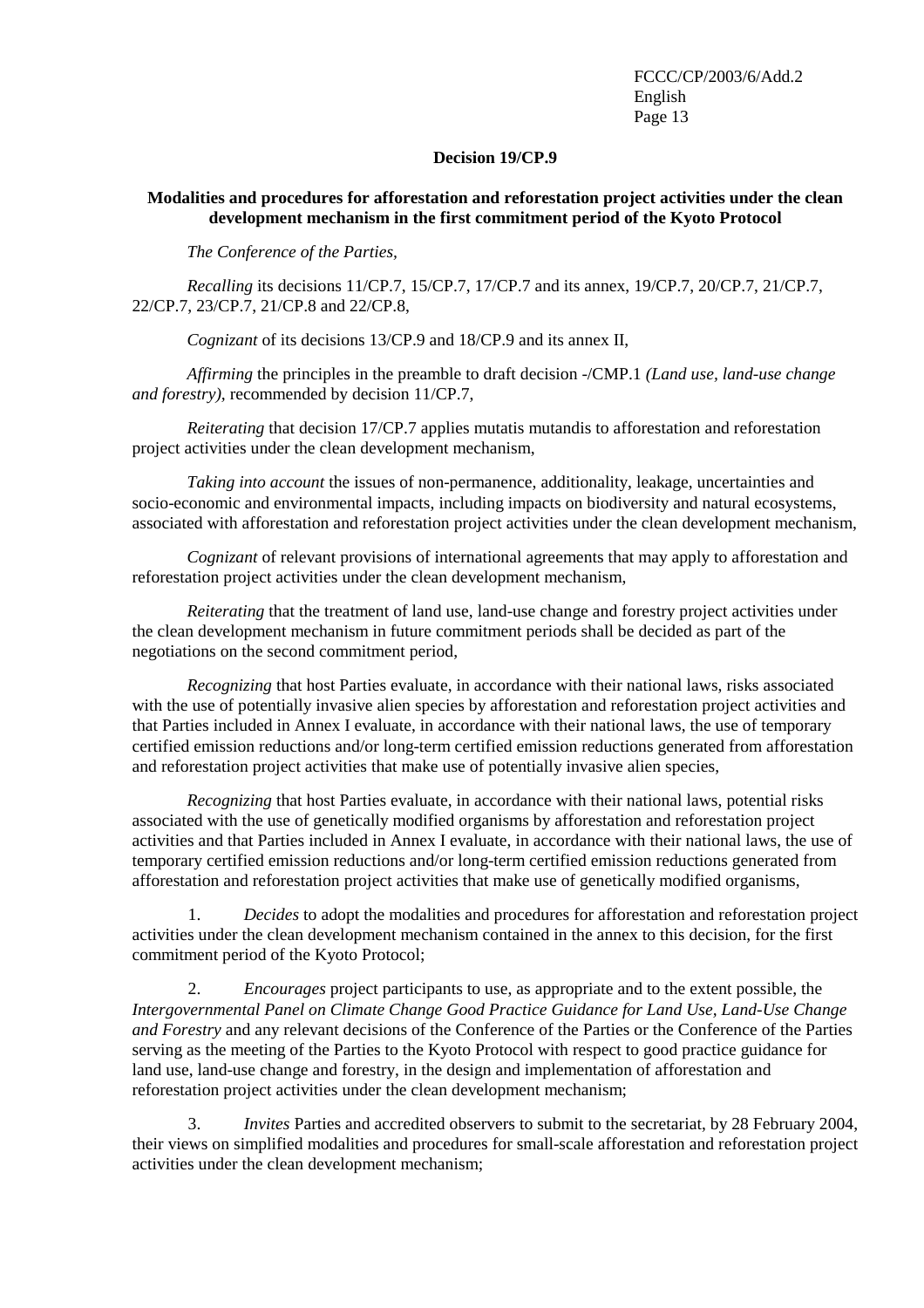4. *Invites* Parties and accredited observers to submit to the secretariat, by 28 February 2004, their views on how to facilitate the implementation of small-scale afforestation and reforestation project activities under the clean development mechanism;

5. *Requests* the secretariat to prepare a technical paper on simplified modalities and procedures for small-scale afforestation and reforestation project activities under the clean development mechanism, taking into account submissions referred to in paragraph 3 above and relevant work by the Executive Board, to be considered by the Subsidiary Body for Scientific and Technological Advice at its twentieth session;

6. *Requests* the Subsidiary Body for Scientific and Technological Advice:

(a) To recommend a draft decision on simplified modalities and procedures for small-scale afforestation and reforestation project activities under the clean development mechanism, taking into account the submissions referred to in paragraph 3 above and the technical paper referred to in paragraph 5 above, for adoption by the Conference of the Parties at its tenth session;

(b) To recommend a draft decision on measures to facilitate the implementation of smallscale afforestation and reforestation project activities under the clean development mechanism, taking into account submissions referred to in paragraph 4 above, for adoption by the Conference of the Parties at its tenth session;

7. *Further requests* the Subsidiary Body for Scientific and Technological Advice, when elaborating, in accordance with paragraph 4 of decision 22/CP.8, a draft decision to be considered by the Conference of the Parties at its tenth session, and then to be forwarded to the Conference of the Parties serving as the meeting of the Parties to the Kyoto Protocol at its first session, to ensure that the modalities and procedures specified in the annex to this decision are incorporated into the guidelines pertaining to Articles 7 and 8 of the Kyoto Protocol;

8. *Recommends* that the Conference of the Parties serving as the meeting of the Parties to the Kyoto Protocol, at its first session, adopts the draft decision below.

> *8th plenary meeting 12 December 2003*

### **Draft decision -/CMP.1**

## **Modalities and procedures for afforestation and reforestation project activities under the clean development mechanism in the first commitment period of the Kyoto Protocol**

*The Conference of the Parties serving as the meeting of the Parties to the Kyoto Protocol,* 

*Aware* of its decisions -/CMP.1 *(Mechanisms)*, -/CMP.1 *(Article 12)*, -/CMP.1 *(Land use, landuse change and forestry)*, -/CMP.1 *(Good practice guidance for land use, land-use change and forestry in the preparation of national greenhouse gas inventories under the Convention)*, -/CMP.1 *(Modalities for the accounting of assigned amounts under Article 7, paragraph 4, of the Kyoto Protocol),* -/CMP.1 *(Guidelines for national systems under Article 5, paragraph 1, of the Kyoto Protocol),* -/CMP.1 *(Good practice guidance and adjustments under Article 5 paragraph 2, of the Kyoto Protocol), -/CMP.1 (Guidance for the preparation of the information required under Article 7 of the Kyoto Protocol),* and -/CMP.1 *(Guidelines for review under Article 8 of the Kyoto Protocol),*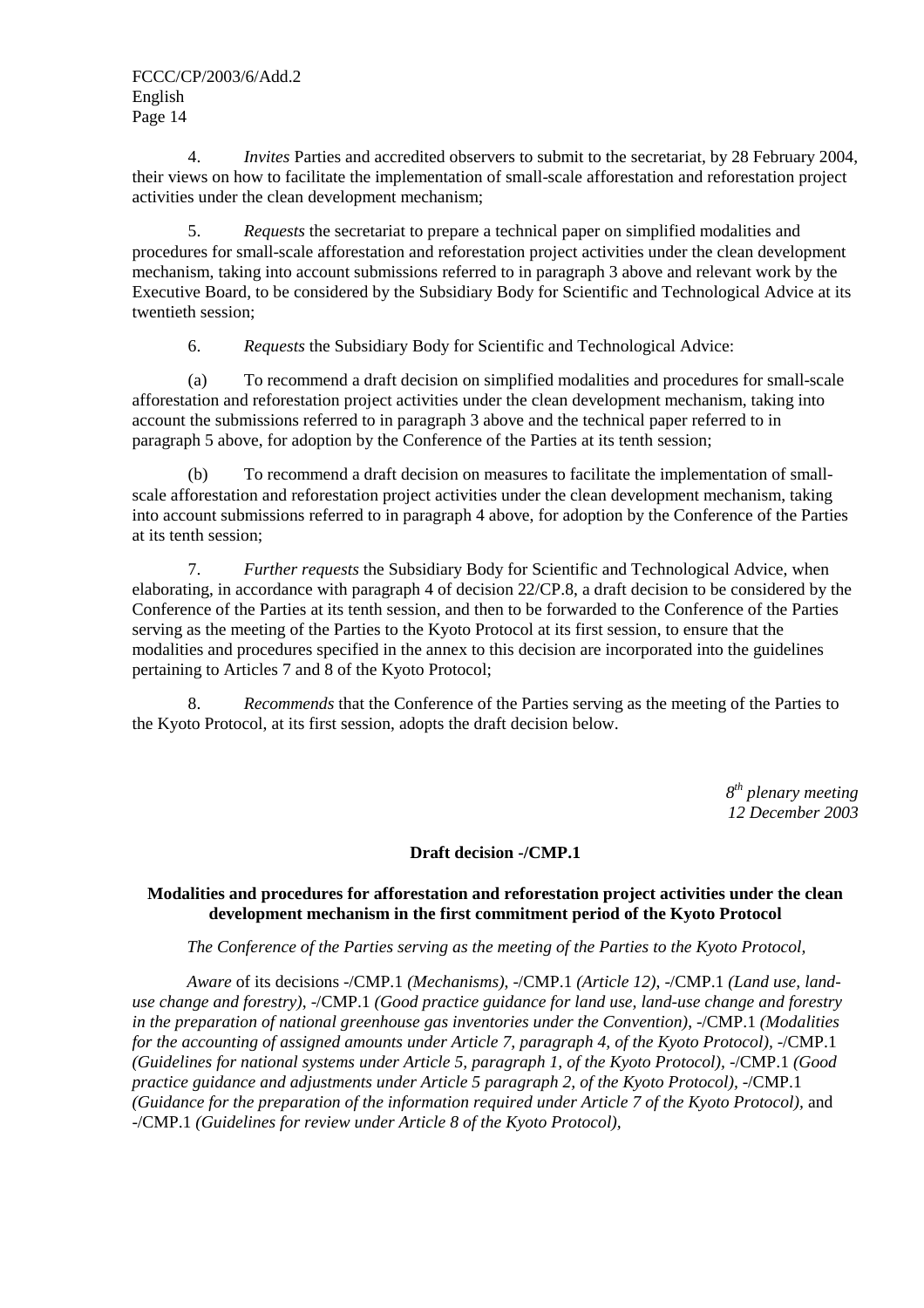*Cognizant* of decisions 11/CP.7, 15/CP.7, 17/CP.7, 19/CP.7, 20/CP.7, 21/CP.7, 22/CP.7, 23/CP.7, 21/CP.8, 22/CP.8, 13/CP.9, 18/CP.9 and its annex II, and 19/CP.9,

1. *Decides* to confirm and give full effect to any actions taken pursuant to decision 19/CP.9;

2. *Adopts* the modalities and procedures for afforestation and reforestation project activities under the clean development mechanism contained in the annex to this decision, for the first commitment period of the Kyoto Protocol;

3. *Decides* that the treatment of land use, land-use change and forestry project activities under the clean development mechanism in future commitment periods shall be decided as part of the negotiations on the second commitment period and that any revision of the decision shall not affect afforestation and reforestation project activities under the clean development mechanism registered prior the end of the first commitment period;

4. *Decides* to periodically review the modalities and procedures for afforestation and reforestation project activities under the clean development mechanism, and that the first review shall be carried out no later than one year before the end of the first commitment period, based on recommendations by the Executive Board of the clean development mechanism and by the Subsidiary Body for Implementation, drawing on technical advice from the Subsidiary Body for Scientific and Technological Advice, as needed.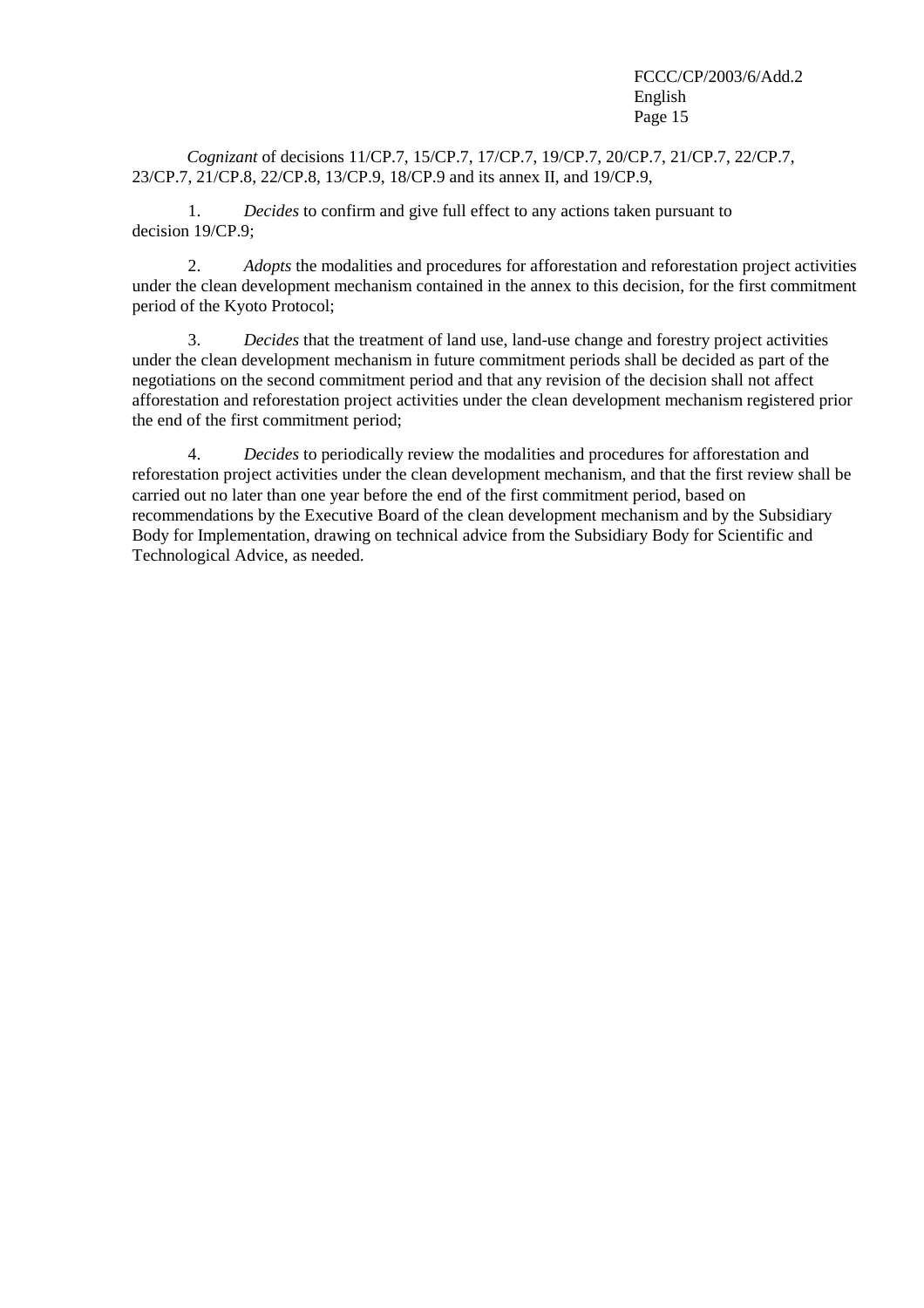### ANNEX

## **Modalities and procedures for afforestation and reforestation project activities under the clean development mechanism**

## **A. Definitions**

1. For the purpose of this annex, the definitions in paragraph 1 of the annex to decision 17/CP.7 and the definitions of forest, reforestation and afforestation in paragraph 1 of the annex to draft decision -/CMP.1 (*Land use, land-use change and forestry*), shall apply. In addition:

(a) "Carbon pools" are those carbon pools referred to in paragraph 21 of the annex to draft decision -/CMP.1 (*Land use, land-use change and forestry*) and are: above-ground biomass, belowground biomass, litter, dead wood and soil organic carbon;

(b) The "project boundary" geographically delineates the afforestation or reforestation project activity under the control of the project participants. The project activity may contain more than one discrete area of land;

(c) "Baseline net greenhouse gas removals by sinks" is the sum of the changes in carbon stocks in the carbon pools within the project boundary that would have occurred in the absence of the afforestation or reforestation project activity under the clean development mechanism (CDM);

(d) "Actual net greenhouse gas removals by sinks" is the sum of the verifiable changes in carbon stocks in the carbon pools within the project boundary, minus the increase in emissions of the greenhouse gases measured in  $CO<sub>2</sub>$  equivalents by the sources that are increased as a result of the implementation of the afforestation or reforestation project activity, while avoiding double counting, within the project boundary, attributable to the afforestation or reforestation project activity under the CDM;

(e) "Leakage" is the increase in greenhouse gas emissions by sources which occurs outside the boundary of an afforestation or reforestation project activity under the CDM which is measurable and attributable to the afforestation or reforestation project activity;

(f) "Net anthropogenic greenhouse gas removals by sinks" is the actual net greenhouse gas removals by sinks minus the baseline net greenhouse gas removals by sinks minus leakage;

(g) "Temporary CER" or "tCER" is a CER issued for an afforestation or reforestation project activity under the CDM which, subject to the provisions of section K below, expires at the end of the commitment period following the one during which it was issued;

(h) "Long-term CER" or "lCER" is a CER issued for an afforestation or reforestation project activity under the CDM which, subject to the provisions in section K below, expires at the end of the crediting period of the afforestation or reforestation project activity under the CDM for which it was issued;

(i) "Small-scale afforestation and reforestation project activities under the CDM" are those that are expected to result in net anthropogenic greenhouse gas removals by sinks of less than 8 kilotonnes of  $CO<sub>2</sub>$  per year and are developed or implemented by low-income communities and individuals as determined by the host Party. If a small-scale afforestation or reforestation project activity under the CDM results in net anthropogenic greenhouse gas removals by sinks greater than 8 kilotonnes of CO2 per year, the excess removals will not be eligible for the issuance of tCERs or lCERs.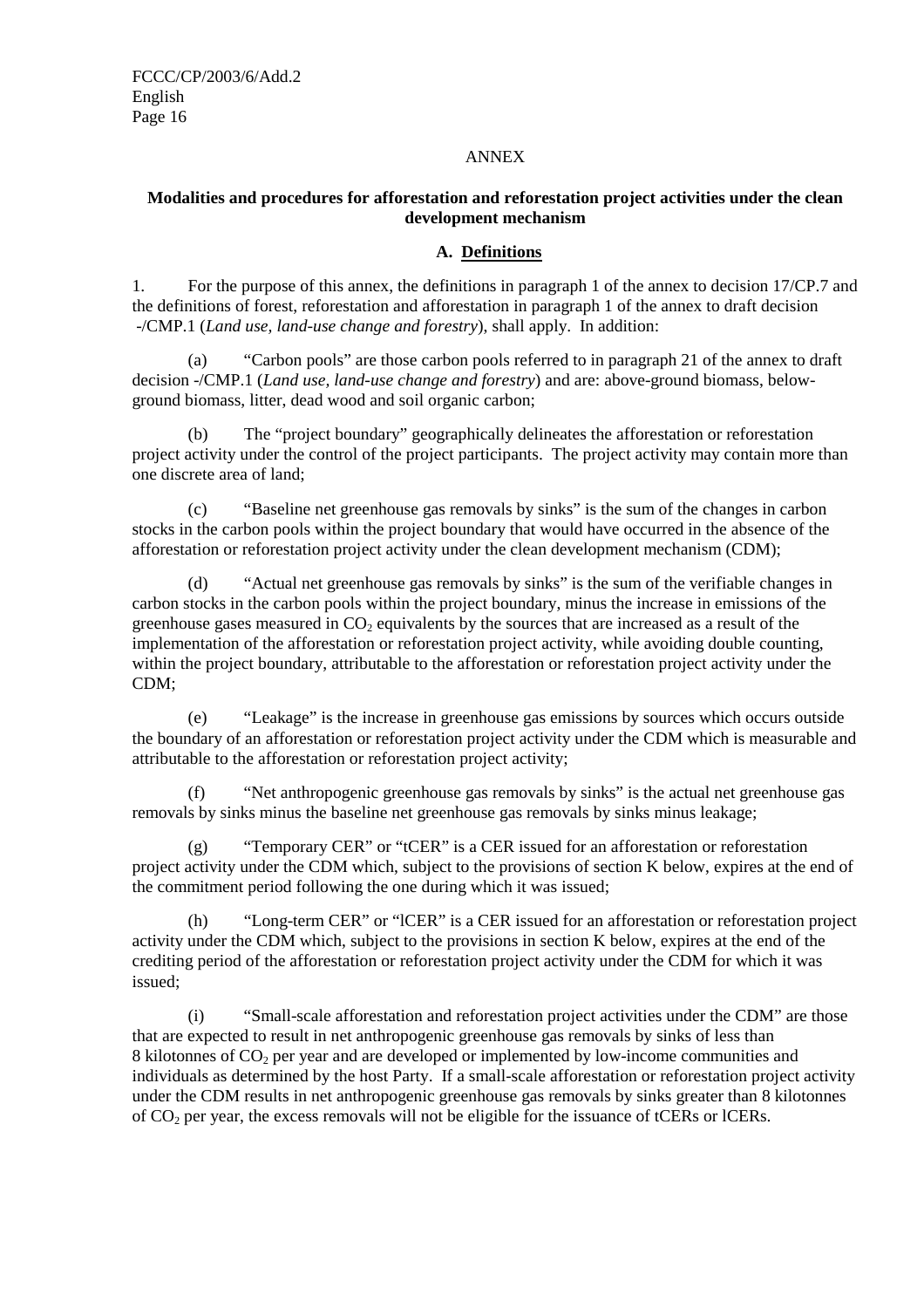2. For the purposes of this annex, in the CDM modalities and procedures contained in the annex to decision 17/CP.7, where it reads CER, it should instead read tCER and/or lCER.

## **B. Role of the Conference of the Parties serving as the meeting of the Parties to the Kyoto Protocol**

3. All provisions of section B of the CDM modalities and procedures, contained in the annex to decision 17/CP.7, shall apply mutatis mutandis to afforestation and reforestation project activities under the CDM.

## **C. Executive Board**

4. All provisions of section C of the CDM modalities and procedures, contained in the annex to decision 17/CP.7, shall apply mutatis mutandis to afforestation and reforestation project activities under the CDM with the exception of provisions under paragraph 5 (e) on recommendations to the Conference of the Parties serving as the meeting of the Parties to the Kyoto Protocol (COP/MOP) relating to simplified modalities, procedures and definitions for small-scale project activities.

## **D. Accreditation and designation of operational entities**

5. All provisions of section D of the CDM modalities and procedures, contained in the annex to decision 17/CP.7, shall apply mutatis mutandis to afforestation and reforestation project activities under the CDM.

## **E. Designated operational entities**

6. All provisions of section E of the CDM modalities and procedures, contained in the annex to decision 17/CP.7, shall apply mutatis mutandis to afforestation and reforestation project activities under the CDM. In the case of afforestation and reforestation project activities under the CDM, a designated operational entity shall verify and certify net anthropogenic greenhouse gas removals by sinks.

## **F. Participation requirements**

7. All provisions of section F of the CDM modalities and procedures, contained in the annex to decision 17/CP.7, shall apply mutatis mutandis to afforestation and reforestation project activities under the CDM.

8. A Party not included in Annex I may host an afforestation or reforestation project activity under the CDM if it has selected and reported to the Executive Board through its designated national authority for the CDM:

- (a) A single minimum tree crown cover value between 10 and 30 per cent; and
- (b) A single minimum land area value between 0.05 and 1 hectare; and
- (c) A single minimum tree height value between 2 and 5 metres.

9. The selected values referred to in paragraph  $8$  (a)–(c) above shall be fixed for all afforestation and reforestation project activities under the CDM registered prior to the end of the first commitment period.

### **G. Validation and registration**

10. Validation is the process of independent evaluation of a proposed afforestation or reforestation project activity under the CDM by a designated operational entity (DOE) against the requirements of afforestation and reforestation project activities under the CDM as set out in decision 19/CP.9, the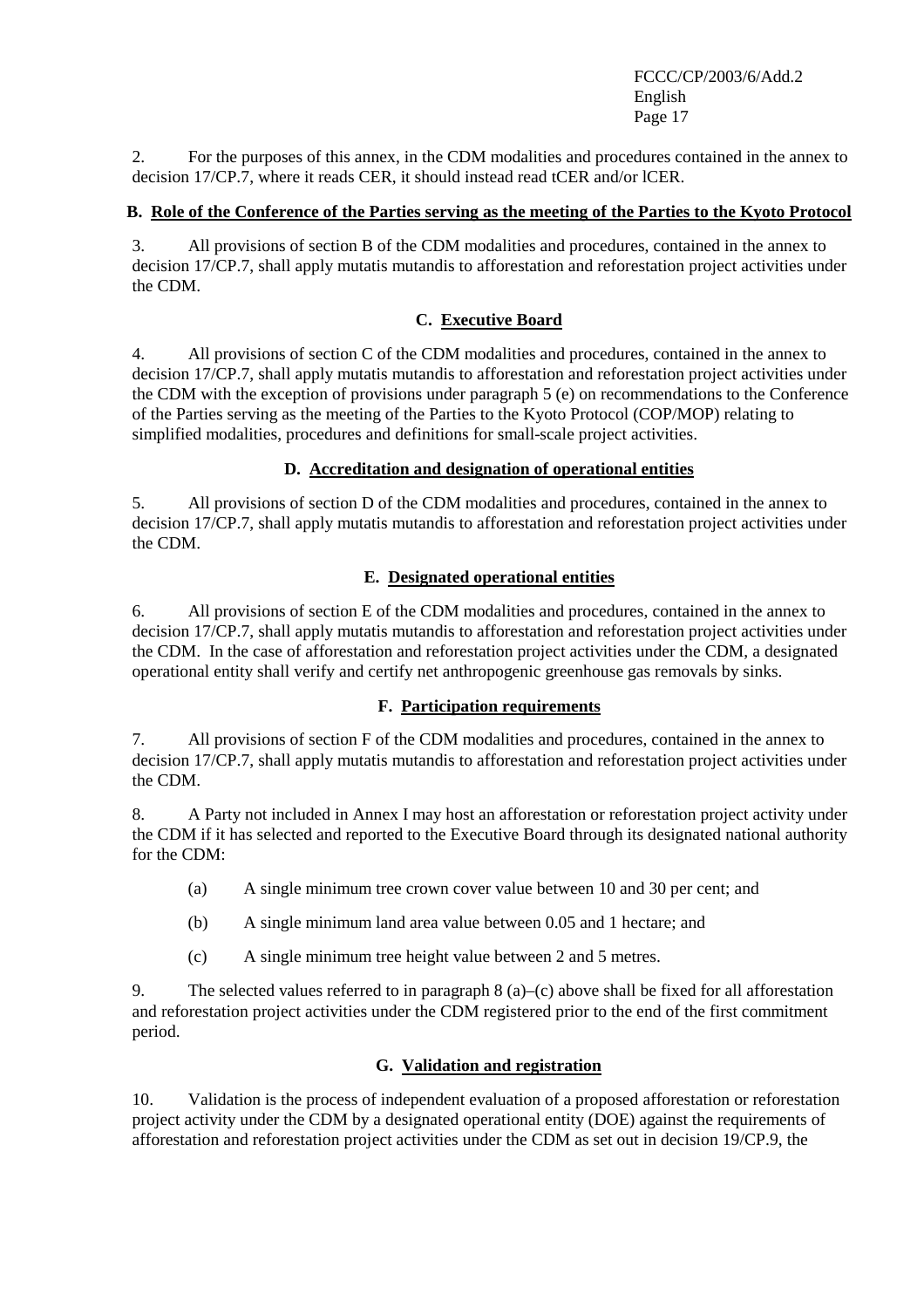present annex and relevant decisions of the COP/MOP, on the basis of the project design document, as outlined in appendix B below.

11. Registration is the formal acceptance by the Executive Board of a validated project as an afforestation or reforestation project activity under the CDM. Registration is the prerequisite for the verification, certification and issuance of tCERs or lCERs relating to that project activity.

12. The DOE selected by project participants to validate a proposed afforestation or reforestation project activity under the CDM, being under a contractual arrangement with them, shall review the project design document and any supporting documentation to confirm that the following requirements have been met:

(a) The participation requirements set out in paragraphs 28–30 of the annex to decision 17/CP.7 and paragraphs 8 and 9 above are satisfied;

(b) Comments by local stakeholders have been invited, a summary of the comments received has been provided, and a report to the DOE on how due account was taken of any comments has been received;

(c) Project participants have submitted to the DOE documentation on the analysis of the socio-economic and environmental impacts, including impacts on biodiversity and natural ecosystems, and impacts outside the project boundary of the proposed afforestation or reforestation project activity under the CDM. If any negative impact is considered significant by the project participants or the host Party, project participants have undertaken a socio-economic impact assessment and/or an environmental impact assessment in accordance with the procedures required by the host Party. Project participants shall submit a statement that confirms that they have undertaken such an assessment in accordance with the procedures required by the host Party and include a description of the planned monitoring and remedial measures to address them;

(d) The proposed afforestation or reforestation project activity under the CDM is additional if the actual net greenhouse gas removals by sinks are increased above the sum of the changes in carbon stocks in the carbon pools within the project boundary that would have occurred in the absence of the registered CDM afforestation or reforestation project activity, in accordance with paragraphs 18–24 below;

(e) Management activities, including harvesting cycles, and verifications are chosen such that a systematic coincidence of verification and peaks in carbon stocks is avoided;

(f) Project participants have specified the approach proposed to address non-permanence in accordance with paragraph 38 below;

(g) The baseline and monitoring methodologies selected by project participants comply with requirements pertaining to:

- (i) Methodologies previously approved by the Executive Board; or
- (ii) Modalities and procedures for establishing a new methodology, as set out in paragraph 13 below;

(h) Provisions for monitoring, verification and reporting are in accordance with decision 19/CP.9, the present annex and relevant decisions of the COP/MOP;

(i) The proposed project activity conforms to all other requirements for afforestation and reforestation project activities under the CDM in decision 19/CP.9, the present annex and relevant decisions by the COP/MOP and the Executive Board.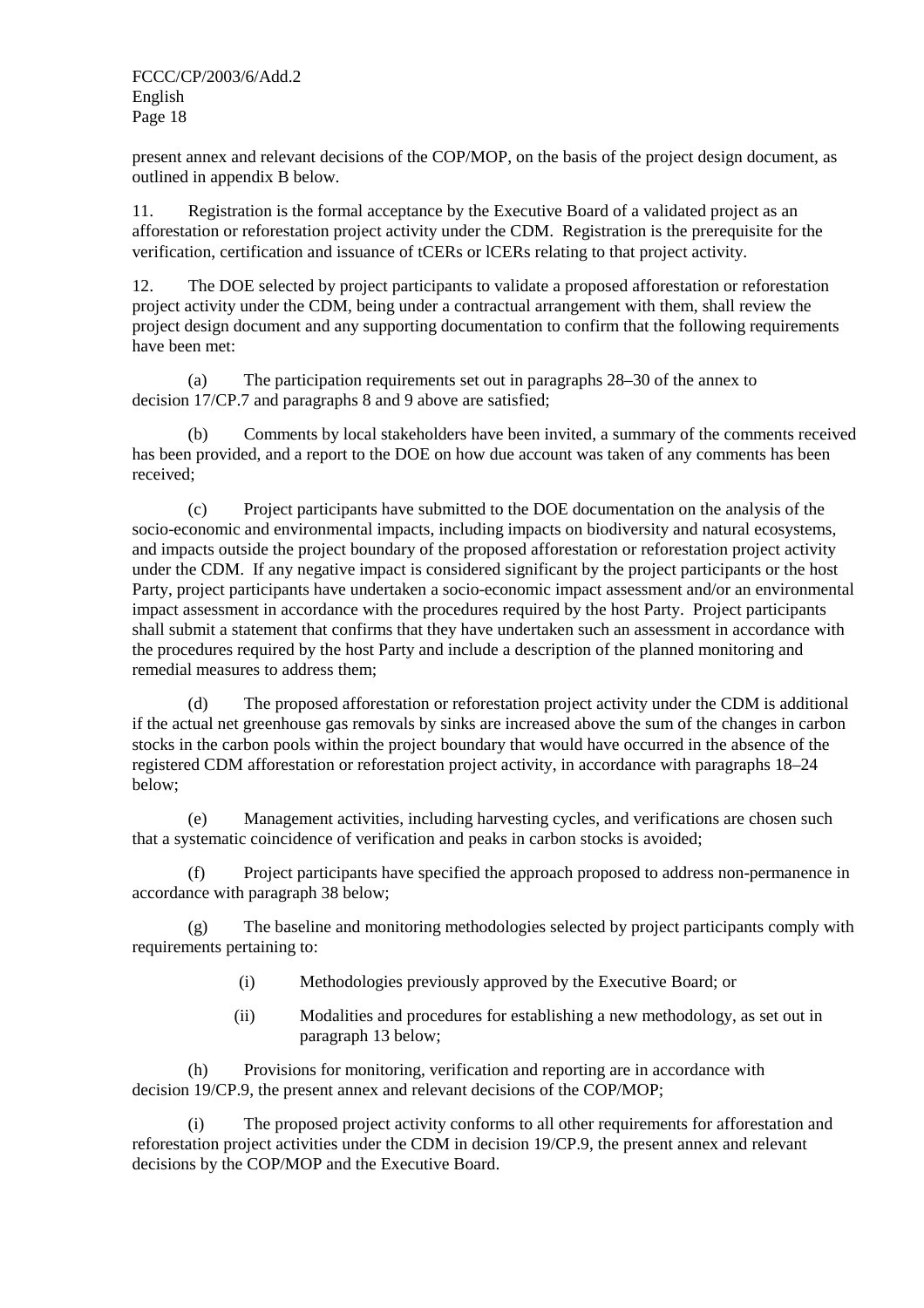13. If the DOE determines that the proposed afforestation or reforestation project activity under the CDM intends to use a new baseline or new monitoring methodology, as referred to in paragraph 12 (g) (ii) above, it shall, prior to a submission for registration of this project activity, forward the proposed baseline or monitoring methodology, together with the draft project design document, including a description of the project and identification of the project participants, to the Executive Board for review. The Executive Board shall expeditiously, if possible at its next meeting but not more than four months later, review the proposed new baseline or monitoring methodology in accordance with the modalities and procedures of the present annex. Once the Executive Board has approved the new baseline or monitoring methodology, it shall make it publicly available, together with any relevant guidance and the DOE may proceed with the validation of the proposed afforestation or reforestation project activity under the CDM. In the event that the COP/MOP requests the revision of an approved methodology, no afforestation or reforestation project activity under the CDM may use this methodology. The project participants shall revise the methodology, as appropriate, taking into consideration any guidance received.

14. A revision of a methodology shall be carried out in accordance with the modalities and procedures for establishing new methodologies as set out in paragraph 13 above. Any revision to an approved methodology shall be applicable only to project activities registered subsequent to the date of revision and shall not affect existing registered project activities during their crediting periods.

15. The DOE shall:

(a) Prior to the submission of the validation report to the Executive Board, have received from the project participants written approval of voluntary participation from the designated national authority of each Party involved, including confirmation by the host Party that the proposed afforestation or reforestation project activity under the CDM assists it in achieving sustainable development;

(b) In accordance with provisions on confidentiality contained in paragraph 27 (h) of the annex to decision 17/CP.7, make the project design document publicly available;

(c) Receive, within 45 days, comments on the validation requirements from Parties, stakeholders and UNFCCC accredited non-governmental organizations and make them publicly available;

(d) After the deadline for receipt of comments, make a determination as to whether, on the basis of the information provided and taking into account the comments received, the proposed afforestation or reforestation project activity under the CDM should be validated;

(e) Inform project participants of its determination on the validation of the project activity. The notification to the project participants will include a confirmation of validation and the date of submission of the validation report to the Executive Board, or an explanation of reasons for nonacceptance if the proposed afforestation or reforestation project activity under the CDM, as documented, is judged not to fulfil the requirements for validation;

(f) Submit to the Executive Board, if it determines the proposed afforestation or reforestation project activity under the CDM to be valid, a request for registration in the form of a validation report including the project design document, the written approval of voluntary participation from the designated national authority of each Party involved, as referred to in paragraph 15 (a) above, and an explanation of how it has taken due account of comments received;

(g) Make this validation report publicly available upon transmission to the Executive Board.

16. The registration by the Executive Board shall be deemed final eight weeks after the date of receipt by the Executive Board of the request for registration, unless a Party involved in the proposed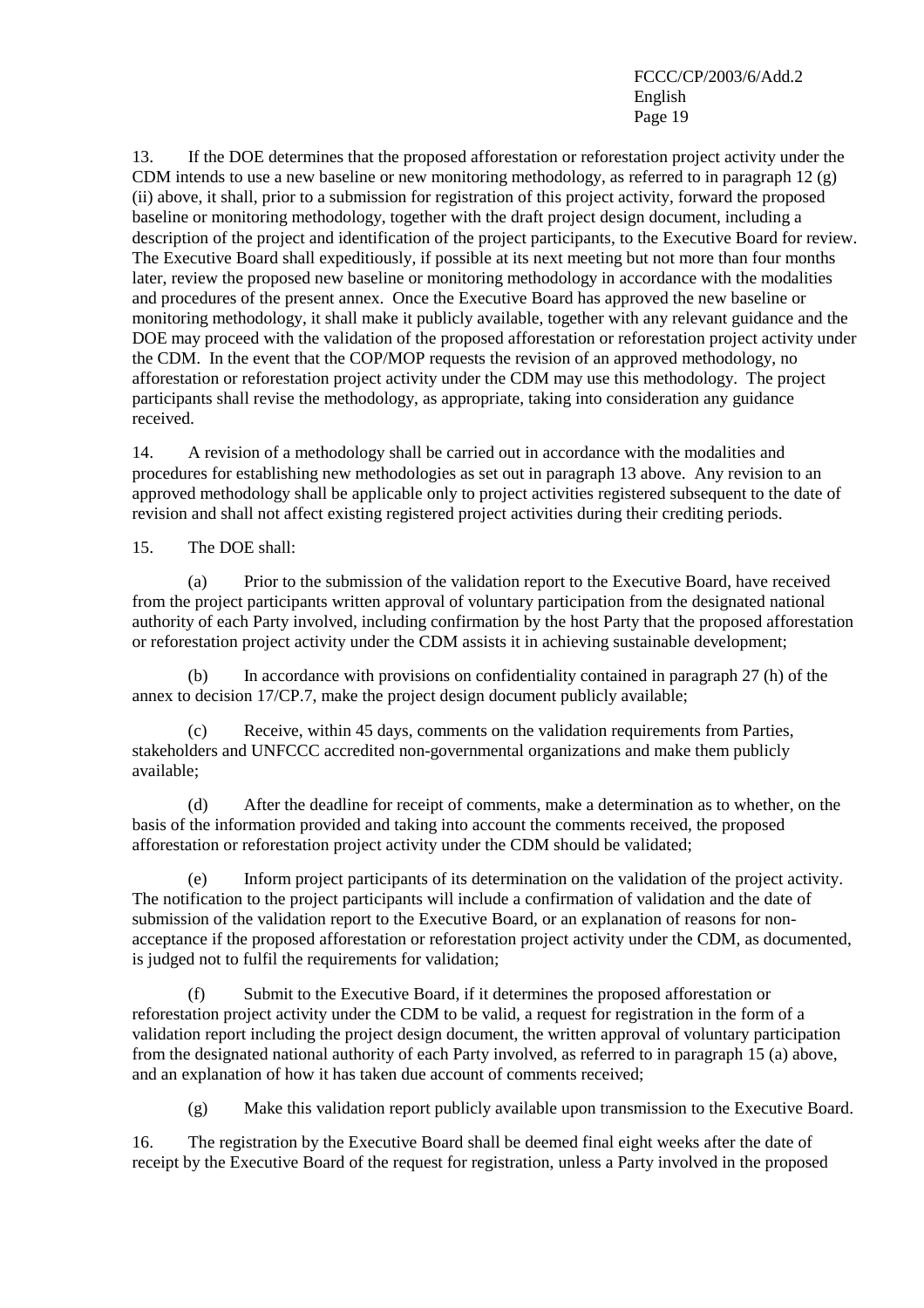afforestation or reforestation project activity under the CDM, or at least three members of the Executive Board, request a review of the proposed afforestation or reforestation project activity under the CDM. The review by the Executive Board shall be made in accordance with the following provisions:

(a) It shall be related to issues associated with the validation requirements;

(b) It shall be finalized no later than at the second meeting following the request for review, with the decision and the reasons for it being communicated to the project participants and the public.

17. A proposed afforestation or reforestation project activity under the CDM that is not accepted may be reconsidered for validation and subsequent registration after appropriate revisions, provided that this afforestation or reforestation project activity follows the procedures and meets the requirements for validation and registration, including those relating to public comments.

18. An afforestation or reforestation project activity under the CDM is additional if the actual net greenhouse gas removals by sinks are increased above the sum of the changes in carbon stocks in the carbon pools within the project boundary that would have occurred in the absence of the registered CDM afforestation or reforestation project activity.

19. The baseline for a proposed afforestation or reforestation project activity under the CDM is the scenario that reasonably represents the sum of the changes in carbon stocks in the carbon pools within the project boundary that would have occurred in the absence of the proposed project activity. A baseline shall be deemed to reasonably represent the sum of the changes in carbon stocks in the carbon pools within the project boundary that would occur in the absence of the proposed afforestation or reforestation project activity under the CDM if it is derived using a baseline methodology referred to in paragraphs 12 and 13 above.

20. The baseline net greenhouse gas removals by sinks for a proposed afforestation or reforestation project under the CDM shall be established:

(a) By project participants in accordance with provisions for the use of approved and new baseline methodologies, contained in decision 19/CP.9, the present annex and relevant decisions of the COP/MOP;

(b) In a transparent and conservative manner regarding the choice of approaches, assumptions, methodologies, parameters, data sources, key factors and additionality, and taking into account uncertainty;

(c) On a project-specific basis;

(d) In the case of small-scale afforestation and reforestation project activities under the CDM, in accordance with simplified modalities and procedures developed for such activities;

(e) Taking into account relevant national and/or sectoral policies and circumstances, such as historical land uses, practices and economic trends.

21. In calculating the baseline net greenhouse gas removals by sinks and/or actual net greenhouse gas removals by sinks, project participants may choose not to account for one or more carbon pools, and/or emissions of the greenhouse gases measured in  $CO<sub>2</sub>$  equivalents, while avoiding double counting. This is subject to the provision of transparent and verifiable information that the choice will not increase the expected net anthropogenic greenhouse gas removals by sinks. Project participants shall otherwise account for all significant changes in carbon pools and/or emissions of the greenhouse gases measured in  $CO<sub>2</sub>$  equivalents by the sources that are increased as a result of the implementation of the afforestation or reforestation project activity, while avoiding double counting.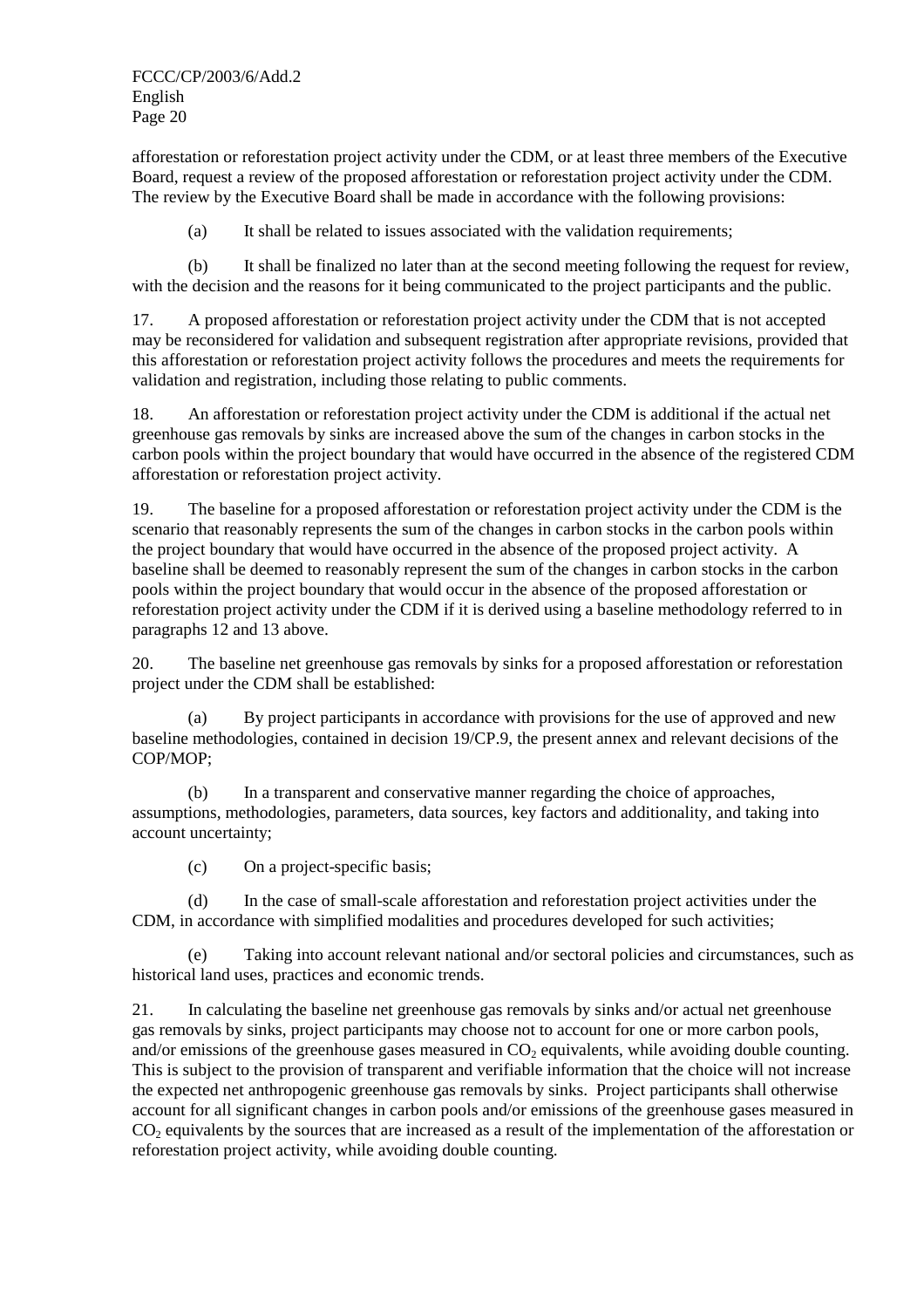22. In choosing a baseline methodology for an afforestation or reforestation project activity under the CDM, project participants shall select from among the following approaches the one deemed most appropriate for the project activity, taking into account any guidance by the Executive Board, and justify the appropriateness of their choice:

(a) Existing or historical, as applicable, changes in carbon stocks in the carbon pools within the project boundary;

(b) Changes in carbon stocks in the carbon pools within the project boundary from a land use that represents an economically attractive course of action, taking into account barriers to investment;

(c) Changes in carbon stocks in the pools within the project boundary from the most likely land use at the time the project starts.

23. The crediting period shall begin at the start of the afforestation or reforestation project activity under the CDM. The crediting period for a proposed afforestation or reforestation project activity under the CDM shall be either:

(a) A maximum of 20 years which may be renewed at most two times, provided that, for each renewal, a DOE determines and informs the Executive Board that the original project baseline is still valid or has been updated taking account of new data where applicable; or

(b) A maximum of 30 years.

24. An afforestation or reforestation project activity under the CDM shall be designed in such a manner as to minimize leakage.

## **H. Monitoring**

25. Project participants shall include, as part of the project design document, a monitoring plan that provides for:

(a) The collection and archiving of all relevant data necessary for estimating or measuring the actual net greenhouse gas removals by sinks during the crediting period. The monitoring plan shall specify techniques and methods for sampling and measuring individual carbon pools and greenhouse gas emissions by sources included in the actual net greenhouse gas removals by sinks, that reflect commonly accepted principles and criteria concerning forest inventory;

(b) The collection and archiving of all relevant data necessary for determining the baseline net greenhouse gas removals by sinks during the crediting period. If the project uses control plots for determining the baseline, the monitoring plan shall specify techniques and methods for sampling and measuring individual carbon pools and greenhouse gas emissions by sources;

(c) The identification of all potential sources of, and the collection and archiving of data on, leakage during the crediting period;

(d) The collection and archiving of information relating to the planned monitoring and remedial measures referred to in paragraph 12 (c) above;

(e) Collection of transparent and verifiable information to demonstrate that any choice made in paragraph 21 above does not increase the net anthropogenic greenhouse gas removals by sinks;

(f) Changes in circumstances within the project boundary that affect legal title to the land or rights of access to the carbon pools;

 $(g)$  Quality assurance and control procedures for the monitoring process;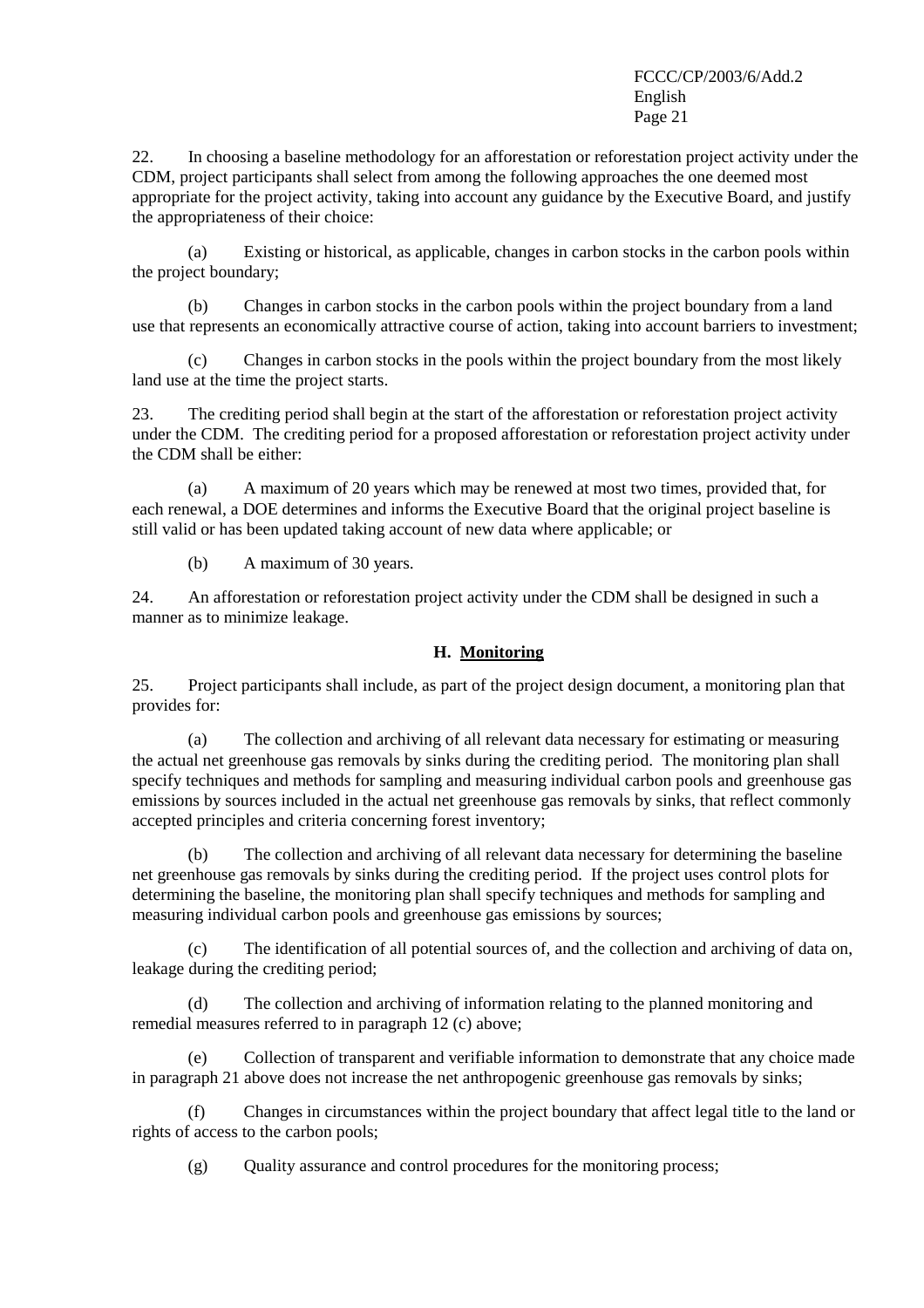(h) Procedures for the periodic calculation of the net anthropogenic greenhouse gas removals by sinks due to the afforestation or reforestation project activity and documentation of all steps involved in those calculations, and for the periodic review of implementation of activities and measures to minimize leakage.

26. A monitoring plan for a proposed afforestation or reforestation project activity under the CDM shall be based on a previously approved monitoring methodology or a new methodology appropriate to the afforestation or reforestation project activity, in accordance with paragraphs 12 and 13 above, that:

(a) Is determined by the DOE as appropriate to the circumstances of the proposed afforestation or reforestation project activity;

(b) Reflects good monitoring practice appropriate to the type of afforestation or reforestation project activity;

(c) Takes into account uncertainties by appropriate choice of monitoring methods, such as number of samples, to achieve reliable estimates of net anthropogenic greenhouse gas removals by sinks;

(d) In the case of small-scale afforestation and reforestation project activities under the CDM, is in accordance with simplified modalities and procedures developed for such activities.

27. Project participants shall implement the monitoring plan contained in the registered project design document.

28. Revisions, if any, to the monitoring plan to improve the accuracy and/or completeness of information shall be justified by project participants and shall be submitted for validation to a DOE.

29. The implementation of the registered monitoring plan and its revisions, as applicable, shall be a condition for verification, certification and the issuance of tCERs or lCERs.

30. The project participants shall provide to the DOE contracted by the project participants to perform the verification, a monitoring report in accordance with the registered monitoring plan set out in paragraph 25 above for the purpose of verification and certification.

## **I. Verification and certification**

31. Verification is the periodic independent review and ex post determination by the DOE of the net anthropogenic greenhouse gas removals by sinks achieved, since the start of the project, by an afforestation or reforestation project activity under the CDM. Certification is the written assurance by a DOE that an afforestation or reforestation project activity under the CDM achieved the net anthropogenic greenhouse gas removals by sinks since the start of the project, as verified.

32. The initial verification and certification of an afforestation or reforestation project activity under the CDM may be undertaken at a time selected by the project participants. Thereafter, verification and certification shall be carried out every five years until the end of the crediting period.

33. In the case of afforestation or reforestation project activities under the CDM for which lCERs are issued, the CDM registry administrator shall record the date at which each certification report is received. The CDM registry administrator shall notify the Executive Board of cases where a certification report has not been provided within five years of the last certification, as required in paragraph 32 above. Upon receipt of such notification, the Executive Board shall forthwith notify the project participants of the requirement to provide the outstanding certification report. If the overdue certification report is not received within 120 days after receipt of the notification by the project participants, the Executive Board shall proceed in accordance with paragraph 50 below.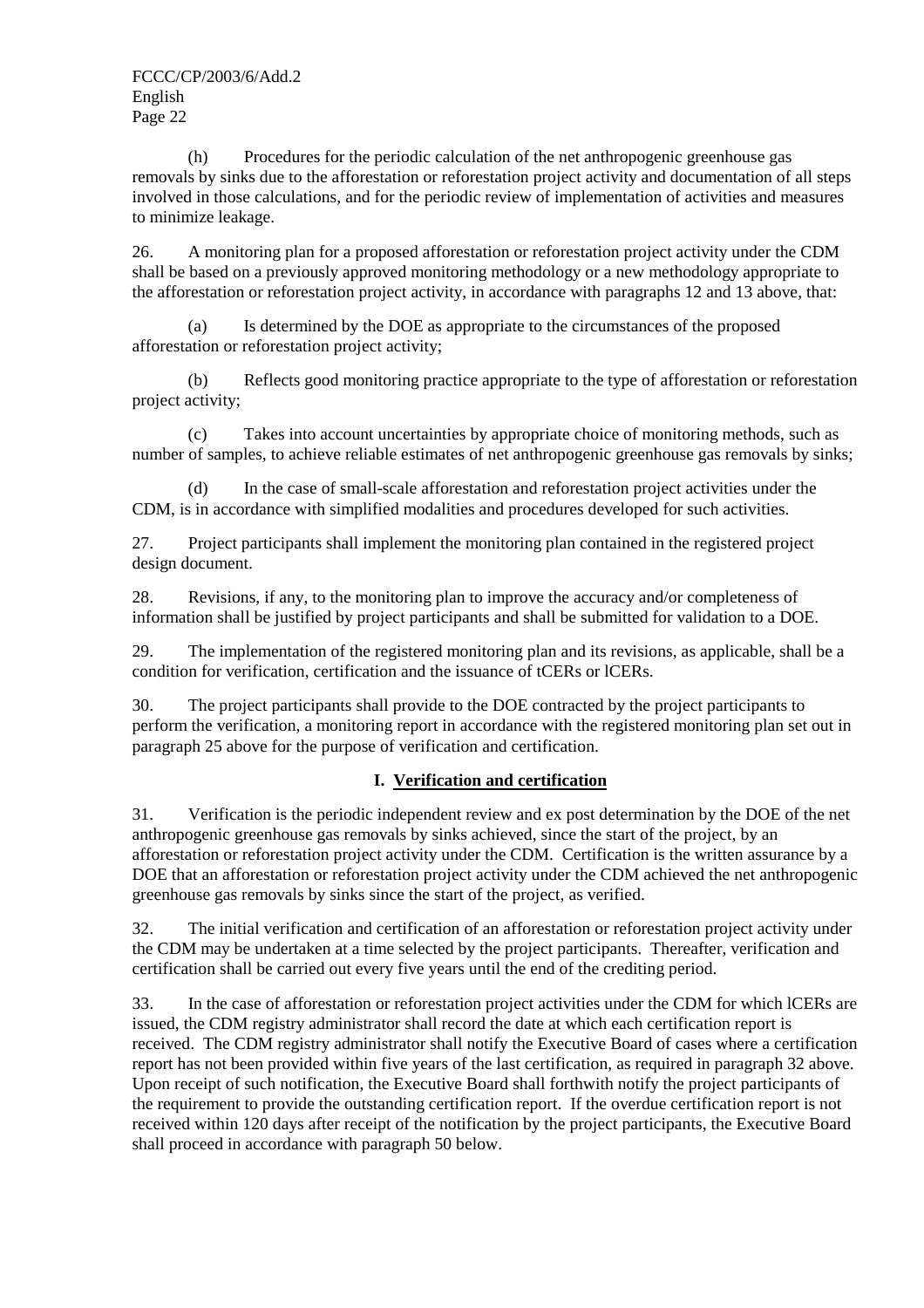34. In accordance with the provisions on confidentiality in paragraph 27 (h) of the annex to decision 17/CP.7, the DOE contracted by the project participants to perform the verification shall make the monitoring report publicly available, and shall:

(a) Determine whether the project documentation provided is in accordance with the requirements of the registered project design document and relevant provisions of decision 19/CP.9, the present annex and relevant decisions of the COP/MOP;

(b) Conduct on-site inspections, as appropriate, that may comprise, inter alia, a review of performance records, interviews with project participants and local stakeholders, collection of measurements, observation of established practices and testing of the accuracy of monitoring equipment;

(c) Determine whether the socio-economic and environmental impacts were monitored in accordance with the monitoring plan;

(d) Determine whether there have been any changes in circumstances within the project boundary that affect legal title to the land or rights of access to the carbon pools;

(e) Review the management activities, including harvesting cycles, and the use of sample plots to determine whether the following have been avoided:

- (i) A systematic coincidence of verification and peaks in carbon stocks; and
- (ii) A major systematic error in data collection;

(f) If appropriate, use additional data from other sources;

(g) Review monitoring results and verify that the monitoring methodologies have been applied correctly and that their documentation is complete and transparent;

(h) Recommend to the project participants appropriate changes to the monitoring plan;

(i) Determine the net anthropogenic greenhouse gas removals by sinks, using monitored or other data referred to in paragraph  $34$  (a), (b), (f) and (g) above, as appropriate, and calculation procedures as contained in the registered project design document;

(j) Identify and inform the project participants of any concerns relating to the conformity of the actual afforestation or reforestation project activity under the CDM and its operation with the registered project design document. Project participants shall address the concerns and supply relevant additional information;

(k) Provide a verification report to the project participants, the Parties involved and the Executive Board. The report shall be made publicly available.

35. The DOE shall, based on its verification report, certify in writing that, since its start, the afforestation or reforestation project activity under the CDM has achieved the net anthropogenic greenhouse gas removals by sinks. It shall inform the project participants, Parties involved and the Executive Board of its certification decision in writing immediately upon completion of the certification process, and make the certification report publicly available.

## **J. Issuance of tCERs and lCERs**

36. The certification report shall constitute:

(a) Where project participants have chosen the tCER approach to account for nonpermanence, a request to the Executive Board for issuance of tCERs equal to the verified amount of net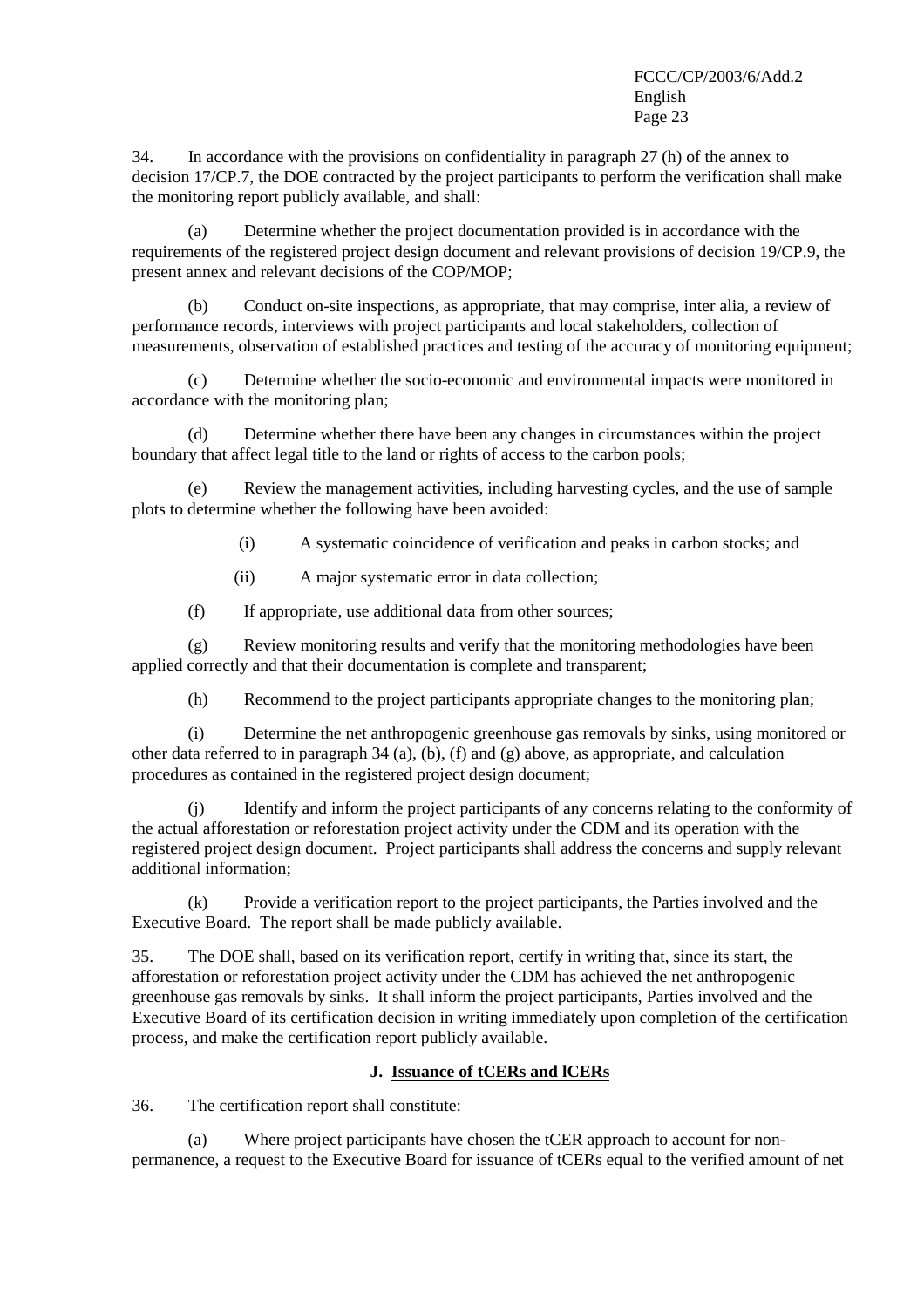anthropogenic greenhouse gas removals by sinks achieved by the afforestation or reforestation project activity under the CDM since the start of the project activity;

(b) Where project participants have chosen the lCER approach to account for nonpermanence and:

- (i) Net anthropogenic greenhouse gas removals by sinks have increased since the previous certification report, a request to the Executive Board for issuance of lCERs equal to the verified amount of net anthropogenic greenhouse gas removals by sinks achieved by the afforestation or reforestation project activity under the CDM since the previous certification;
- (ii) Net anthropogenic greenhouse gas removals by sinks have decreased since the previous certification report, a notification to the Executive Board of the reversal of net anthropogenic greenhouse gas removals by sinks that has occurred at the afforestation or reforestation project activity under the CDM since the previous certification.

37. The issuance of tCERs or lCERs for afforestation and reforestation project activities under the CDM shall be subject to the provisions of paragraphs 65 and 66 of the CDM modalities and procedures, contained in the annex to decision 17/CP.7.

## **K. Addressing non-permanence of afforestation and reforestation project activities under the CDM**

38. The project participants shall select one of the following approaches to addressing nonpermanence of an afforestation or reforestation project activity under the CDM:

(a) Issuance of tCERs for the net anthropogenic greenhouse gas removals by sinks achieved by the project activity since the project start date in accordance with paragraphs 41–44 below; or

(b) Issuance of lCERs for the net anthropogenic greenhouse gas removals by sinks achieved by the project activity during each verification period, in accordance with paragraphs 45–50 below.

39. The approach chosen to address non-permanence shall remain fixed for the crediting period including any renewals.

40. All provisions of decision 18/CP.7, draft decision -/CMP.1 *(Article 17)* and its annex, decision 19/CP.7, draft decision -/CMP.1 *(Modalities for the accounting of assigned amounts)* and its annex*,*  decision 20/CP.7, draft decision -/CMP.1 *(Article 5.1)* and its annex, decision 22/CP.7, the annex to draft decision -/CMP.1 (*Guidelines for the preparation of the information required under Article 7 of the Kyoto Protocol*) and its annex, decision 23/CP.7 and its annex, draft decision -/CMP.1 (*Guidelines for review under Article 8 of the Kyoto Protocol*) and its annex, and decision 22/CP.8 and its annexes I–III, that pertain to CERs shall also apply to tCERs and lCERs, unless otherwise stated in this annex.

## 1. Provisions governing tCERs

41. A Party included in Annex I may use tCERs towards meeting its commitment for the commitment period for which they were issued. tCERs may not be carried over to a subsequent commitment period.

42. Each tCER shall expire at the end of the commitment period subsequent to the commitment period for which it was issued. The expiry date shall be included as an additional element in its serial number. An expired tCER may not be further transferred.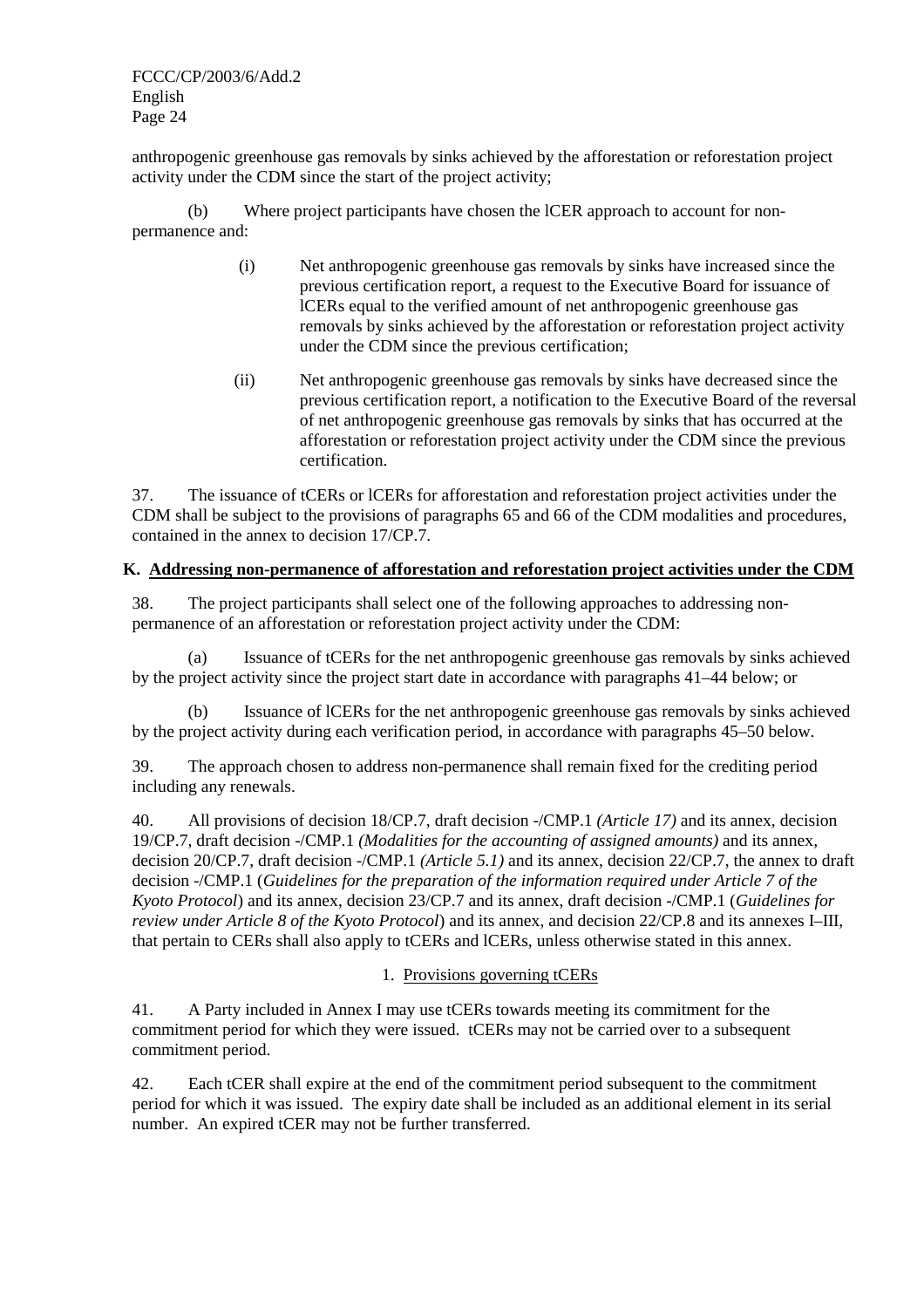43. Each national registry shall include a tCER replacement account for each commitment period in order to cancel AAUs, CERs, ERUs, RMUs and/or tCERs for the purposes of replacing tCERs prior to expiry.

44. A tCER that has been transferred to the retirement account or the tCER replacement account of a Party included in Annex I shall be replaced before its expiry date. To this end, for each such tCER, the concerned Party shall transfer one AAU, CER, ERU, RMU or tCER to the tCER replacement account of the current commitment period.

### 2. Provisions governing lCERs

45. A Party included in Annex I may use lCERs towards meeting its commitment for the commitment period for which they were issued. lCERs may not be carried over to a subsequent commitment period.

46. Each lCER shall expire at the end of the crediting period or, where a renewable crediting period is chosen in accordance with paragraph 23 (a) above, at the end of the last crediting period of the project activity. The expiry date shall be included as an additional element in its serial number. An expired lCER may not be further transferred.

47. Each national registry shall include an lCER replacement account for each commitment period in order to cancel AAUs, CERs, lCERs, ERUs and/or RMUs in accordance with paragraphs 48–50 below for the purposes of:

(a) Replacing lCERs prior to their expiry date;

(b) Replacing lCERs where the certification report of the DOE indicates a reversal of net anthropogenic greenhouse gas removals by sinks since the previous certification;

(c) Replacing lCERs where the certification report has not been provided in accordance with paragraph 33 above.

48. An lCER that has been transferred to the retirement account of a Party included in Annex I shall be replaced before its expiry date. To this end, for each such lCER, the concerned Party shall transfer one AAU, CER, ERU or RMU to the lCER replacement account for the current commitment period.

49. Where the certification report of the DOE indicates a reversal of net anthropogenic greenhouse gas removals by sinks since the previous certification, an equivalent quantity of lCERs shall be replaced. To this end, the Executive Board shall:

(a) Request the transaction log administrator to identify the quantity of lCERs issued for the project activity held in each registry not yet replaced or transferred to the lCER replacement account, distinguishing those held in retirement accounts for the current and previous commitment periods and in holding accounts;

(b) Immediately notify the transaction log that, in accordance with these modalities, the lCERs identified in paragraph 49 (a) above as being in holding accounts are ineligible for transfer to holding or retirement accounts. When a Party has completed replacement of the required lCERs in accordance with paragraph 49 (d) below, the lCERs in the holding accounts of that Party are again eligible for transfer.

(c) Calculate the proportion of lCERs from the project activity to be replaced by dividing the amount specified in the request for replacement by the amount identified in paragraph 49 (a) above;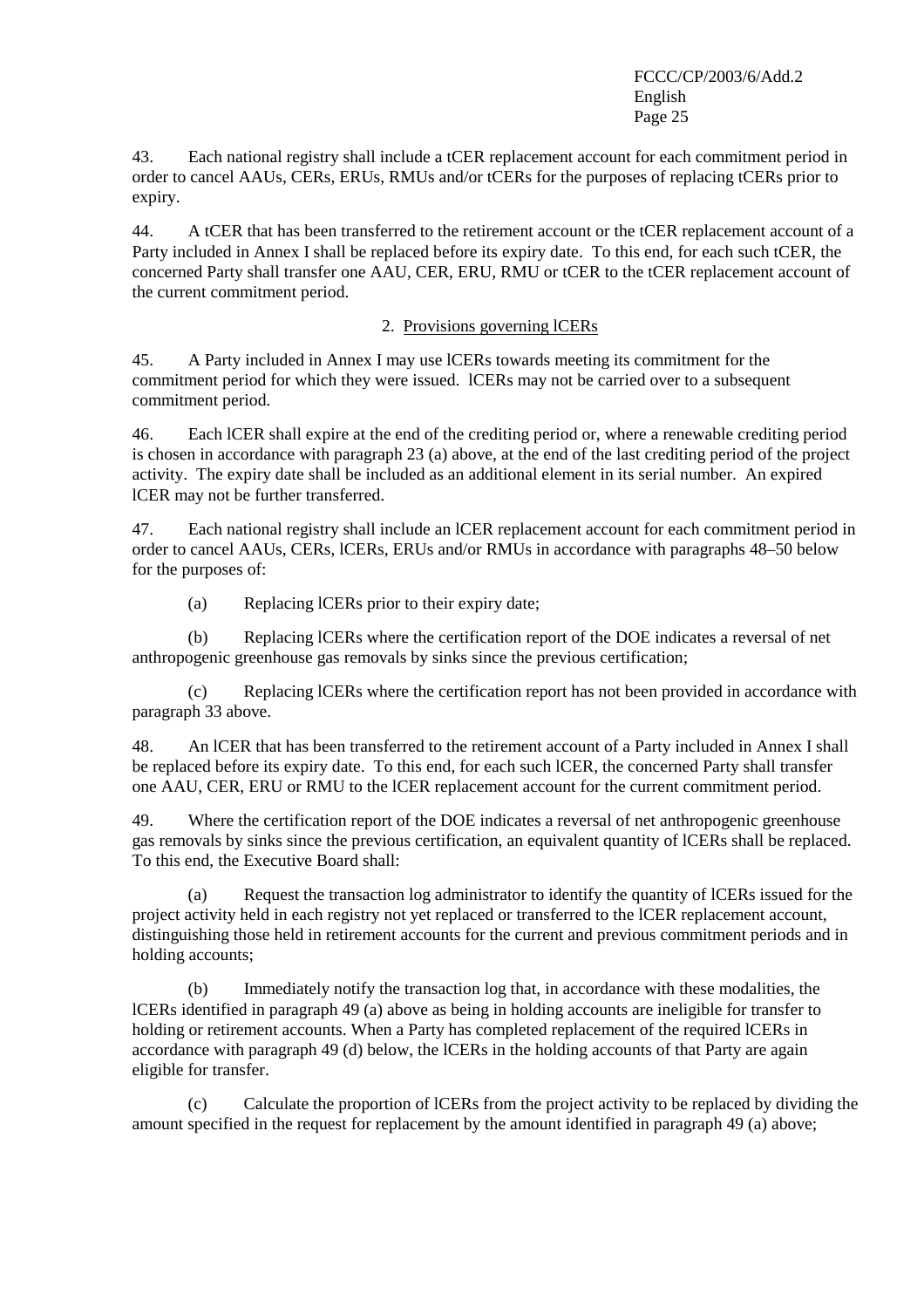(d) Notify each Party concerned of the requirement to replace a quantity of lCERs equal to the proportion, as calculated in paragraph 49 (c) above, of the lCERs identified in paragraph 49 (a) above of that Party. To replace an lCER a Party shall transfer one AAU, CER, ERU, RMU or lCER from the same project activity to the lCER replacement account for the current commitment period within 30 days. If the requirement to replace involves a fraction of a unit that fraction of a unit shall be replaced by one AAU, CER, ERU, RMU or lCER from the same project activity.

50. Where the certification report has not been provided in accordance with paragraph 33 above, the lCERs issued for the project activity shall be replaced. To this end, the Executive Board shall:

(a) Request the transaction log administrator to identify the quantity of lCERs issued for the project activity held in each registry not yet replaced or transferred to the lCER replacement account, distinguishing those held in retirement accounts for the current and previous commitment periods and in holding accounts;

(b) Immediately notify the transaction log that, in accordance with these modalities, the lCERs identified in paragraph 50 (a) above as being in holding accounts are ineligible for transfer to holding or retirement accounts;

(c) Notify the Parties concerned of the requirement to replace the lCERs identified in paragraph 50 (a) above. To replace an lCER a Party shall transfer one AAU, CER, ERU, RMU or lCER from the same project activity to the lCER replacement account for the current commitment period within 30 days.

## 3. The transaction log

51. Each Party included in Annex I shall ensure that its net acquisitions of tCERs and lCERs do not exceed the limits established for that Party as set out in paragraph 14 of the annex to decision -/CMP.1 *(Land use, land-use change and forestry).*

52. tCERs and lCERs may not be transferred to cancellation accounts of Annex I Parties referred to in paragraph 21 (c) and (d) of the annex to decision -/CMP.1 (*Modalities for accounting of assigned amounts*) or, where excess CERs were issued, to the cancellation account of the CDM registry referred to in paragraph 3 (c) of appendix D to the annex to decision 17/CP.7.

53. Expired tCErs and lCERs held in holding accounts of registries, or the pending account of the CDM Registry, shall be transferred to a cancellation account.

54. The transaction log shall verify that there is no discrepancy with regard to the requirements of paragraphs 41 to 53 above as part of its automated checks set out in -/CMP.1 (*Modalities for the accounting of assigned amounts*).

55. The transaction log shall, one month prior to the expiry of each tCER or lCER in a retirement or in a replacement account, notify the Party included in Annex I concerned that a replacement of the tCER or lCER has to occur in accordance with paragraphs 44 or 48 above.

56. Where a Party included in Annex I does not replace tCERs or lCERs in accordance with paragraphs 44, 48, 49 and 50 above, the transaction log shall forward a record of non-replacement to the secretariat, for consideration as part of the review process for the relevant Party, under Article 8, to the Executive Board and to the Party concerned. The Executive Board shall make this information publicly available and include it in its reports to the COP/MOP.

## 4. Reporting and review

57. Each Party included in Annex I shall include the following information in its report referred to in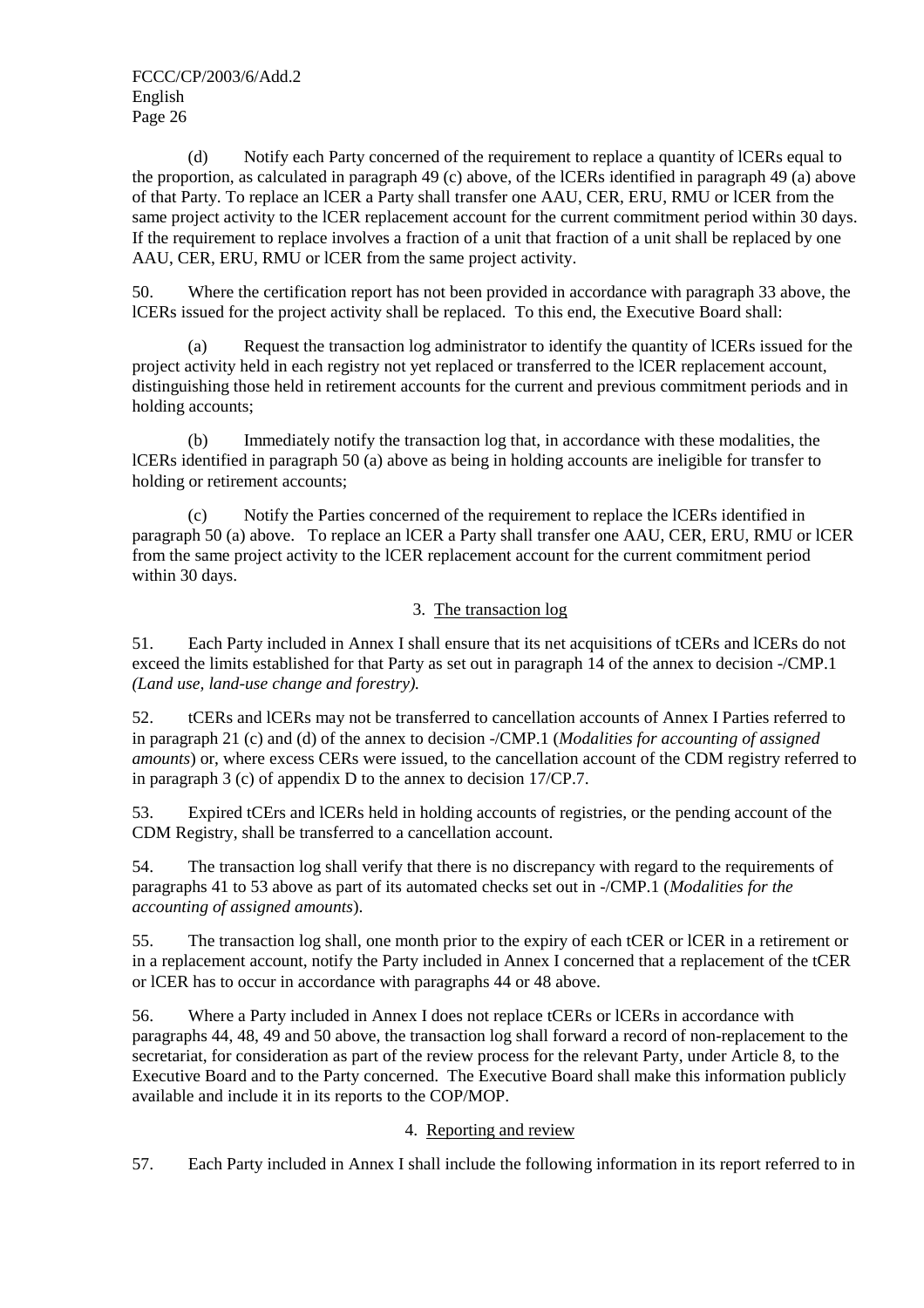paragraph 2, section I.E, of the annex to decision -CMP.1 *(Guidelines for the preparation of the information required under Article 7 of the Kyoto Protocol)*:

(a) The quantity of expired tCERs in its retirement account and tCER replacement account;

(b) The quantity of expired lCERs in its retirement account;

(c) The quantities of AAUs, CERs, ERUs, RMUs and tCERs transferred to the tCER replacement account;

(d) The quantities of AAUs, CERs, ERUs, RMUs and lCERs transferred to the lCER replacement account.

58. The annual review referred to in paragraph 5, part III of the annex to decision -/CMP.1 (*Guidelines for review under Article 8 of the Kyoto Protocol*) shall include the assessment of whether tCERs and lCERs have been replaced, cancelled, retired or carried over in accordance with this annex.

59. The review upon expiration of the additional period for fulfilling commitments shall include an assessment of whether:

(a) The quantity of AAUs, CERs, ERUs, RMUs and tCERs transferred into the tCER replacement account for the commitment period is equal to the quantity of tCERs that were retired or transferred to the tCER replacement account for the previous commitment period;

(b) The quantity of AAUs, CERs, ERUs, RMUs and lCERs transferred into the lCER replacement account for the commitment period is equal to the quantity of lCERs that had to be replaced during that commitment period.

60. In its compilation and accounting database referred to in paragraph 50 of the annex to draft decision -/CMP.1 *(Modalities for accounting of assigned amounts)*, the secretariat shall annually record for each Party included in Annex I the following information for the previous calendar year and to date for the commitment period, following completion of the annual review under Article 8, including the application of any corrections, and resolution of any relevant questions of implementation:

(a) The quantity of tCERs retired, including information on their expiry dates;

(b) The quantity of tCERs cancelled, including information on their expiry dates;

(c) The quantity of tCERs that expired in the retirement account or the tCER replacement account for the previous commitment period, including information on their expiry dates;

(d) The quantity of AAUs, CERs, ERUs, RMUs and tCERs transferred to the tCER replacement account to replace expiring tCERs, including information on the dates of expiry and cancellation;

(e) The quantity of lCERs retired, including information on their expiry dates;

(f) The quantity of lCERs cancelled, including information on their expiry dates;

(g) The quantity of lCERs that expired in the retirement account for previous commitment periods, including information on their expiry dates;

(h) The quantity of AAUs, CERs, ERUs, RMUs and lCERs transferred to the lCER replacement account to replace lCERs, including information on the dates of expiry and cancellation.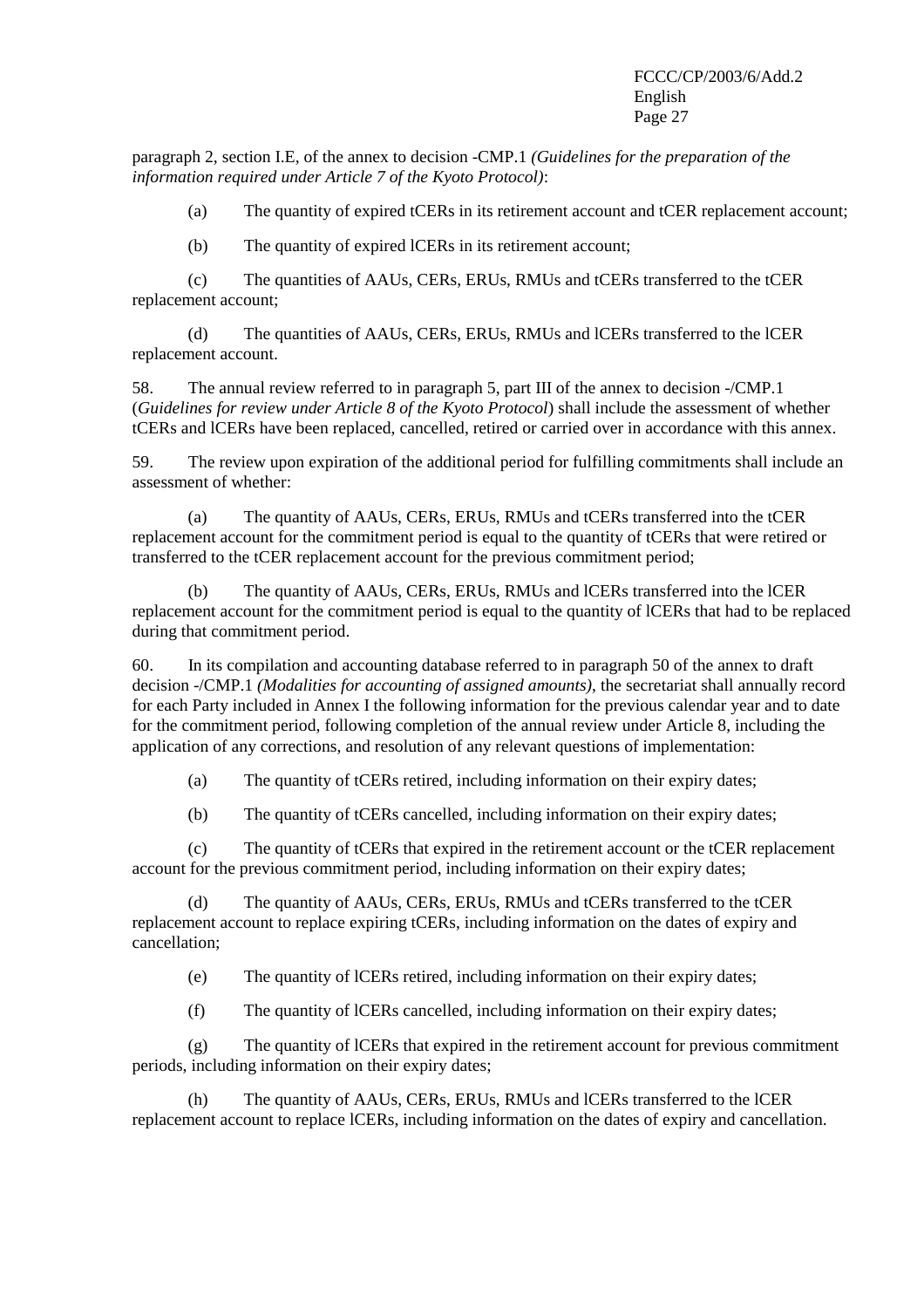## APPENDIX A

## **Standards for the accreditation of operational entities in relation to afforestation and reforestation project activities under the CDM**

1. Paragraphs 1 and 2 of appendix A of the annex to decision 17/CP.7 on standards for the accreditation of operational entities shall apply, with the following changes:

(a) Paragraph 1 (f) (ii) is replaced with "Issues, in particular environmental and socioeconomic, relevant to validation, verification and certification of afforestation and reforestation project activities under the CDM, as appropriate";

(b) Paragraph 1 (f) (iii) is replaced with "The technical aspects of afforestation and reforestation project activities under the CDM relevant to environmental and socio-economic issues, including expertise in the setting of baseline net greenhouse gas removals by sinks and monitoring of emissions and removals";

(c) Paragraph 1 (f) (v) is replaced with "Methodologies for accounting of greenhouse gas emissions by sources and removals by sinks".

### APPENDIX B

#### **Project design document for afforestation and reforestation project activities under the CDM**

1. The provisions of this appendix shall be interpreted in accordance with the present annex on modalities and procedures for afforestation and reforestation project activities under the CDM.

2. The purpose of this appendix is to outline the information required in the project design document. A project activity shall be described in detail in a project design document, taking into account the provisions for afforestation and reforestation project activities under the CDM as set out in the present annex, in particular, section G on validation and registration and section H on monitoring. The description shall include the following:

(a) A description of the afforestation or reforestation project activity comprising the project purpose; a technical description of the project activity, including species and varieties selected and how technology and know-how will be transferred, if appropriate; a description of the physical location and boundaries of the project activity; specification of the gases whose emissions will be part of the project activity;

(b) A description of the present environmental conditions of the area including a description of climate, hydrology, soils, ecosystems, and the possible presence of rare or endangered species and their habitats;

(c) A description of legal title to the land, rights of access to the sequestered carbon, current land tenure and land use;

(d) Carbon pools selected, as well as transparent and verifiable information, in accordance with paragraph 21 of the present annex;

- (e) A proposed baseline methodology in accordance with the present annex, including:
	- (i) In the case of the application of an approved methodology:
		- A statement of which approved methodology has been selected;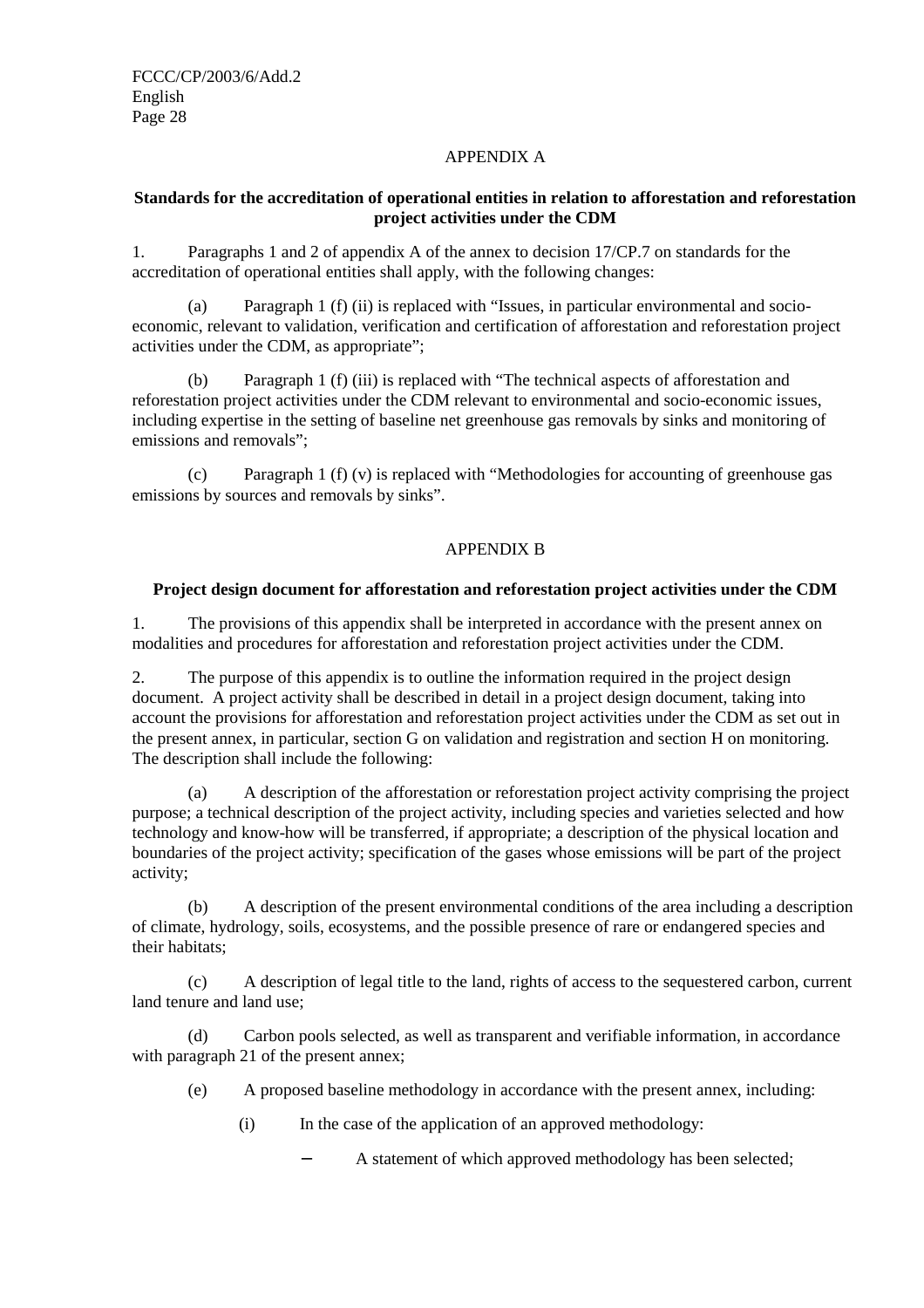- A description of how the approved methodology will be applied in the context of the proposed project activity.
- (ii) In the case of the application of a new methodology:
	- A description of the baseline methodology and justification of choice, including an assessment of strengths and weaknesses of the methodology;
	- A description of key parameters, data sources and assumptions used in the baseline estimate, and assessment of uncertainties;
	- Projections of the baseline net greenhouse gas removals by sinks for a proposed project activity;
	- Potential sources of leakage attributable to the project activity.
- (iii) Other considerations, such as a description of how national and/or sectoral policies and circumstances have been taken into account and an explanation of how the baseline was established in a transparent and conservative manner.
- (f) Measures to be implemented to minimize potential leakage;

(g) Start date for the project activity, with justification, and the choice of crediting periods during which the project activity is expected to result in net anthropogenic greenhouse gas removals by sinks;

(h) Statement of which approach for addressing non-permanence was selected in accordance with paragraph 38 of the present annex;

(i) Description of how the actual net greenhouse gas removals by sinks are increased above the sum of the changes in carbon stocks in the carbon pools within the project boundary that would have occurred in the absence of the registered CDM afforestation or reforestation project activity;

- (j) Environmental impacts of the project activity:
	- (i) Documentation on the analysis of the environmental impacts, including impacts on biodiversity and natural ecosystems, and impacts outside the project boundary of the proposed afforestation or reforestation project activity under the CDM. This analysis should include, where applicable, information on, inter alia, hydrology, soils, risk of fires, pests and diseases;
	- (ii) If any negative impact is considered significant by the project participants or the host Party, a statement that project participants have undertaken an environmental impact assessment, in accordance with the procedures required by the host Party, including conclusions and all references to support documentation.
- (k) Socio-economic impacts of the project activity:
	- (i) Documentation on the analysis of the socio-economic impacts, including impacts outside the project boundary of the proposed afforestation or reforestation project activity under the CDM. This analysis should include, where applicable, information on, inter alia, local communities, indigenous peoples, land tenure,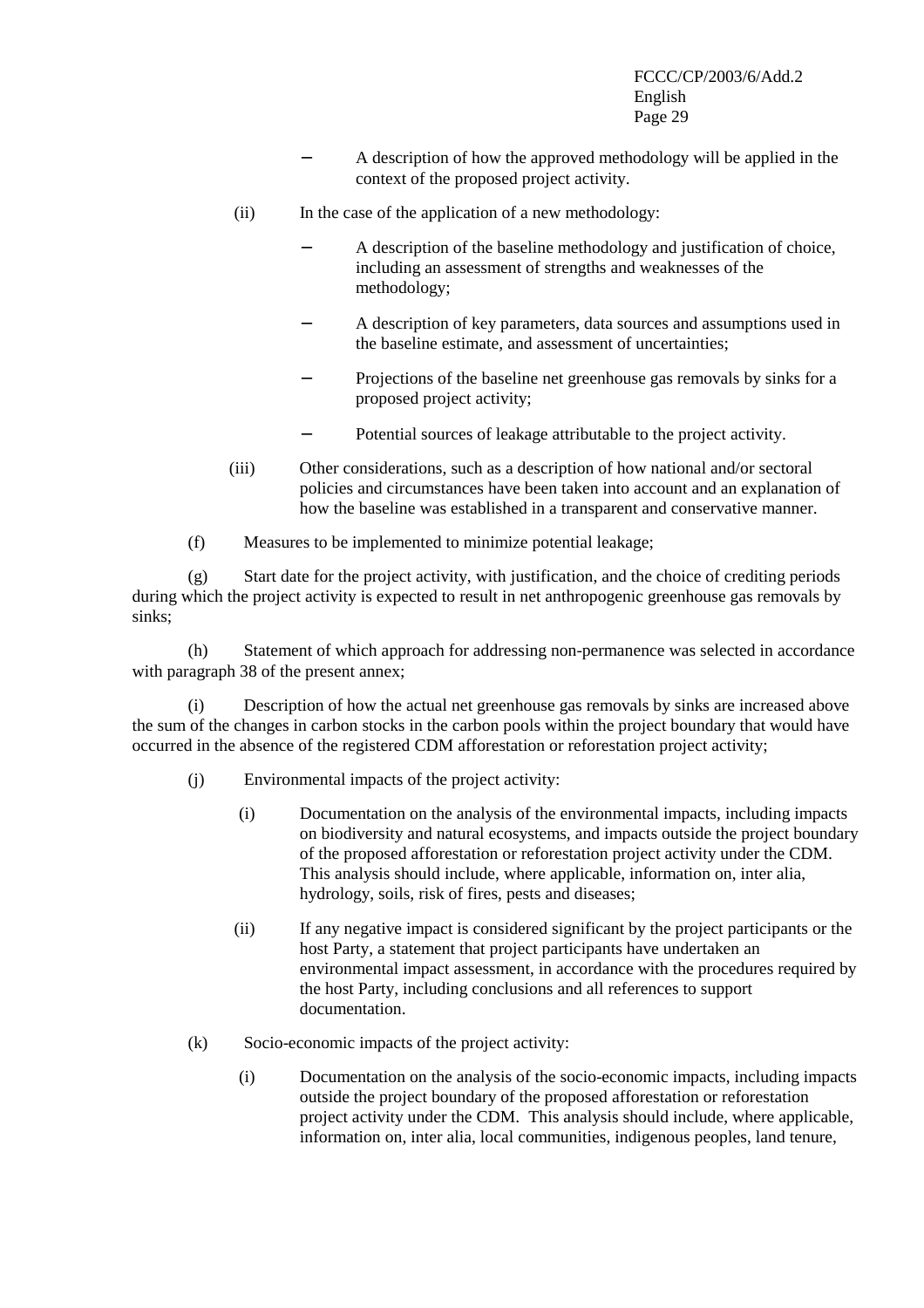local employment, food production, cultural and religious sites, and access to fuelwood and other forest products;

(ii) If any negative impact is considered significant by the project participants or the host Party, a statement that project participants have undertaken a socioeconomic impact assessment, in accordance with the procedures required by the host Party, including conclusions and all references to support documentation.

(l) A description of planned monitoring and remedial measures to address significant impacts referred to in paragraph  $2$  (j) (ii) and (k) (ii) above;

(m) Information on sources of public funding for the project activity from Annex I Parties which shall provide an affirmation that such funding does not result in a diversion of official development assistance and is separate from and is not counted towards the financial obligations of those Parties;

(n) Stakeholder comments, including a brief description of the process, a summary of the comments received, and a report on how due account was taken of any comments received;

- (o) A monitoring plan that meets the requirements of paragraph 25 of the present annex:
	- (i) Identification of data needs and data quality with regard to accuracy, comparability, completeness and validity;
	- (ii) Methodologies to be used for data collection and monitoring, including quality assurance and quality control provisions for monitoring, collecting, reporting, and assurance that verification does not coincide with peaks in carbon stocks;
	- (iii) In the case of a new monitoring methodology, a description of the methodology, including an assessment of strengths and weaknesses of the methodology and whether or not it has been applied successfully elsewhere;
	- (iv) Collection of other information as required to comply with paragraph 25 of the present annex.
- (p) Calculations, including a discussion of how uncertainties have been addressed:
	- (i) A description of formulae used to estimate the baseline net greenhouse gas removals by sinks for the project activity;
	- (ii) A description of formulae used to estimate leakage;
	- (iii) A description of formulae used to calculate the actual net greenhouse gas removals by sinks;
	- (iv) A description of formulae used to calculate the net anthropogenic greenhouse gas removals by sinks;
	- (v) References to support the above, if any.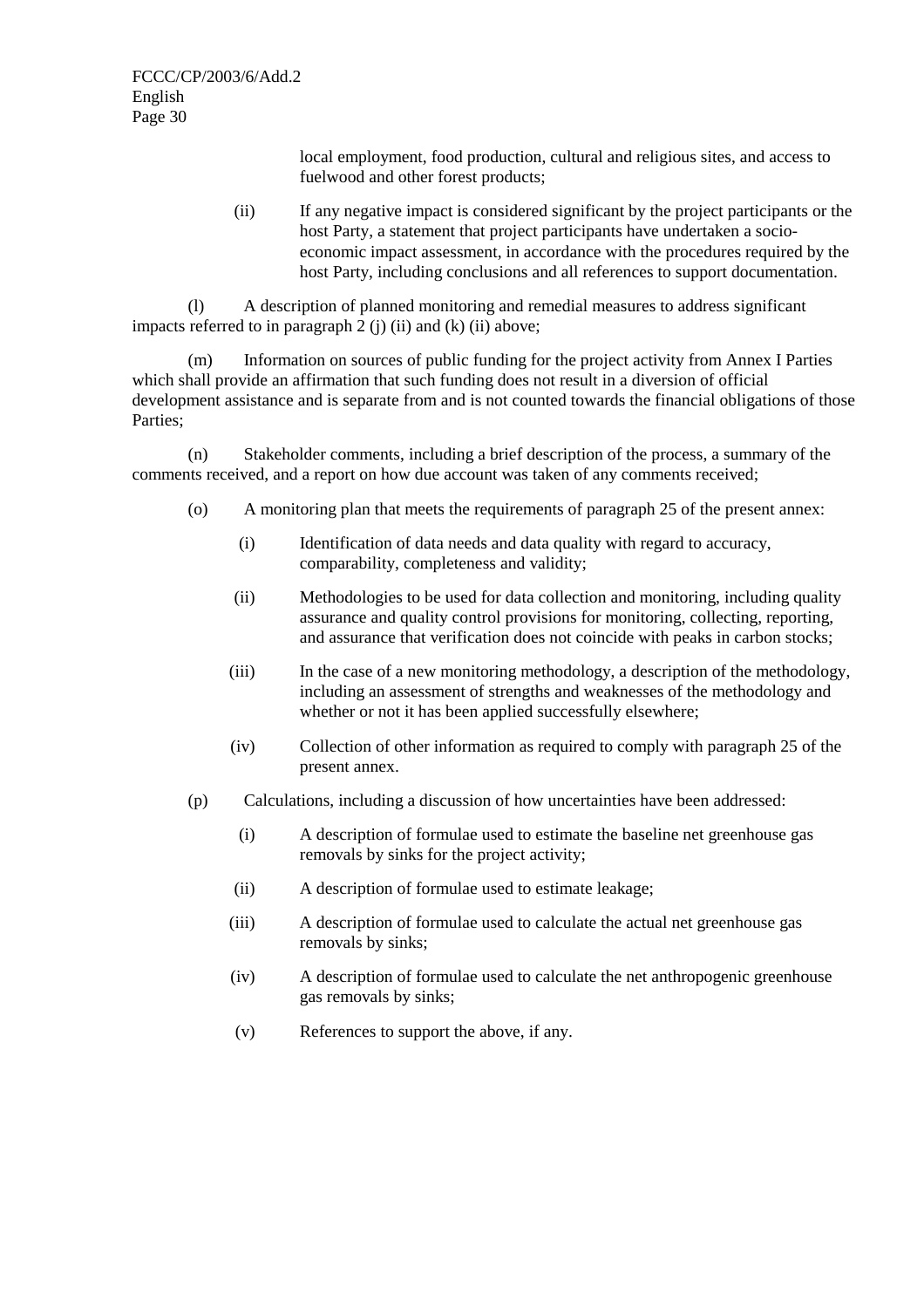### APPENDIX C

## **Terms of reference for establishing guidelines on baselines and monitoring methodologies for afforestation and reforestation project activities under the CDM**

1. All provisions of appendix C to the CDM modalities and procedures, contained in the annex to decision 17/CP.7, shall apply to afforestation and reforestation project activities.

### APPENDIX D

### **Additional requirements for the CDM registry to address afforestation and reforestation project activities**

1. The CDM registry established and maintained by the Executive Board shall be used to ensure the accurate accounting of the issuance, holding, transfer, acquisition and cancellation of tCERs and lCERs from afforestation and reforestation project activities under the CDM.

2. All provisions of appendix D to the annex to decision 17/CP.7 that apply to CERs shall also apply to tCERs and lCERs, unless stated otherwise in this appendix.

3. In addition to the registry accounts specified in paragraph 3 of appendix D to the annex of decision 17/CP.7, the CDM registry shall have a cancellation account to which tCERs and lCERs that have expired in a holding account of the CDM registry, and lCERs that have become ineligible in accordance with paragraphs 49 and 50 of the present annex, are transferred.

4. Each tCER and lCER shall have an expiry date, specifying day, month and year, as an additional element in its serial number.

5. The CDM registry administrator will record the date in which each certification report for an afforestation or reforestation project activity under the CDM is received. The CDM registry administrator shall notify the Executive Board of cases where a certification report for an afforestation or reforestation project activity for which lCER are issued, has not been provided within five years of the last certification.

6. All information referred to in paragraphs 9 to 12 of appendix D to the annex to decision 17/CP.7 that applies to tCERs and lCERs shall include, as an additional element, the expiry date of each such tCER and lCER.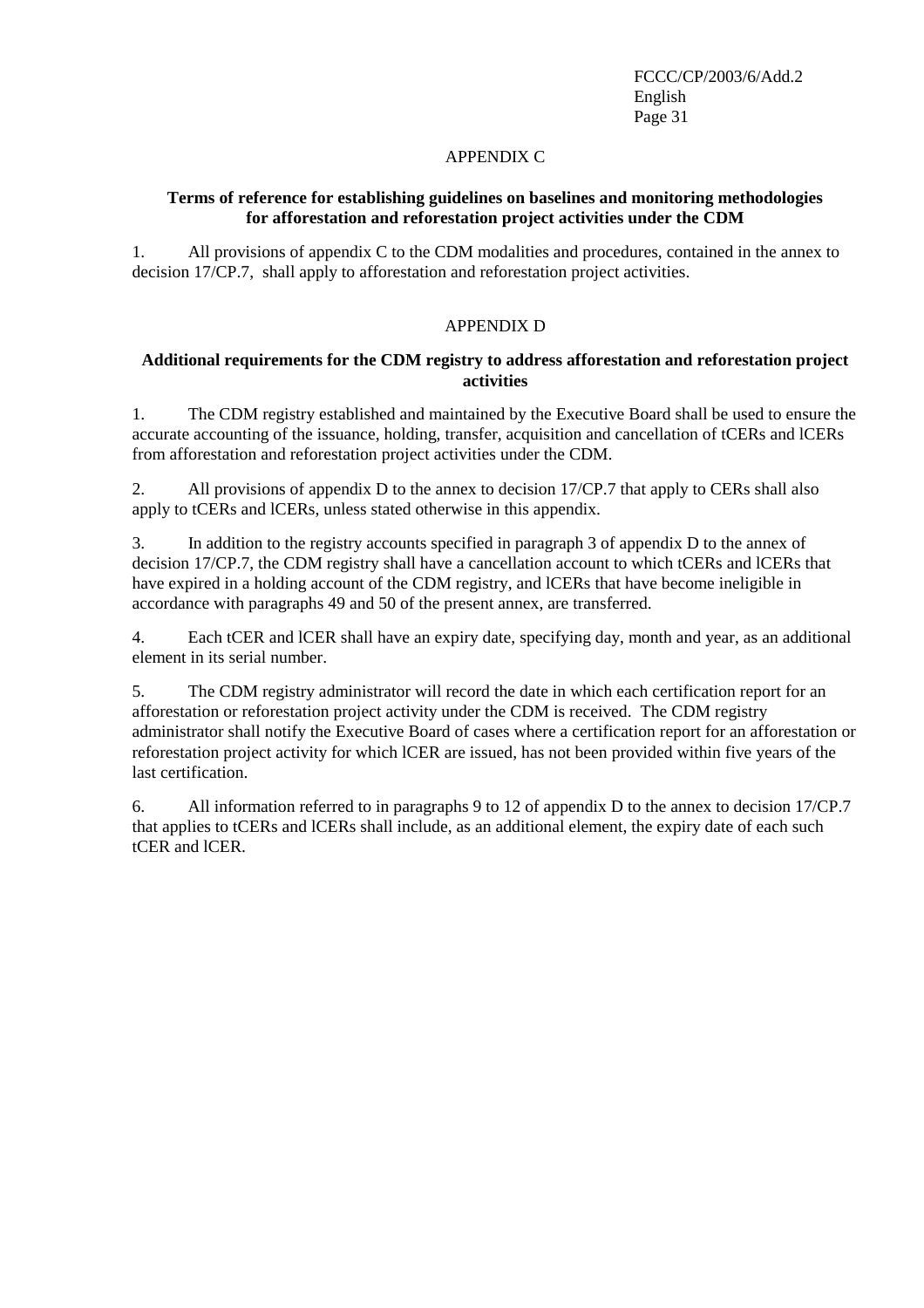## **Decision 20/CP.9**

## **Technical guidance on methodologies for adjustments under Article 5, paragraph 2, of the Kyoto Protocol**

*The Conference of the Parties,* 

*Recalling* its decision 21/CP.7,

*Having* considered the relevant recommendations of the Subsidiary Body for Scientific and Technological Advice,

1. *Recommends* that the Conference of the Parties serving as the meeting of the Parties to the Kyoto Protocol, at its first session, adopt draft decision -/CMP.1 (*Technical guidance on methodologies for adjustments under Article 5, paragraph 2, of the Kyoto Protocol*) below;

2. *Requests* the secretariat to establish a process to enable expert review teams to gain experience with the methods for adjustments during the inventory review process in the period 2003–2005 using real inventory data of Parties, subject to the consent of the Party concerned.

> *8th plenary meeting 12 December 2003*

## **Draft decision -/CMP.1**

## **Technical guidance on methodologies for adjustments under Article 5, paragraph 2, of the Kyoto Protocol**

*The Conference of the Parties serving as the meeting of the Parties to the Kyoto Protocol,* 

*Having considered* decisions 21/CP.7, 23/CP.7 and 20/CP.9*,*

1. *Adopts* the technical guidance on methodologies for adjustments under Article 5, paragraph 2, of the Kyoto Protocol contained in document FCCC/SBSTA/2003/10/Add.2, pages 11–27 (hereinafter referred to as technical guidance) and decides to incorporate it in the annex of the draft decision -/CMP.1 (*Good practice guidance and adjustments under Article 5, paragraph 2, of the Kyoto Protocol*) attached to decision 21/CP.7;<sup>1</sup>

2. *Requests* that lead reviewers, as defined in paragraphs 36–42 of the guidelines for review under Article 8 of the Kyoto Protocol (decision 23/CP.7), collectively consider and make recommendations on:

(a) Means to improve the consistent application, by expert review teams, of the technical guidance, especially the approaches to ensure conservativeness of adjusted estimates;

(b) The development and regular update of the information in the inventory review resources listed in annex I to the technical guidance;

(c) Means to ensure a common approach in applying the provisions of paragraph 52 of the technical guidance and to limit the flexibility given to the expert review teams in this regard, if considered necessary;

 $\overline{a}$ 

<sup>1</sup> The texts referred to in this paragraph will be issued as a consolidated text.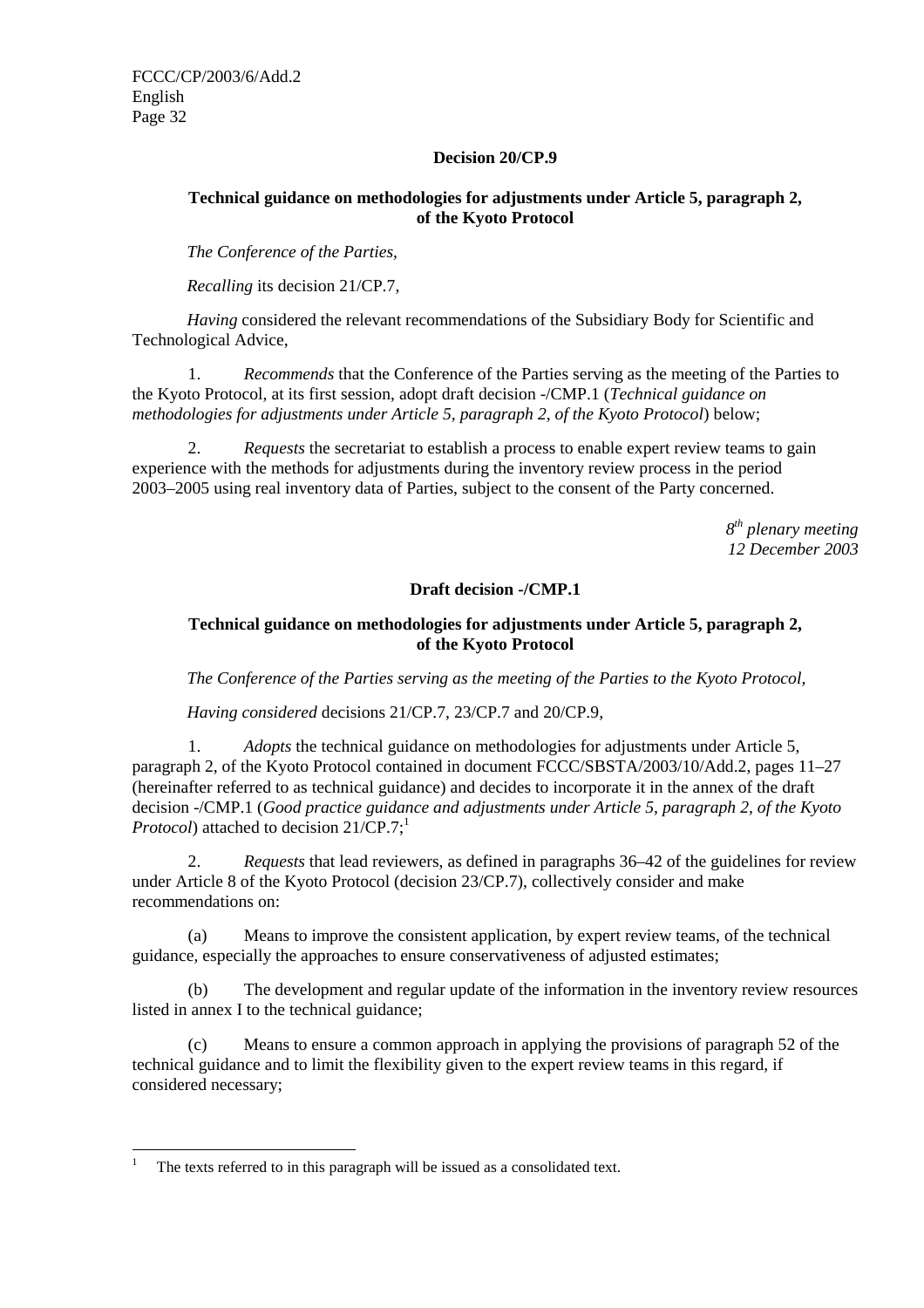(d) Updating, as appropriate, the table of conservativeness factors included in annex III to the technical guidance, including the underlying construction and structure of the uncertainty bands of that table;

3. *Requests* the secretariat to include any recommendations from the collective consideration of the lead reviewers in their annual report, referred to in paragraph 40 of the guidelines under Article 8 of the Kyoto Protocol, to the Subsidiary Body for Scientific and Technological Advice for its consideration;

4. *Requests* the Subsidiary Body for Scientific and Technological Advice, following the consideration of the report referred to in paragraph 3 above, to take any appropriate action pursuant to the recommendations from lead reviewers referred to in paragraph 2 (c) and (d) above;

5. *Requests* the secretariat, following the collective recommendation of lead reviewers, to regularly update the information in the inventory review resources listed in annex I to the technical guidance;

6. *Requests* the secretariat to archive information on adjustments contained in review reports and other relevant information, and make it available and easily accessible for expert review teams;

7. *Decides* that with respect to any adjustments applied retroactively in accordance with paragraph 11 of the technical guidance, only the adjustment applied for the inventory year under review shall be relevant for the eligibility requirement laid out in paragraph 3 (e) of draft decision -/CMP.1 (*Guidelines for the preparation of the information required under Article 7 of the Kyoto Protocol*) attached to decision 22/CP.7.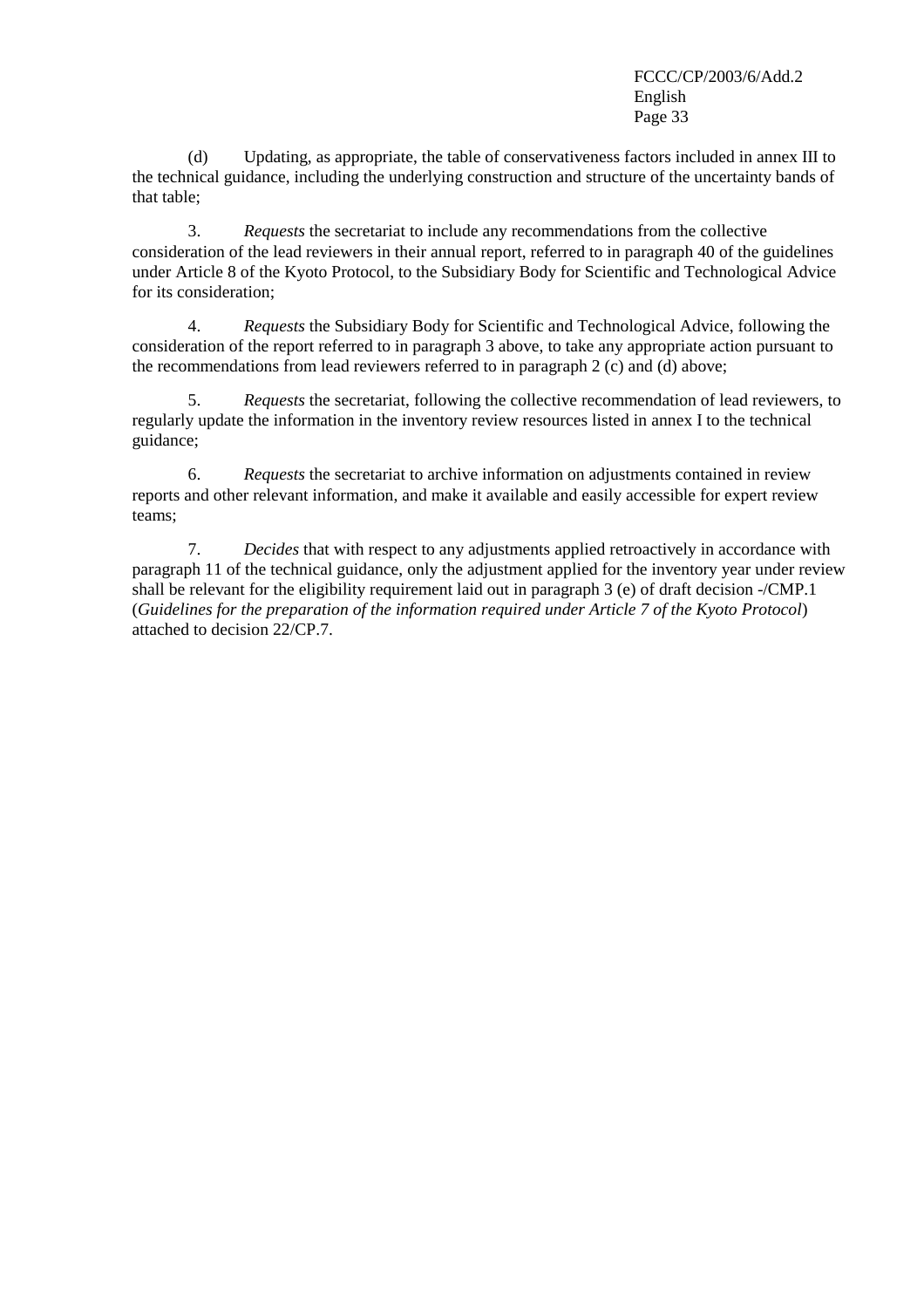## **Decision 21/CP.9**

### **Issues relating to the implementation of Article 8 of the Kyoto Protocol**

*The Conference of the Parties,* 

*Recalling* its decision 23/CP.7,

*Having* considered the relevant recommendations of the Subsidiary Body for Scientific and Technological Advice,

1. *Recommends* that the Conference of the Parties serving as the meeting of the Parties to the Kyoto Protocol at its first session adopt draft decision -/CMP.1 (*Issues relating to the implementation of Article 8 of the Kyoto Protocol*) below;

2. *Requests* the Subsidiary Body for Scientific and Technological Advice to further consider, at its twentieth session, ways to ensure access to confidential data by review experts in those periods of the inventory review in which experts are neither present in the country under review nor at the office of the secretariat, recognizing that decision 20/CP.9 is without prejudice to any additional provision relating to the application of adjustments in the case of confidential information arising from these considerations;

3. *Invites* Parties to consider possible ways to ensure access to confidential information during the periods mentioned in paragraph 2 above, taking into account their domestic legislation, and to submit to the secretariat, by 15 February 2004, their views on this issue;

4. *Requests* the Subsidiary Body for Scientific and Technological Advice also to consider, at its twentieth session, the possible application of the code of practice for the treatment of confidential information to the review of information on assigned amounts pursuant to Article 3, paragraphs 7 and 8, of the Kyoto Protocol, emission reduction units, certified emission reductions, assigned amount units and removal units, and, to facilitate this consideration, invites Parties to include views on this matter in their submissions referred to in paragraph 3 above.

> *8th plenary meeting 12 December 2003*

### **Draft decision -/CMP.1**

## **Issues relating to the implementation of Article 8 of the Kyoto Protocol**

*The Conference of the Parties serving as the meeting of the Parties to the Kyoto Protocol,* 

*Having* considered decisions 23/CP.7, 23/CP.8 and 21/CP.9,

1. *Requests* the secretariat, subject to the availability of resources, to develop and implement the training programme for members of expert review teams participating in the initial reviews under Article 8 of the Kyoto Protocol, in accordance with the provisions in annex I to this decision, including requirements for testing of experts, and to give priority to implementation of a final seminar for the course on application of adjustments;

2. *Encourages* Parties included in Annex II to the Convention that are Parties to the Kyoto Protocol to provide financial support for implementation of the training programme;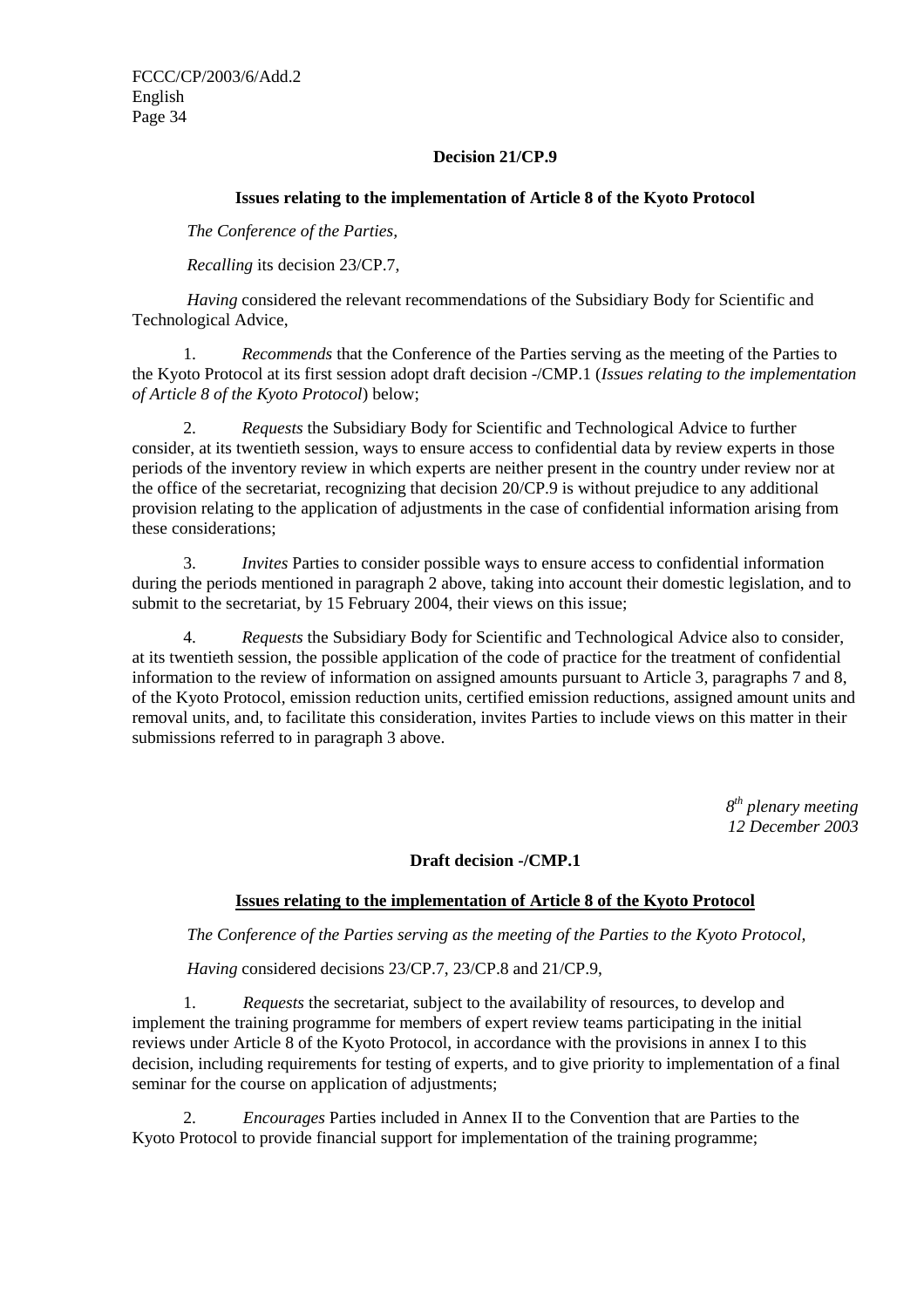3. *Requests* the Subsidiary Body for Scientific and Technological Advice, at its first session in 2006, to assess the results of the training programme and to make recommendations to the Conference of the Parties serving as the meeting of the Parties to the Kyoto Protocol on the further development and implementation of the training programme for members of expert review teams participating in reviews under Article 8 of the Kyoto Protocol;

4. *Requests* the secretariat to prepare a report on information on the training programme, in particular on examination procedures and the selection of trainees and instructors, to be provided to the Subsidiary Body for Scientific and Technological Advice for the assessment mentioned in paragraph 3 above;

5. *Decides* to apply and give full effect to the code of practice for the treatment of confidential information, as contained in annex II to decision 12/CP.9, for the reviews of inventories under Article 8 of the Kyoto Protocol;

6. *Decides* that all members of expert review teams participating in the reviews under Article 8 of the Kyoto Protocol shall be required to sign an agreement for expert review services, in accordance with paragraph 6 of decision 12/CP.9;

7. *Adopts* the criteria for selection of lead reviewers contained in annex II to this decision;

8. *Requests* the secretariat, in organizing reviews:

(a) To apply the provisions resulting from paragraphs 5, 6 and 7 above;

(b) To ensure that an inventory submission by a Party included in Annex I to the Convention is not reviewed by the same lead reviewers in two successive years.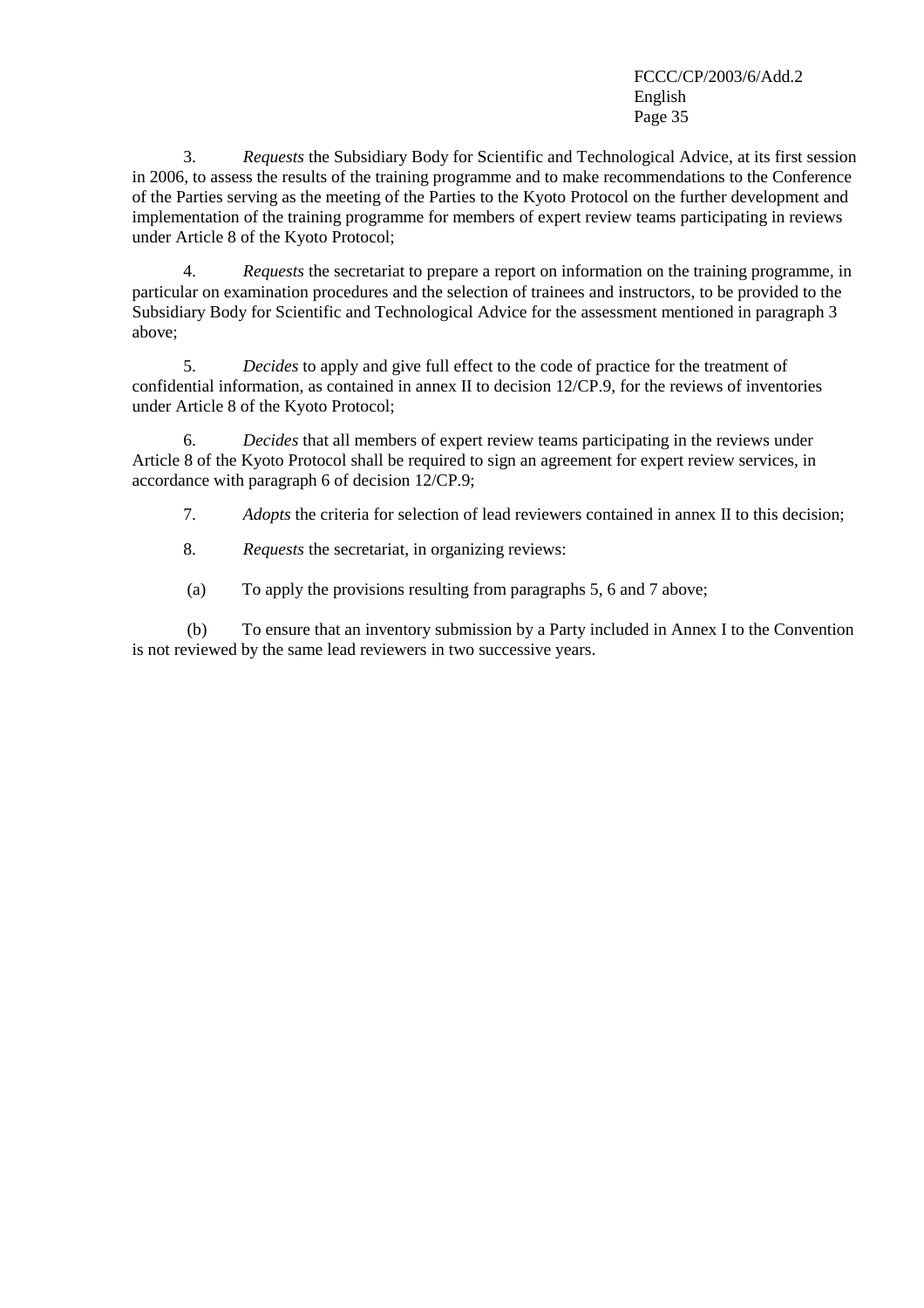## ANNEX I

## **Training programme for members of expert review teams for the initial review under the guidelines for review under article 8 of the Kyoto Protocol**

## **I. PREMISES OF THE TRAINING PROGRAMME**

1. All courses will be available, without instructor, to reviewers all year round. At the request of a Party, the courses will also be made available for others interested in the review process, provided this does not require additional resources.

2. All courses will include an examination. For courses which have a final seminar, the examination will generally take place during the seminar. In exceptional circumstances, other arrangements for examination will be made, provided that the examinations take place under the supervision of the secretariat. For other courses the examination will take place on-line.

3. Experts who do not pass an examination for a course at the first attempt may re-take the examination one additional time, provided that the expert has fulfilled all the tasks assigned to the trainees in the course in a timely manner, and that the re-take does not require the secretariat to incur additional costs.

4. Examination procedures should be standardized, objective and transparent.

5. All courses will be available on-line. The courses will be distributed on CD-ROM to trainees without easy access to the Internet; in such cases, and for courses that are facilitated by an instructor, trainees will communicate with the instructor by e-mail.

6. Final seminars for courses may be offered in conjunction with lead reviewers' meetings to complete the training for lead reviewers.

7. The development and implementation of the courses of this training programme depend on the availability of resources.

8. Experts with relevant expertise will be selected as instructors for courses of the training programme, in such a way that their skills cover the subjects addressed in each course. The secretariat will seek geographic balance among the instructors participating in the training programme.

## **II. COURSES OF THE TRAINING PROGRAMME**

### **A. National systems**

**Description:** This course covers guidelines for review of national systems under Article 5.1 and related parts of guidelines under Articles 7 and 8 of the Kyoto Protocol

**Preparation**: 2004 or 2005

**Implementation**: 2005 and 2006

**Target audience**: 50 experienced reviewers and reviewers who have successfully completed the basic course for review of greenhouse gas inventories, and lead reviewers

**Type of course:** E-learning, facilitated by an instructor, with a final seminar, subject to the availability of resources, that could be held jointly for the three courses of this programme

**Examination requirements**: All reviewers who will review national systems or serve as lead reviewers must pass the examination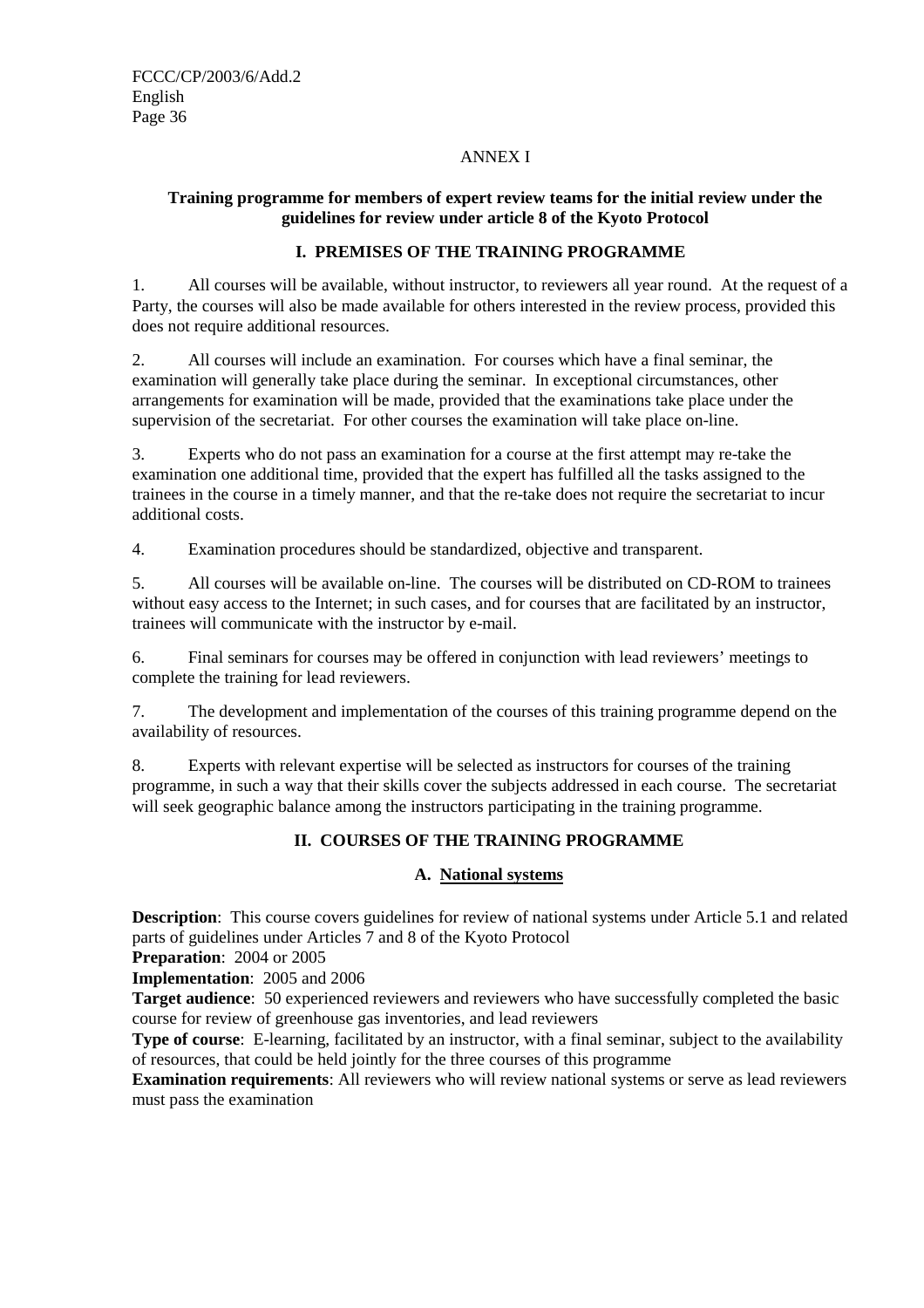## **B. Application of adjustments**

**Description**: This course covers decisions by the Conference of the Parties and technical guidance on methodologies for adjustments under Article 5.2 and related parts of guidelines under Articles 7 and 8 of the Kyoto Protocol

**Preparation**: 2004 or 2005

**Implementation**: 2005 and 2006

**Target audience**: 50 experienced inventory reviewers per year, and lead reviewers

**Type of course:** E-learning, facilitated by an instructor, with a final seminar, subject to the availability of resources, that could be held jointly for the three courses of this programme

**Examination requirements**: Any reviewers who may apply adjustments or will serve as lead reviewers must pass the examination

## **C. Modalities for the accounting of assigned amounts under Article 7.4**

**Description:** The exact content of this course will be determined following completion of the work on technical standards for data exchange between registry systems, as required by decision 24/CP.8 **Preparation**: 2004 or 2005

**Implementation**: 2005 and 2006

**Target audience**: Reviewers of national registries and assigned amount information, and lead reviewers **Type of course**: E-learning, facilitated by an instructor, with a final seminar, subject to the availability of resources, that could be held jointly for the three courses of this programme

**Examination requirements**: Any reviewers who will review information relating to accounting of assigned amounts or serve as lead reviewers must pass the examination

*Note*: More information on general characteristics of the training programme can be found in document FCCC/SBSTA/2003/3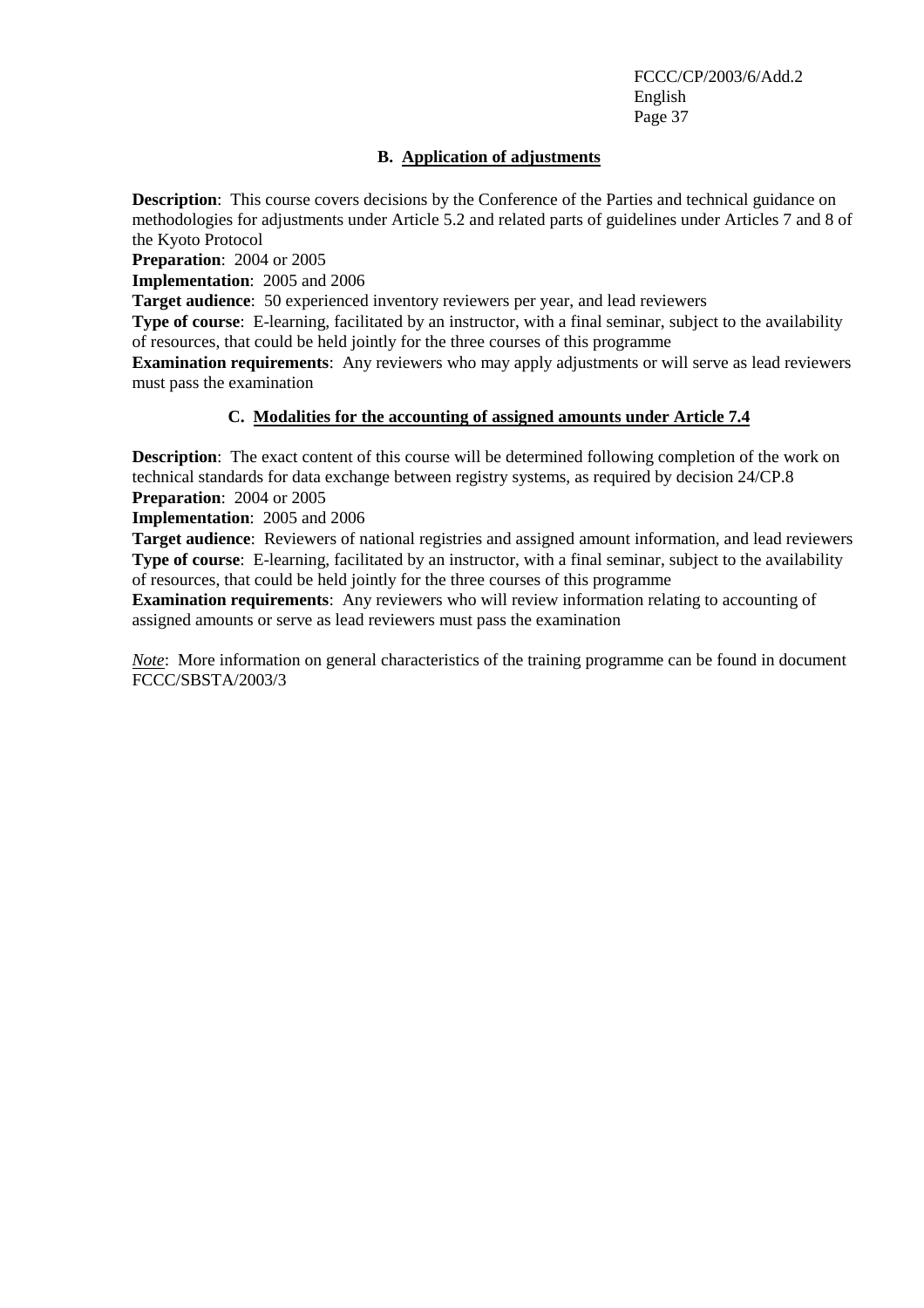### ANNEX II

## **Criteria for Selection of Lead Reviewers**

1. Experts selected as lead reviewers:

(a) Shall have extensive experience in the preparation of greenhouse gas inventories (of emissions by sources and removals by sinks) and/or the management of national institutional arrangements for greenhouse gas inventory preparation;

(b) Shall have previously participated in at least two different review activities, including one in-country review; $<sup>1</sup>$ </sup>

(c) Shall have a strong general understanding of the overall process for the development and compilation of the entire inventory and, preferably, strong technical expertise in at least one of the Intergovernmental Panel on Climate Change (IPCC) sectors;

(d) Shall have proficiency in the use of the guidelines developed under the Convention and the Kyoto Protocol and procedures for reporting and review of inventories and assigned amount information, specifically:

- (i) The guidelines for review under Article 8 of the Kyoto Protocol and the UNFCCC guidelines for the technical review of greenhouse gas inventories under the Convention;
- (ii) The guidelines for the preparation of the information required under Article 7 of the Kyoto Protocol and the UNFCCC reporting guidelines on annual inventories;
- (iii) The modalities for the accounting of assigned amounts under Article 7, paragraph 4, including the requirements for national registries, and the technical standards for data exchange between registry systems under the Kyoto Protocol;

(e) Shall have knowledge of methodologies and technical guidance relating to the preparation and review of inventories, specifically:

- (i) The Revised 1996 IPCC Guidelines for National Greenhouse Gas Inventories, the IPCC Good Practice Guidance and Uncertainty Management in National Greenhouse Gas Inventories, and any other good practice guidance adopted by the Conference of the Parties serving as the meeting of the Parties to the Kyoto Protocol (COP/MOP);
- (ii) The technical guidance on methodologies for adjustments under Article 5, paragraph 2, of the Kyoto Protocol;
- (iii) Other relevant technical guidance adopted by the COP/MOP;

(f) Shall have sufficient fluency in English to communicate with other members of the team and Party representatives;

(g) Shall have successfully completed any specific training and required examination as requested by the COP/MOP, and laid out in annex I to decision -/CMP.1 (*Issues relating to the implementation of Article 8 of the Kyoto Protocol*);

 $\overline{a}$ 1 Such review activities could have been conducted under the Convention or the Kyoto Protocol.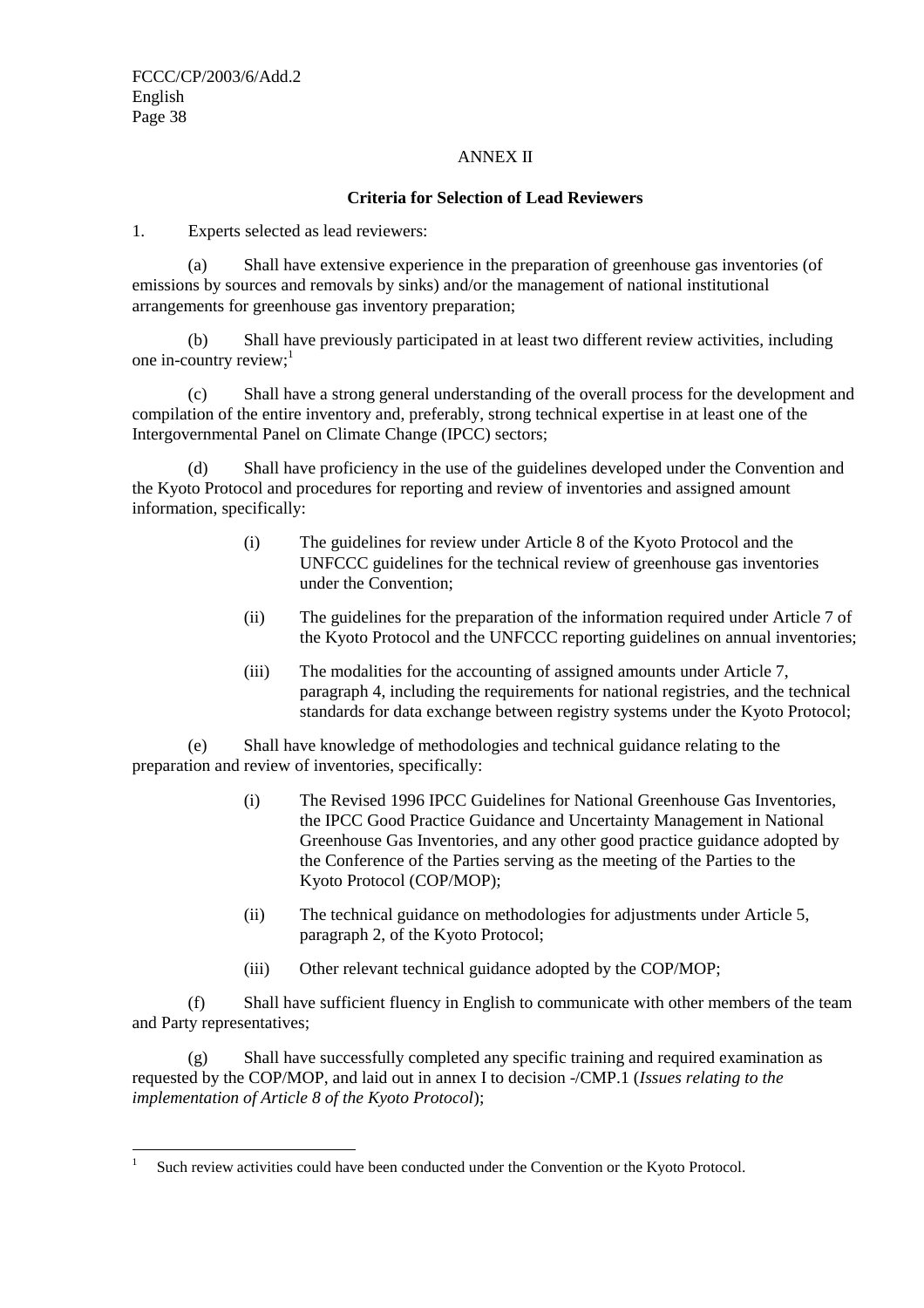(h) Shall have completed any specific training as requested by the Conference of the Parties and laid out in annex I to decision 12/CP.9, i.e. handling of confidential information and improving communication and facilitating consensus in expert review teams.

2. Other desirable criteria for lead reviewers include:

(a) Experience in a management role;

(b) Knowledge of any other technical guidance and related review activities under the Convention and the Kyoto Protocol adopted by the COP and/or the COP/MOP.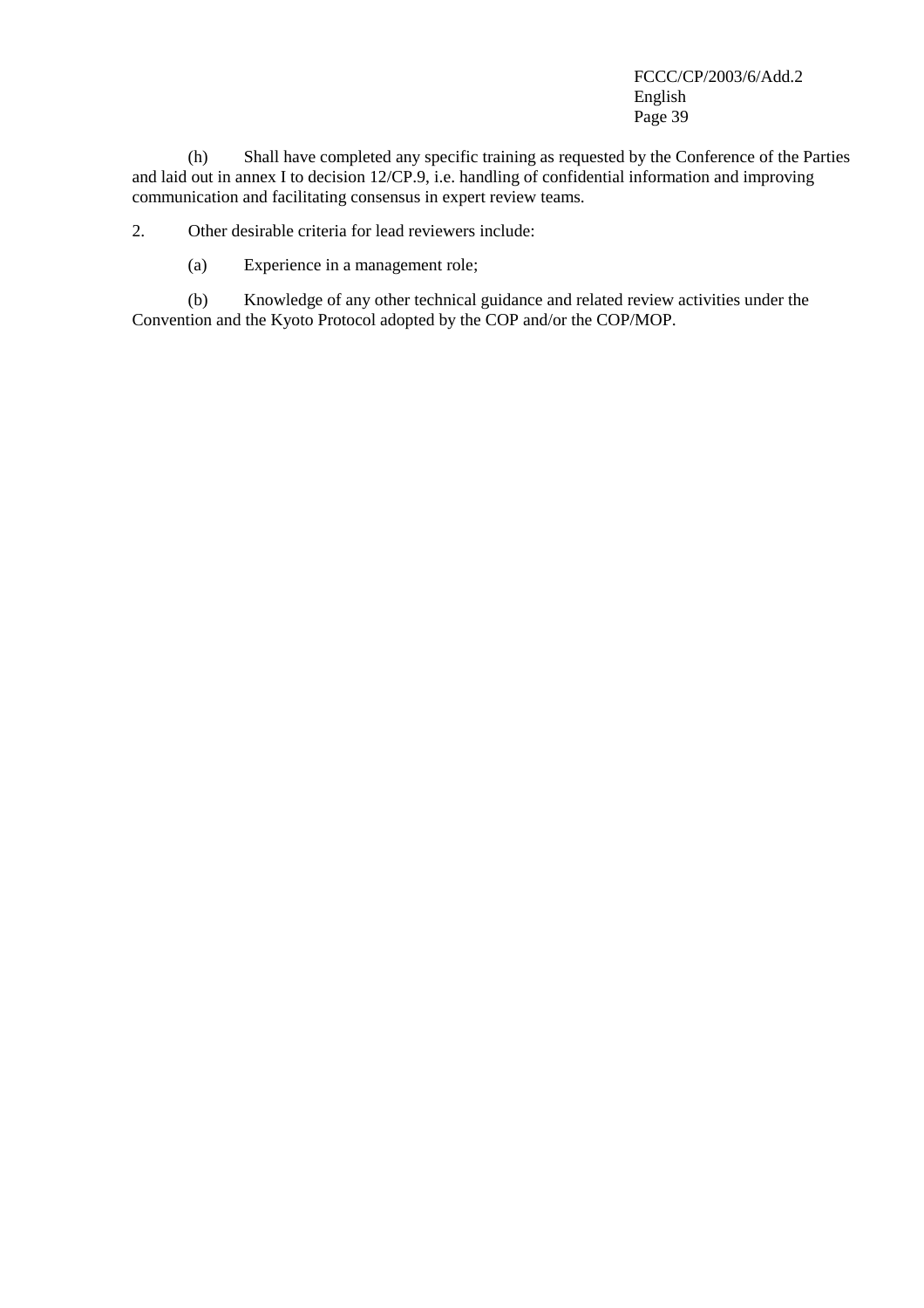### **Decision 22/CP.9**

## **Forest management activities under Article 3, paragraph 4, of the Kyoto Protocol: Croatia**

*The Conference of the Parties,* 

*Recalling* its decision 11/CP.7, in particular paragraphs 10 and 11 of the annex to draft decision -/CMP.1 (*Land use, land-use change and forestry*) attached thereto,

Having considered submissions by Croatia<sup>1</sup> with regard to the value for this Party in the appendix to the above-mentioned annex to draft decision -/CMP.1 (*Land use, land-use change and forestry*),

*Decides* that, for the first commitment period, additions to and subtractions from the assigned amount of Croatia, resulting from forest management under Article 3, paragraph 4, of the Kyoto Protocol, after the application of paragraph 10 of the annex to decision -/CMP.1 (*Land use, land-use change and forestry*), and resulting from forest management project activities under Article 6, shall not exceed 0.265 megatonnes of carbon per year, times five.

> *8th plenary meeting 12 December 2003*

 $\frac{1}{1}$ FCCC/CP/2001/MISC.6/Add.2 and FCCC/SBI/2003/MISC.6.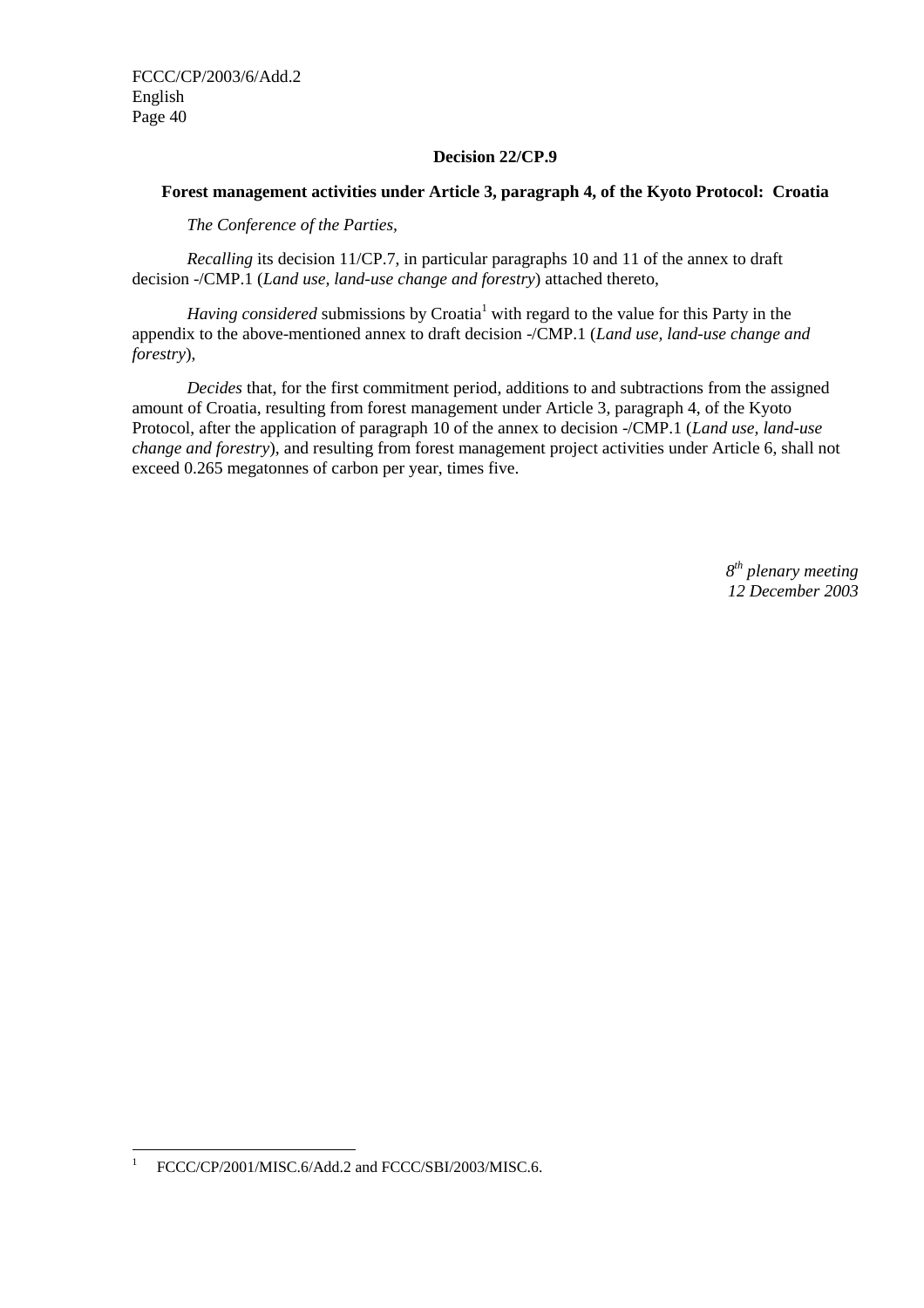### **II. RESOLUTIONS ADOPTED BY THE CONFERENCE OF THE PARTIES**

#### **Resolution 1/CP.9**

#### **Expression of gratitude to the Government of the Italian Republic and people of the city of Milan**

*The Conference of the Parties,* 

*Having met* in Milan from 1 to 12 December 2003 at the invitation of the Government of the Italian Republic,

1. *Expresses its profound gratitude* to the Government of the Italian Republic for having made it possible for the ninth session of the Conference of the Parties to be held in Milan;

2. *Requests* the Government of the Italian Republic to convey to the city and the people of Milan the gratitude of the Conference of the Parties for the hospitality and warm welcome extended to the participants.

> *9th plenary meeting 12 December 2003*